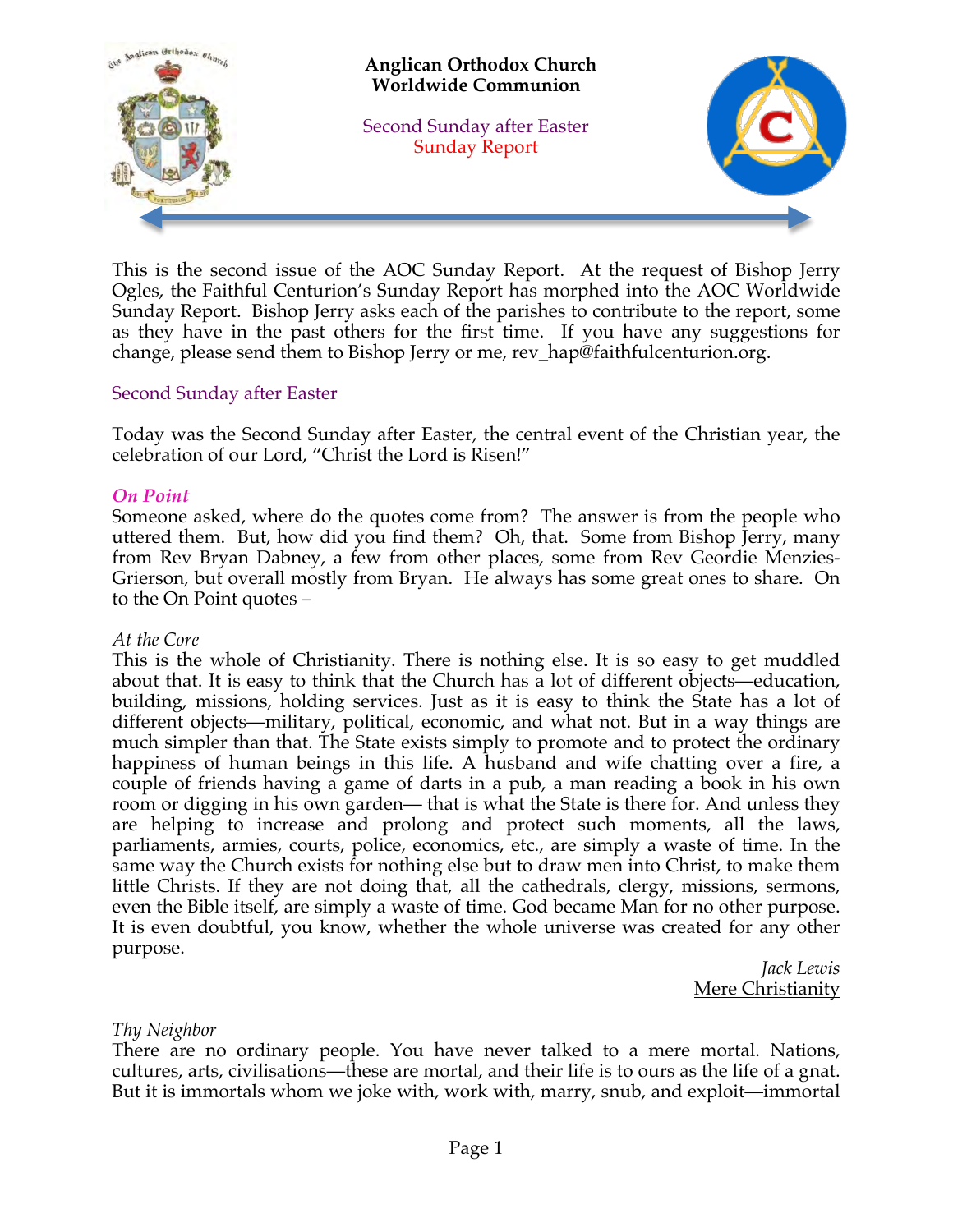horrors or everlasting splendours. This does not mean that we are to be perpetually solemn: We must play. But our merriment must be of that kind (and it is, in fact, the merriest kind) which exists between people who have, from the outset, taken each other seriously—no flippancy, no superiority, no presumption. And our charity must be a real and costly love, with deep feeling for the sins in spite of which we love the sinner no mere tolerance, or indulgence which parodies love as flippancy parodies merriment. Next to the Blessed Sacrament itself, your neighbour is the holiest object presented to your senses. If he is your Christian neighbour, he is holy in almost the same way, for in him also Christ vere latitat—the glorifier and the glorified, Glory Himself, is truly hidden.

*Jack Lewis* The Weight of Glory

It is of great importance to set a resolution, not to be shaken, never to tell an untruth. There is no vice so mean, so pitiful, so contemptible; and he who permits himself to tell a lie once, finds it much easier to do it a second and a third time, till at length it becomes habitual; he tells lies without attending to it, and truths without the world's believing him. This falsehood of the tongue leads to that of the heart, and in time depraves all its good disposition.

> *Thomas Jefferson*  1785

Death is just God's way of telling you to watch your airspeed or rotor RPM.

*Truth*

The rights of neutrality will only be respected when they are defended by an adequate power. A nation, despicable by its weakness, forfeits even the privilege of being neutral. *Alexander Hamilton* Federalist No. 11, 1787

Can any hide himself in secret places that I shall not see him? saith the LORD. Do not I fill heaven and earth? saith the LORD.

*Jeremiah 23:24* 

Fear not, little flock; for it is your Father's good pleasure to give you the kingdom. *St. Luke 12:32* 

I have given them thy word; and the world hath hated them, because they are not of the world, even as I am not of the world.

*St. John 17:14* 

For as by one's disobedience many were made sinners, so by the obedience of one shall many be made righteous.

*Romans 5:19* 

I can do all things through Christ which strengtheneth me.

*Philippians 4:13* 

Seeing then that we have a great high priest, that is passed into the heavens, Jesus the Son of God, let us hold fast our profession.

*Hebrews 4:14*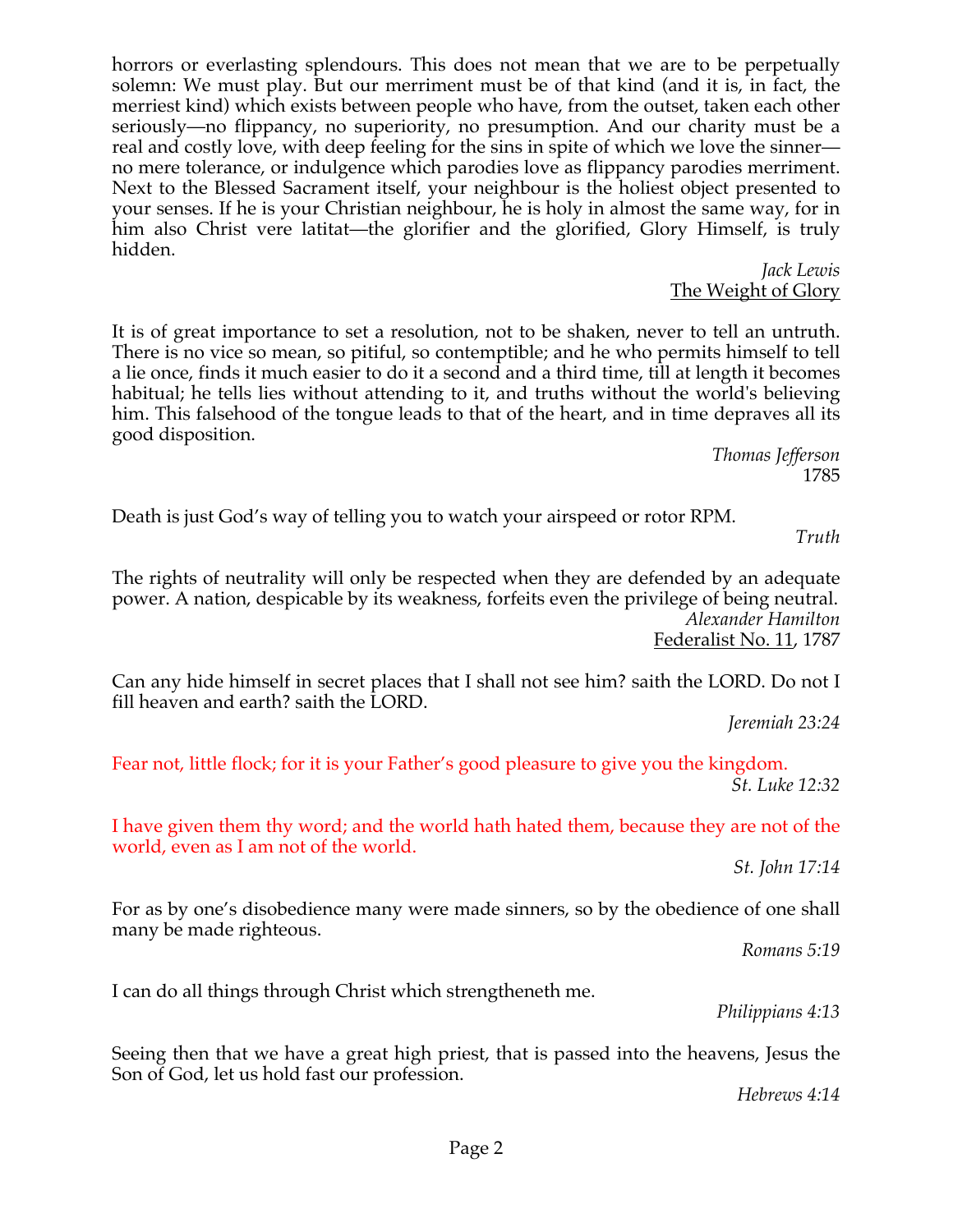Those that bind up their happiness in the favor of men make themselves an easy prey to the temptations of Satan.

> *Matthew Henry*  $17<sup>th</sup>$  and  $18<sup>th</sup>$  century English pastor and author

There is a common, worldly kind of Christianity in this day, which many have, and think they have enough—a cheap Christianity which offends nobody, and requires no sacrifice—which costs nothing, and is worth nothing.

> *JC Ryle* 19<sup>th</sup> century Anglican bishop and author (Holiness, p. 204)

Our confidence must not be in what we have done, nor in what we have resolved to do, but entirely in what the Lord will do.

> *Charles H. Spurgeon* 19<sup>th</sup> century English pastor and author

The taxpayer: That's someone who works for the federal government but doesn't have to take the civil service examination.

> *Ronald Wilson Reagan*  $20<sup>th</sup>$  century American president

You only have power over people so long as you don't take everything away from them. But when you've robbed a man of everything, he's no longer in your power he's free again.

> *Alexander Solzhenitsyn* 20<sup>th</sup> and 21<sup>st</sup> century Russian author

The freedoms of the mind, heart and voice are the most essential of freedoms because they free us to be individuals. They allow us to have our own values. Without these freedoms, no society is free... Individual rights exist in the empty spaces that government is forced out of. Government rights however do not exist until everyone is forced to provide them. That is true of the redistribution of wealth and property, but it is even truer of the redistribution of freedom and the confiscation of conscience... Without the right to be left alone, there are no other individual rights. Without individual rights, there is no such thing as a free society.

*Daniel Greenfield* 21<sup>st</sup> century American commentator (The Redistribution of Freedom, 12-16-13).

### *Propers*

Each Sunday there are Propers: special prayers and readings from the Bible. There is a Collect for the Day; that is a single thought prayer, most written either before the refounding of the Church of England in the 1540s or written by Bishop Thomas Cranmer, the first Archbishop of Canterbury after the re-founding.

The Collect for the Day is to be read on Sunday and during Morning and Evening Prayer until the next Sunday. The Epistle is normally a reading from one of the various Epistles, or letters, in the New Testament. The Gospel is a reading from one of the Holy Gospels, Matthew, Mark, Luke and John. The Collect is said by the minister as a prayer,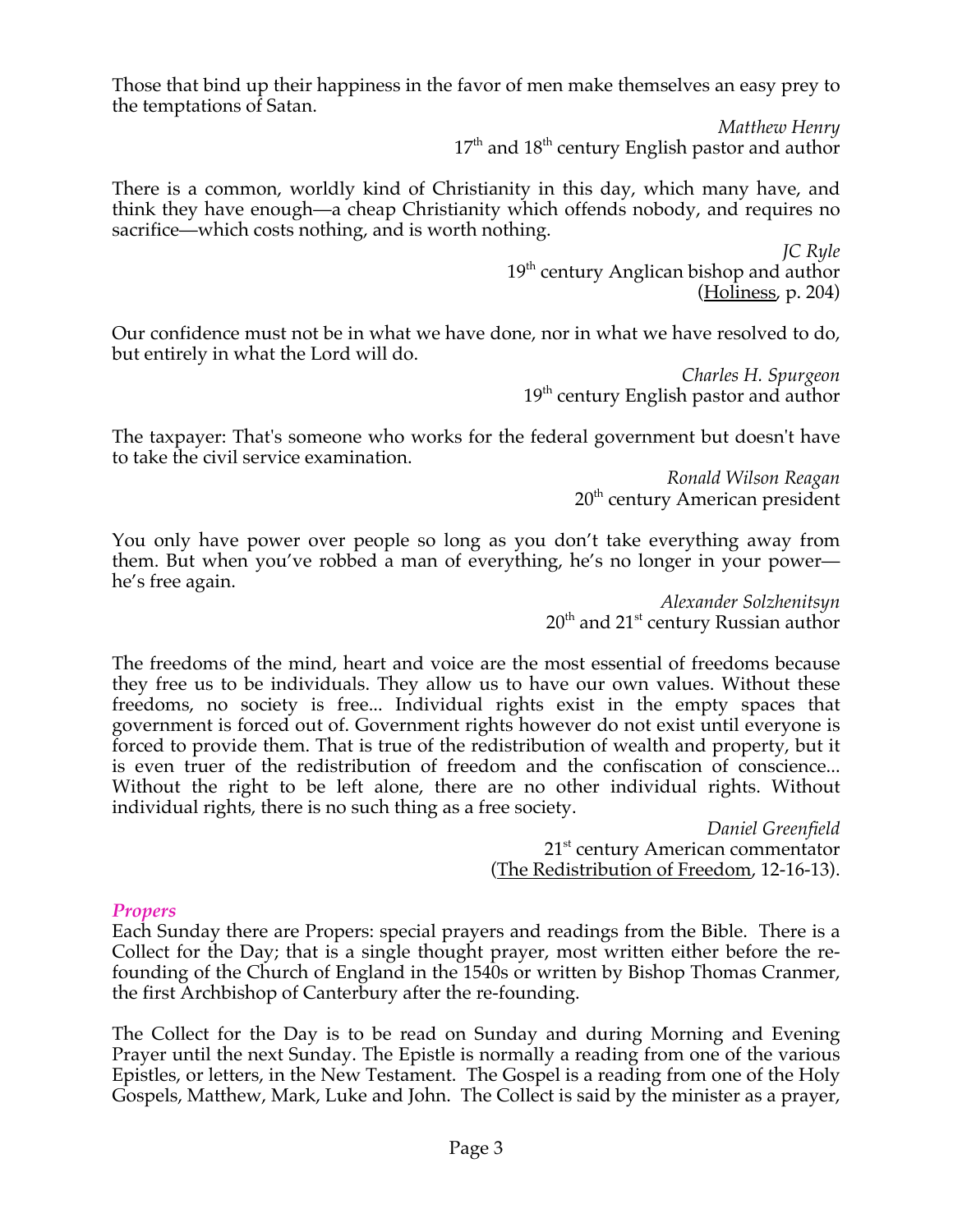the Epistle can be read by either a designated reader (as we do in our church) or by one of the ministers and the Holy Gospel, which during the service in our church is read by an ordained minister.

The propers are the same each year, except if a Red Letter Feast, that is one with propers in the prayerbook, falls on a Sunday, then those propers are to be read instead, except in a White Season, where it is put off. Red Letter Feasts, so called because in the Altar Prayerbooks the titles are in red, are special days. Most of the Red Letter Feasts are dedicated to early saints instrumental in the development of the church, others to special events. Some days are particularly special and the Collect for that day is to be used for an octave (eight days) or an entire season, like Advent or Lent.

The Propers for today are found on Page 171-172, with the Collect first:

#### The Second Sunday after Easter. *The Collect.*

**LMIGHTY** God, who hast given thine only Son to be unto us both a sacrifice for **A LMIGHTY** God, who hast given thine only Son to be unto us both a sacrifice for sin, and also an ensample of godly life; Give us grace that we may always most thankfully receive that his inestimable benefit, and also daily endeavour ourselves to follow the blessed steps of his most holy life; through the same thy Son Jesus Christ our Lord. *Amen.*

This morning's Epistle came from the First Epistle of St. Peter, beginning at the Nineteenth Verse of the Second Chapter. The Epistle reminds us that Christ, who was completely without sin or guile, not only died for our sins, but suffered humiliation and torture without complaint for us. Thus, if we, because we believe in God and our Lord Jesus, are subjected to unfavorable comment, criticism or even persecution, we should bear this gladly, as our Lord gave us his example. If we want to benefit from the Lord's sacrifice, then we need to try to follow in his footsteps. We need to look to His example to live our lives.

We are as sheep going astray who have been returned to the flock by our Lord, the Shepherd and Bishop of our souls.

We were asked the question, who is this man Jesus? We answered, he is the Son of God; are we following him? In this Epistle again, we are admonished to follow our Lord.

HIS is thankworthy, if a man for conscience toward God endure grief, suffering wrongfully. For what glory is it, if, when ye be buffeted for your faults, ye shall take it patiently? but if, when ye do well, and suffer for it, ye take it patiently, this HIS is thankworthy, if a man for conscience toward God endure grief, suffering wrongfully. For what glory is it, if, when ye be buffeted for your faults, ye shall take it patiently? but if, when ye do well, and suffer for for us, leaving us an example, that ye should follow his steps: who did no sin, neither was guile found in his mouth: who, when he was reviled, reviled not again; when he suffered, he threatened not; but committed himself to him that judgeth righteously: who his own self bare our sins in his own body on the tree, that we, being dead to sins, should live unto righteousness: by whose stripes ye were healed. For ye were as sheep going astray; but are now returned unto the Shepherd and Bishop of your souls.

Today's Gospel came from the Tenth Chapter of the Gospel according to St. John beginning at the Eleventh Verse. Using the words that give this Sunday its name, Jesus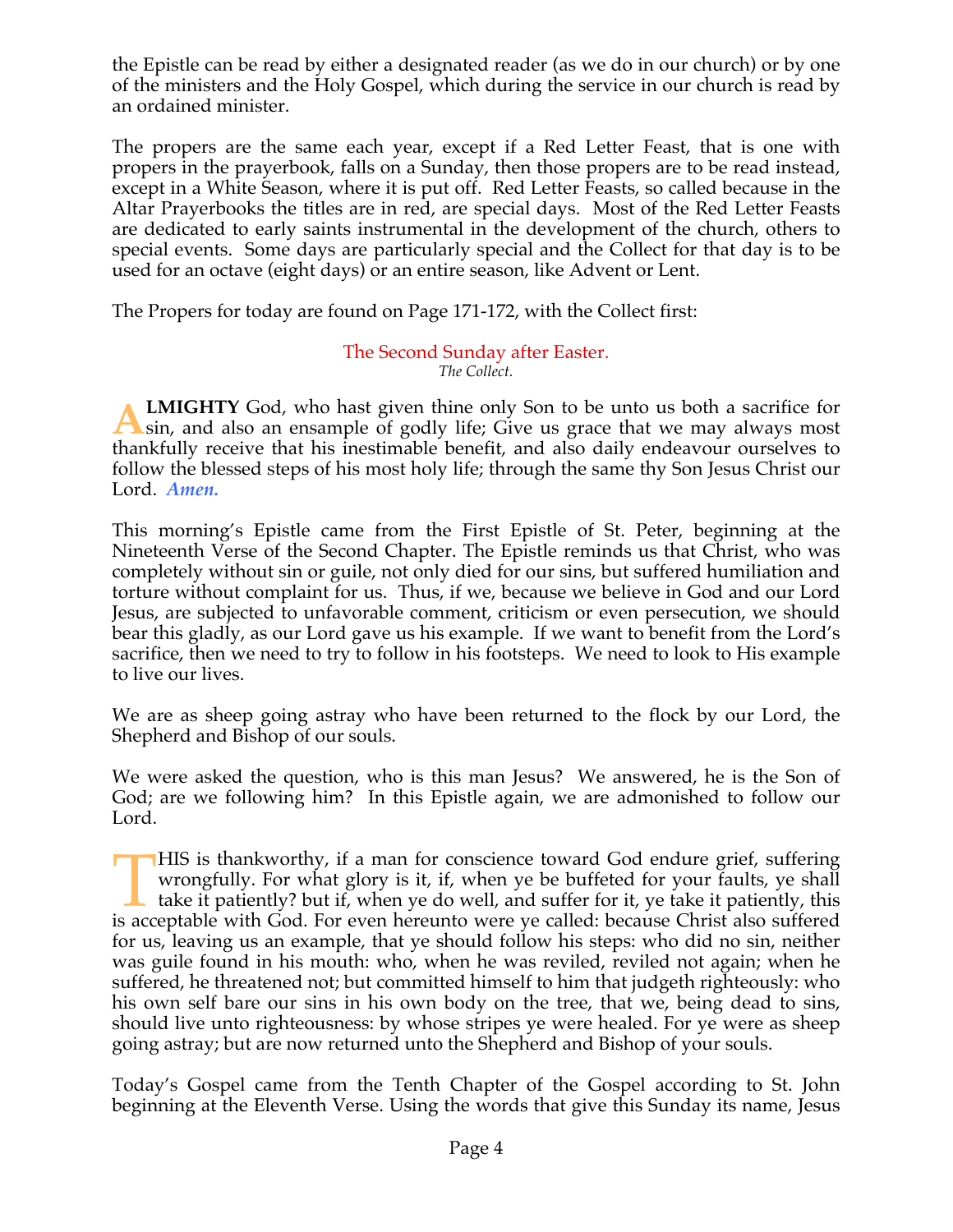said: "I am the good shepherd; the good shepherd giveth his life for the sheep." He goes on to say He is not a hireling who cares not for the flock, but rather the shepherd himself. He understands his job and puts it first, before his desires. Jesus knows each of His sheep and they know Him, even as He knows His Father and His Father knows Him. Because we are His sheep, He willingly laid down His life that we might live. Jesus also points out He is not here to shepherd only the Jews, but all men, "And there are other sheep I have, which are not of this fold: them also I must bring, and they shall hear my voice; and there shall be one flock, and one shepherd."

ESUS said, I am the good shepherd: the good shepherd giveth his life for the sheep. But he that is an hireling, and not the shepherd, whose own the sheep are not, seeth **TESUS** said, I am the good shepherd: the good shepherd giveth his life for the sheep.<br>But he that is an hireling, and not the shepherd, whose own the sheep are not, seeth the wolf coming, and leaveth the sheep, and fleeth scattereth the sheep. The hireling fleeth, because he is an hireling, and careth not for the sheep. I am the good shepherd; and know my sheep, and am known of mine, even as the Father knoweth me, and I know the Father; and I lay down my life for the sheep. And other sheep I have, which are not of this fold: them also I must bring, and they shall hear my voice; and there shall be one flock, and one shepherd.

### *Bishop Ogles' Sermon*

We are oft fortunate to get copies of Bishop Jerry's sermon notes. Today is one of those Sundays. Today's sermon starts off with the collect, and like always, it will give you a lot to consider in your heart.

**Sermon Notes** Second Sunday after Easter St Andrew's Anglican Orthodox Church 4 May 2014, Anno Domini (In the Year of our Lord)



The Second Sunday after Easter. *The Collect.*

**LMIGHTY** God, who hast given thine only Son to be unto us both a sacrifice for **ALMIGHTY** God, who hast given thine only Son to be unto us both a sacrifice for sin, and also an ensample of godly life; Give us grace that we may always most thankfully receive that his inestimable benefit, and also daily endeavour ourselves to follow the blessed steps of his most holy life; through the same thy Son Jesus Christ our Lord. *Amen.*

Verily, verily, I say unto you, He that entereth not by the door into the sheepfold, but climbeth up some other way, the same is a thief and a robber. <sup>2</sup> But he that entereth in by the door is the shepherd of the sheep.  $3$  To him the porter openeth; and the sheep hear his voice: and he calleth his own sheep by name, and leadeth them out. <sup>4</sup> And when he putteth forth his own sheep, he goeth before them, and the sheep follow him: for they know his voice.<sup>5</sup> And a stranger will they not follow, but will flee from him: for they know not the voice of strangers. <sup>6</sup> This parable spake Jesus unto them: but they understood not what things they were which he spake unto them. <sup>7</sup> Then said Jesus unto them again, Verily, verily, I say unto you, I am the door of the sheep. <sup>8</sup> All that ever came before me are thieves and robbers: but the sheep did not hear them. <sup>9</sup> I am the door: by me if any man enter in, he shall be saved, and shall go in and out, and find pasture. <sup>10</sup> The thief cometh not, but for to steal, and to kill, and to destroy: I am come that they might have life, and that they might have it more abundantly.  $^{11}$  I am the good shepherd: the good shepherd giveth his life for the sheep (John 10:1-11)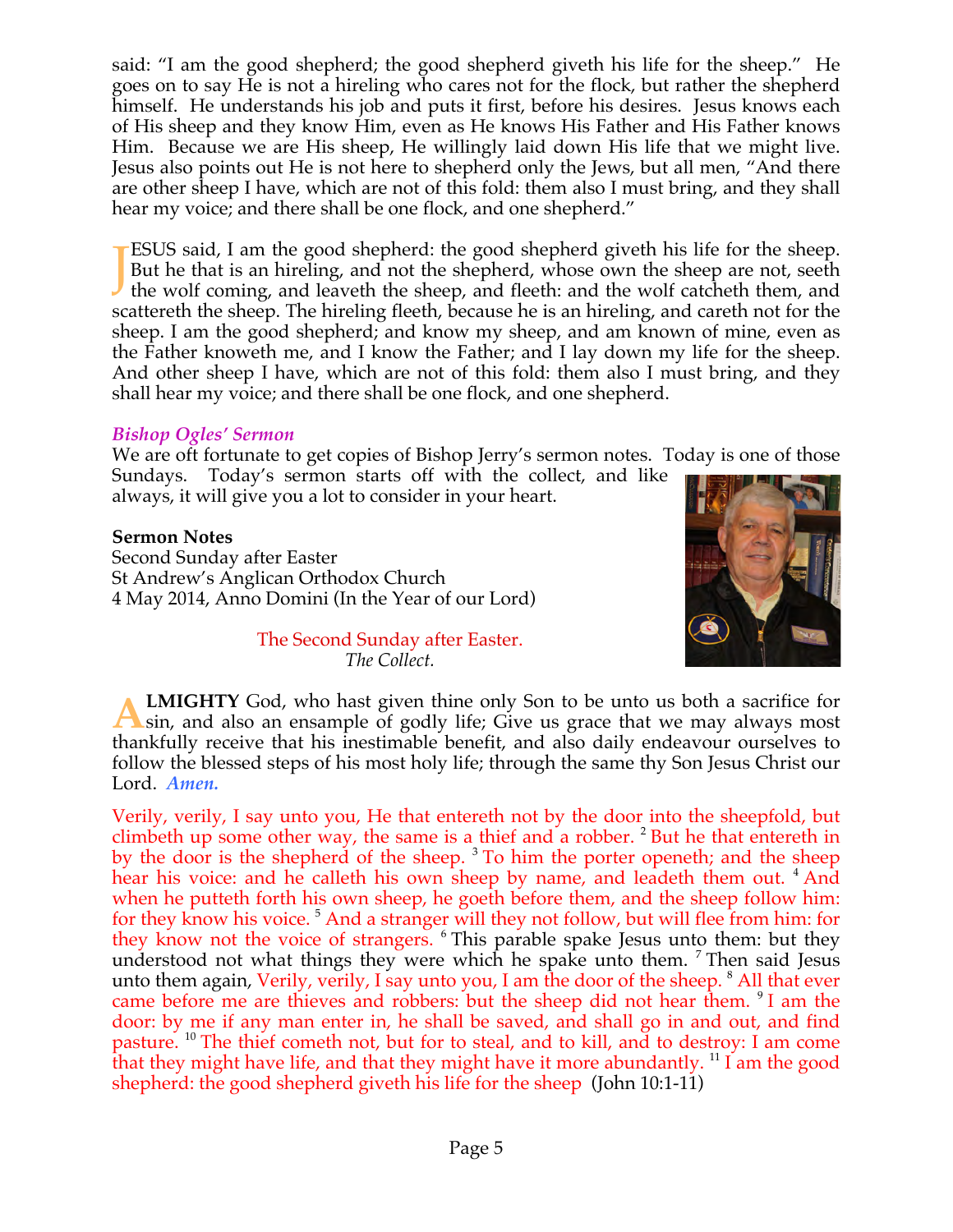Though today's Gospel text ends with the  $10<sup>th</sup>$  verse, I could not bring myself to end there without adding the  $11<sup>th</sup>$  which fully reveals this gracious Personage described as the Good Shepherd.

 The Universe is a closed system as every student of astronomy will admit as scientific fact. Heaven, too, is separate and distinct from the physical universe and is also, itself, a closed system (much like a simple Sheep Fold) and the abode of God. Just as the Universe is a place prepared of God for our temporal existence, so Heaven is a place prepared for the spiritual existence of those who cling to Him as lambs and children. There is an old saying that "nothing happens by accident" and I believe that saying is true as regards the Universe and the heavenlies.

 Far greater faith is required to believe that the intricacies of the Universe, of the great organization of galaxies and star systems, of the perfect balance existing upon earth for the support of life, for the amazing structure and continually working intellect that is evident in the human body. To believe that the tiny cell, much less the complex organization of millions of cells of the human body, could happen by accident of nature requires a faith that can only be identified as ridiculous. Of course there is, as even Einstein admitted, a great Intellect behind the perfect balance and structure of the universe – and of life itself. – and that Intellect is God!

 In today's text, Christ makes reference to that closed system of Heaven – the Sheep Fold. The Mind that conceived the organization of interstellar space also is the same Mind that created the natural world as we know it. He created every rose of crimson beauty, and every lily of purest white splendor, the tiny creatures that are unseen to man, the lambs and bears, lions and elephants, and you and me. His Mind is Macro in its enormity to consider the whole Universe and Micro in its meticulous awareness of the tender baby sucking at its mother's breast. The Divine Creator has endowed man with a special glory and privilege and made him the crowning achievement of His Creative genius. We are compelled to say, along with the psalmist*: When I consider thy heavens, the work of thy fingers, the moon and the stars, which thou hast ordained; What is man, that thou art mindful of him? and the son of man, that thou visitest him? For thou hast made him a little lower than the angels, and hast crowned him with glory and honour. Thou madest him to have dominion over the works of thy hands; thou hast put all things under his feet: 7 All sheep and oxen, yea, and the beasts of the field; The fowl of the air, and the fish of the sea, and whatsoever passeth through the paths of the seas. O LORD our Lord, how excellent is thy name in all the earth!* (Psalms 8:3-9)

 Our God is a God, not only of this one-time life on earth, but the God of the Resurrection. Life is continually being resurrected, even in this world of woe, from death. Every stalk of wheat derives its being from that first grain of wheat that fell into the earth at Eden and sprang into newness of life. Every cell of our bodies can trace its primitive DNA back to that of the first man – Adam. So God, even in the temporal, has place seeds of the eternal. There is, however, a known end to the ways of the world and its supporting planetary accoutrements. This system of death and life is not that which God approves for those He loves. He has sent His only Begotten into the world to redeem us out of that sin of Adam (and our own) which has interrupted His creative plan for eternal life in all things.

 As a great and all-knowing scientist speaking to children of the Manse, He leaves off the references that cannot possibly be conceived by a child, and uses vocabulary that is simply, pictorial and imaginative in revealing the great mysteries of the closed system of His Heaven. He speaks of sheep and shepherds, of porters and strangers, of doors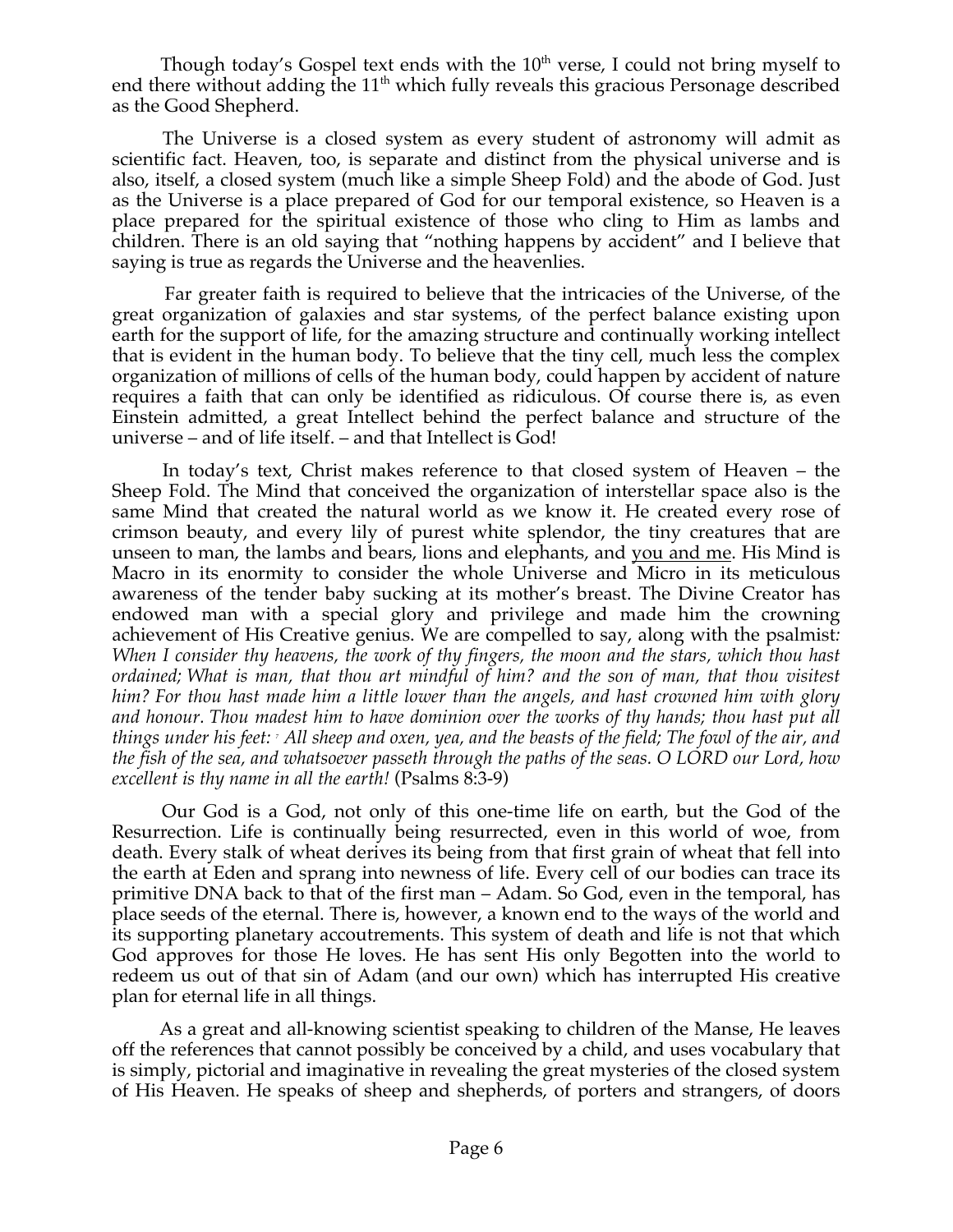and thieves. These mental pictures we can grasp and know. Being the greatest teacher ever to open His mouth, Christ employs the fundamental principle of teaching, known today, as teaching from the **KNOWN** to the **UNKNOWN**. Teaching cannot be accomplished in any other way. Unfortunately, the technique used in many of today's university classrooms is that of teaching from the UNKNOWN to the IMPOSSIBLE!

 *<sup>1</sup> Verily, verily, I say unto you, He that entereth not by the door into the sheepfold, but climbeth up some other way, the same is a thief and a robber* Christ begins with the negative – those who attempt to enter "some other way" – precisely because this is the manner in which most will attempt to gain heaven. The loose theologies of man-made truth has crept into churches and corrupted the simplicity and truth of the Gospel. The leaven of the Pharisees is far more prevalent than the pure unleavened Bread of Heaven served in most churches today. *How is it that ye do not understand that I spake it not to you concerning bread, that ye should beware of the leaven of the Pharisees and of the Sadducees? Then understood they how that he bade them not beware of the leaven of bread, but of the doctrine of the Pharisees and of the Sadducees*. (Matt 16:11-12) Our theology of today is more of the WALMART variety than that of Treasures of Heaven.

 *<sup>2</sup> But he that entereth in by the door is the shepherd of the sheep*. Christ is our Door to Heaven. He is "*the Way, the Truth, and the Life*" and "*no one cometh unto the Father but by Him*." We may come up with every self-enriching scheme and call it exalted faith; we may labor our fingers to the bone in doing good; we may sacrifice every of our livestock on the altar of benevolence; but still stands in the foreground and brilliance of Light the single means by which we may enter Heave n – the Lord Jesus Christ. It is He who keeps getting in the way of the builders of a human paradise. If the secular humanists, the Communists, the totalitarians of every stripe could only vanquish this shining figure in the midst, they could then complete their human utopia. But "*the Stone that the builders rejected has become the chief Corner-Stone of the building thereof.*" When they have near-completed their structure, they then may note the troublesome stone at the base around which they had to labor in building their building. It kept getting in the way and causing them to stumble. Now they recognize, after all, that is it is the Chief Corner Stone – but too late. As they try to lift it to the crown of their hand-made building, it tumbles back upon them and crushes them to dust.

 *<sup>3</sup> To him the porter openeth; and the sheep hear his voice: and he calleth his own sheep by name, and leadeth them out.* The porter is very like the true ministers of God who open the Door to Christ to his hearers. While living in Iran, the sheep were led out during the warmer part of day from the stone enclosures called sheepfolds in the mountain heights. These were usually semi-caves in the mountainside with a large stone fence erected in an arch around the front. There was an opening that was always guarded by the Shepherd to keep the sheep from escaping into the dangers of winter and the predator-infested mountain slopes. There were often different shepherds whose sheep were sheltered in the fold. The Shepherd would make a unique sound with his voice and his sheep would immediately respond by following him out of the fold. The others would not respond. I found this remarkable and in complete accord with the Words of our Lord. Christ calls out today and many do not heed His Voice because they are not of His Fold.

 *<sup>4</sup> And when he putteth forth his own sheep, he goeth before them, and the sheep follow him: for they know his voice.* If we know the Shepherd's Voice, we will follow Him everywhere, for everywhere He leads will be a place of security – green pastures and still waters. If danger lies ahead, the Shepherd is first to address the danger and will even lay down His life for the sheep.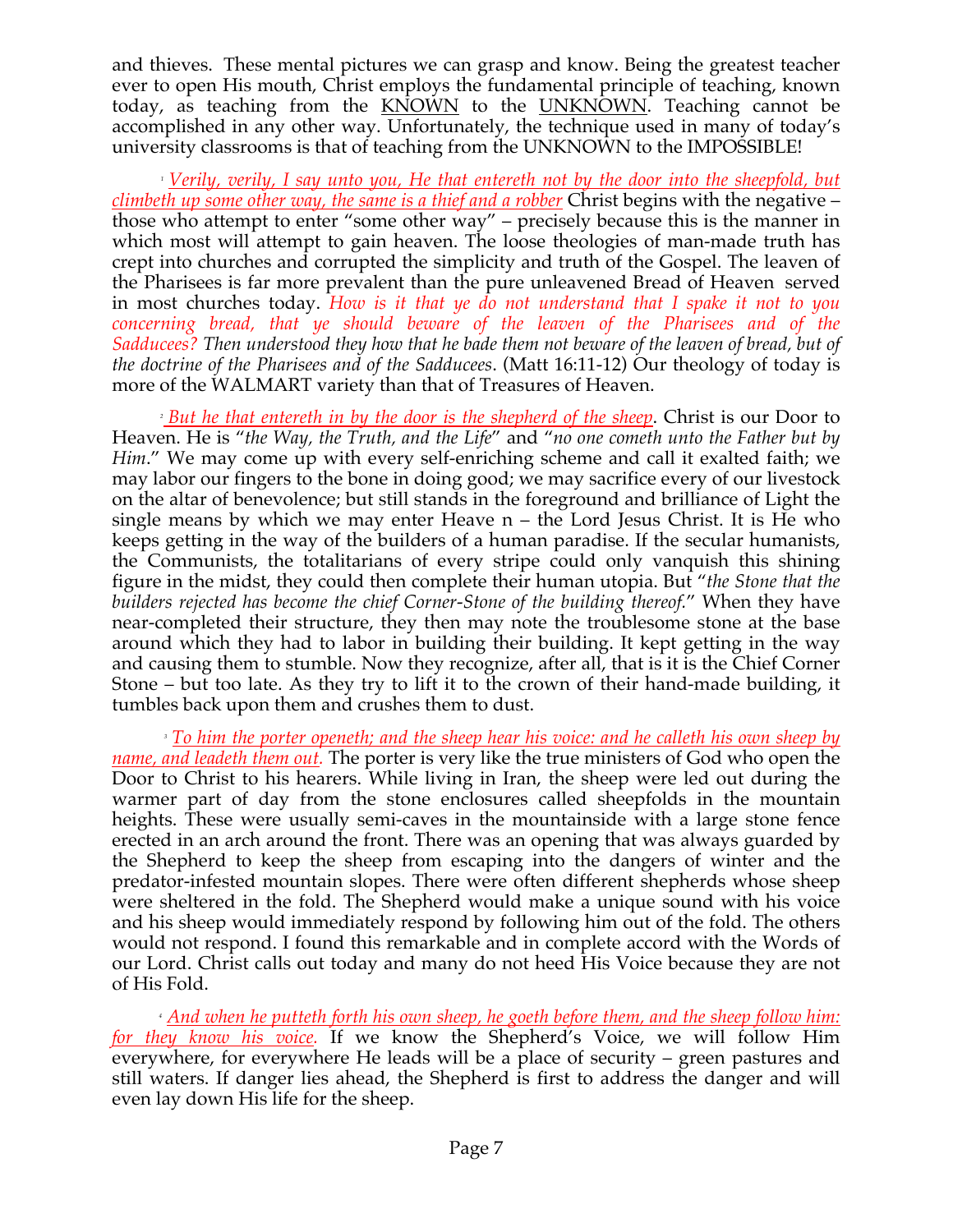*<sup>5</sup> And a stranger will they not follow, but will flee from him: for they know not the voice of strangers.* We have many who profess Christ today who are following strangers. If they truly knew Christ, they would not recognize and follow a stranger's voice. Last year, I drew several hundred dollars from a bank in which I have a savings account and went to deposit that money in another bank where my personal checking account is maintained. The teller took the bills and ran them through a machine. They all passed muster. She then marked each with a special pen to verify their authenticity. They all passed this test. She then took one of the bills and held it up to the light for quite a while. She then told me that this particular one hundred dollar bill was actually a five dollar bill. Well, I thought this ridiculous for it was clearly a one hundred dollar bill. She told me to hold the bill up to the light and see whose visage was inscribed in the watermark on the right side. It was Lincoln when it should have been Franklin! She told me that a skilled counterfeiter had bleached out a five, and over-stamped with the one hundred. This is why the bank device could not recognize the fake – the paper was Federal stock. Neither would the pen. But the skilled eye of the teller could catch the phony because she was so very familiar with the true money. We may appear to be genuine Christians, and our lifestyles may be moral and above reproach, but what of the watermark that is INSIDE our hearts. Will that expose us as imposters to the knowing eye of the Lord? *<sup>6</sup> This parable spake Jesus unto them: but they understood not what things they were which he spake unto them.* He often speaks to us in such simple words that we, too, do not understand. We expect words of greater sophistication and profundity perhaps.

 *<sup>7</sup> Then said Jesus unto them again, Verily, verily, I say unto you, I am the door of the sheep.* When we simply do not 'get it', Jesus will speak to us in more direct ways. Many local Christians of the Baptist persuasion wonder why I commit idolatry by displaying the cross and candles above the Lord's Table. I explain, usually in vain, that the cross is a reminder of who Christ is to us and what He did. I explain that Christ used metaphors to point to Himself. The Cross is one such example of who Christ is and what He did. The candles, I explain, represent both the Light of the Gospels and that of the Epistles which go out to the World in giving Light. I explain that Christ tells us in the second chapter of Revelations (2:5) to the church at Ephesus that if that church forgets from whence they have fallen, Christ will remove their candlestick. I then remind them that the Anglican Church still has its candlestick. This usually ends the dialogue....(\*  $\sim$ ) Christ is our DOOR. He meets every specification for a DOOR. He is the only entrance available.

 *<sup>8</sup> All that ever came before me are thieves and robbers: but the sheep did not hear them.* Those false prophets who deceived and misled the people are the thieves and robbers. Their kin still dominate the world of theology today. They change biblical meanings and words for profit. They build up the esteem of man, and minimize the truth of God. But those who truly belong to the Shepherd will recognize the phonies, just as the bank teller mentioned.

 *<sup>9</sup> I am the door: by me if any man enter in, he shall be saved, and shall go in and out, and find pasture.* We have a perfect liberty IN Christ. Outside of Christ, there is only bondage and whimpering servitude. The same is true of nations that honor Christ. Those whose constitutions and morality adhere to Christian faith are free and her people live without bondage.

 *<sup>10</sup> The thief cometh not, but for to steal, and to kill, and to destroy: I am come that they might have life, and that they might have it more abundantly*. The thief never announces his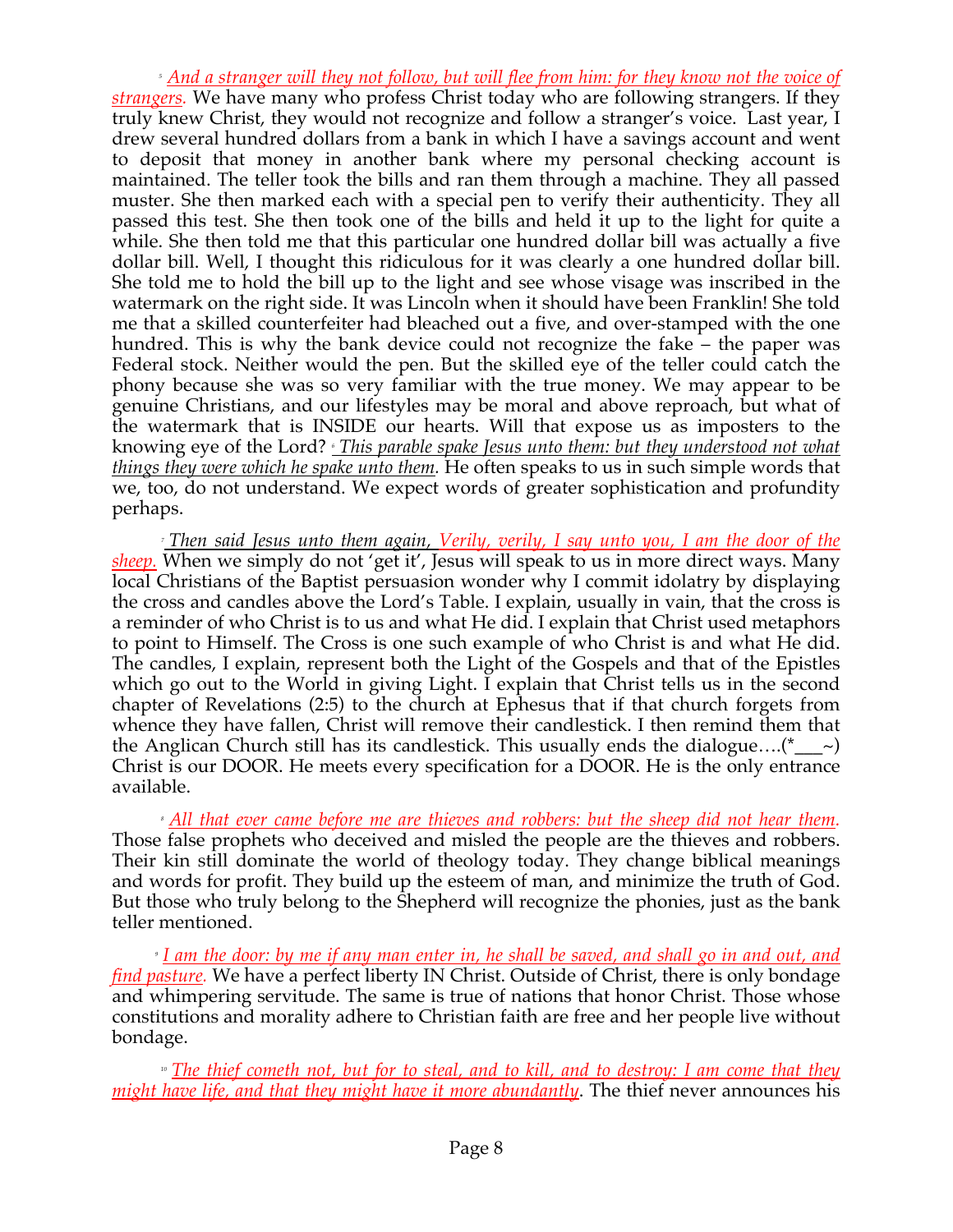intentions ahead. His success is due to his cunning and secrecy. Modern false teachers are never going to pronounce that they have no faith at all in God the Father, or His Son Jesus. They begin, as the Serpent in the Garden, with a half-truth and proceed, step-bystep, with a full denunciation of Truth. Lies led to death at Eden, and lies lead to death in the church. But in Christ, we have Life, and that life we have, even on earth, is full, abundant and heavenly.

 *<sup>11</sup> I am the good shepherd: the good shepherd giveth his life for the sheep* What other shepherd, bent on profitable gain, will lay down his life for the sheep? But there is One Shepherd, who is the Owner of the Sheep, who does not view them out of a prospect for profit, but loves them fundamentally with a heart love of warmth and kindly beneficence. He loves them as His own family (which they are) and will lay down His very life for the sheep so that THEY may have life. Do you know this Shepherd, and do you hear His Voice today?

# *Sermon – Reverend Jack Arnold - Time and Action Church of the Faithful Centurion - Descanso, California*



Today's sermon brought the Collect, Epistle and Gospel together and is partly contained in the forewords above.

> We are in the Easter Season which consists of Easter and the following four Sundays, until we get to Rogation Sunday. This is a time we should work on centering our lives on the central figure in our religion, Jesus Christ.

Consider these words from the Collect:

… who hast given thine only Son to be unto us both a sacrifice for sin, and also an ensample of godly life; Give us grace that we may always most thankfully receive that his inestimable benefit, and also daily endeavour ourselves to follow the blessed steps of his most holy life …

God sent Jesus to be The Christ, The Messiah, The Savior, The Lamb to be sacrificed for our sin. He gave His earthly Life, He went down into Hell, that we might be justified before God at our accounting. Not that we might be perfect, but that we might be accounted perfect at our judgment day. Yet we are not made perfect. We are fallen, miserable creatures in the pattern of Adam. Thus we need an example to follow, a pattern for our lives. God gave us that in His Son. Jesus leads us towards God. But, we have a hard time following Him. Thus, God sent us the Holy Ghost to enter in to our hearts, to make our eyes see The Way, to let our ears hear the directions to The Path that will give us eternal salvation and everlasting life.

Peter notes that throughout His Life, our Lord gave nothing but good. He was not accepting of evil, but when He was ill treated, He gave not venom, but healing in return. We are to act to the best our abilities like the example He set forth for us. It will be hard and trying, but if we accept the Holy Ghost into our hearts, we can do these things. We will never be perfect, but that does not mean that we stop trying. We just reset our compass and follow the True North of Christ. Through His sacrifice, we are accounted as perfect, thus we need try our best to be perfect following His Example. Will we fail? That is certain. Should we thus be inclined to just give in to evil? NEVER. To quote Winston Churchill, "Never give in--never, never, never, never, in nothing great or small, large or petty, never give in except to convictions of honour and good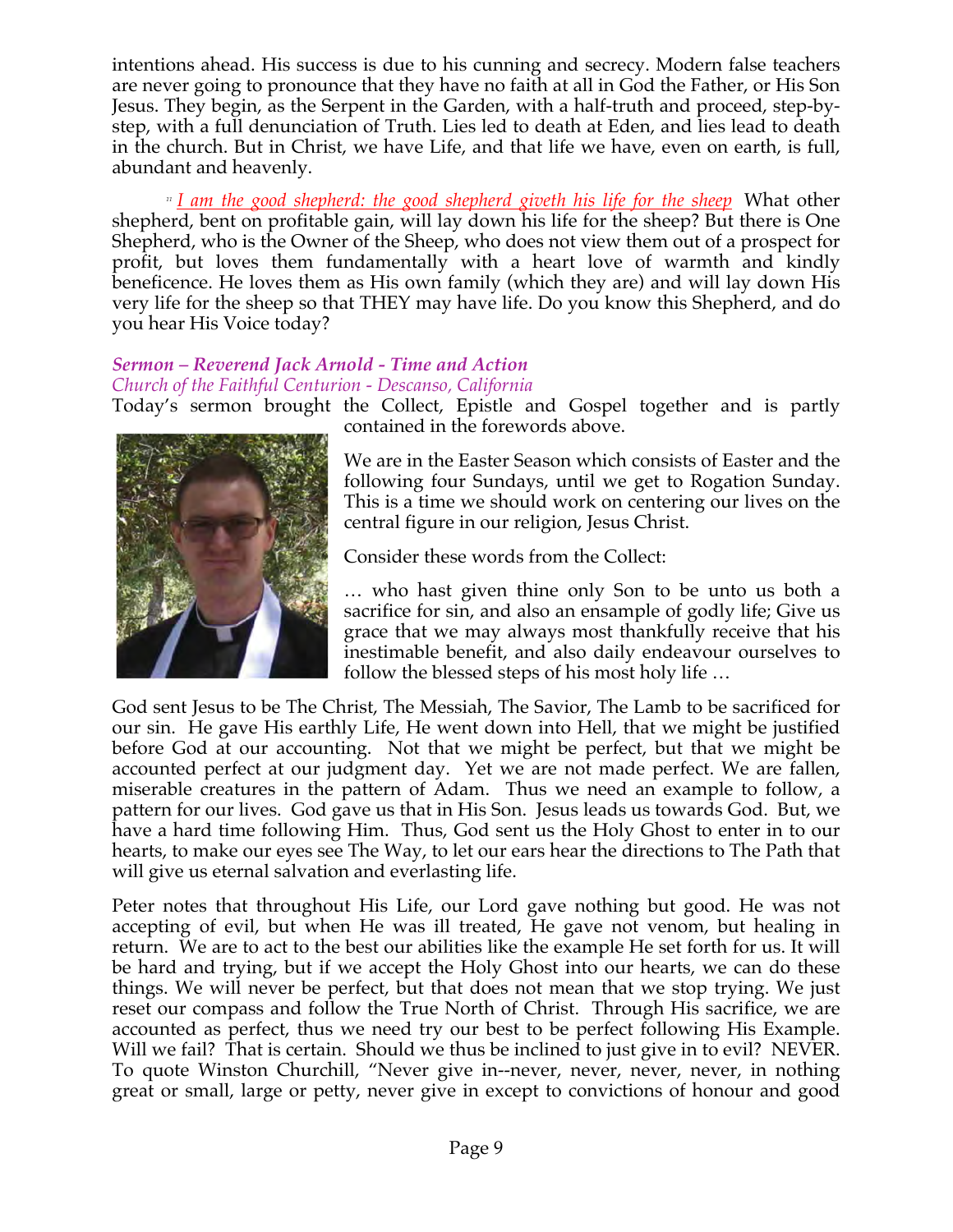sense. Never yield to force; never yield to the apparently overwhelming might of the enemy."1

Jesus gave His Life for us because we are HIS. He made it very clear that while He was sent to the Jews, God's chosen people, His mission was not to them only. It was to all of the people that God made. Remember, God did not only create the Jews, but He made everybody! Jesus' mission was to all of us miserable sinners, not just the Jewish people. Recall, He told them, "And other sheep I have, which are not of this fold: them also I must bring, and they shall hear my voice; and there shall be one flock, and one shepherd." He was there not only to bring them everlasting eternal life and salvation, but to others also.

To US.

We are of His Flock, we are not strangers to Him nor Him to us. If God cared enough to send His Son to give His Life to protect us from certain death, do we care enough for Him to follow His Directions? It is the least we can do, after a painful death Our Lord endured that we might be free from the wages of sin. We must do our best to follow Him and He will be well pleased with us, if we actually do our best as opposed to saying that we are doing our best.

We have One Leader. He leads One Flock. His Way may not always seem the easiest, but in the end it is for certain eternity. He came to earth to save our lost souls. If we listen to the clear guidance of the Holy Ghost, to each of who are "as sheep going astray; but are now returned unto the Shepherd and Bishop of your souls," we will gain both happiness here on earth and eternal life. Anytime we sin or fall short, we simply reboot and start a new life with God yet again. It is a simple answer to our sins, repent and do our best to "Go forth and sin no more."

But, there is more than just saying you believe. You must act on those beliefs to make them real. Things are getting tough here on earth. "Be sober, be vigilant; because your adversary the devil, as a roaring lion, walketh about, seeking whom he may devour:" (1 Peter 5.8) And, I might add he holds sway in a lot of public offices. Things are going to get worse. You will need to act for God or for that lion.

When the time comes, how will you ACT?

It is by our actions we are known.

# **Be of God - Live of God - Act of God**

<sup>&</sup>lt;sup>1</sup> Sir Winston Churchill, Speech, 1941, Harrow School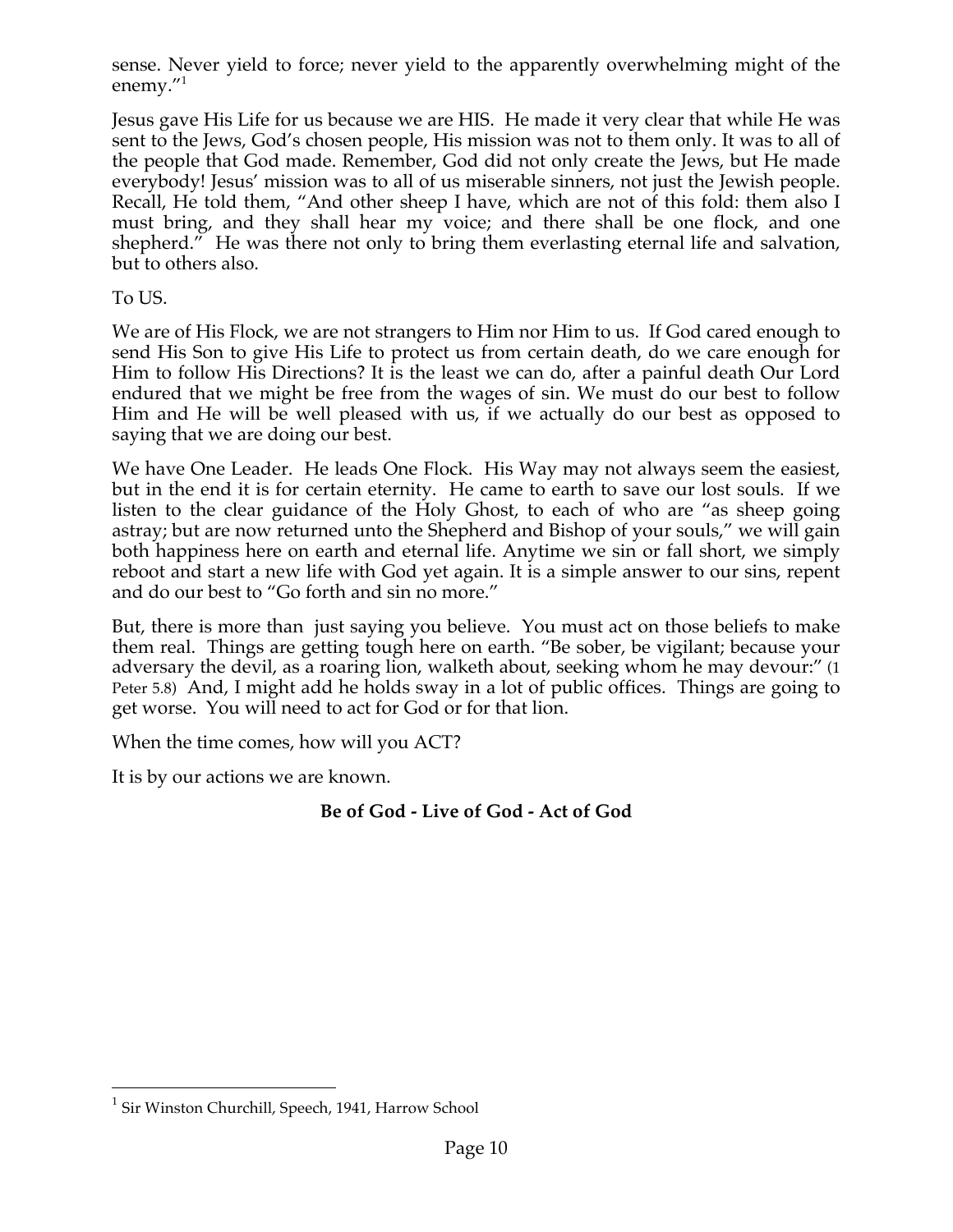### *Bishop Dennis Campbell's Sermon*

Bishop Dennis is a brilliant speaker. He is able to take biblical precepts and make them



perfectly understandable, even to me. Oft he provides the text of his sermons and I take the utmost pleasure in passing them on:

> **What Makes You Happy2 ?** Psalm 34, Isaiah 40:1-11, Philippians 3:7-16 Second Sunday after Easter May 4, 2014

What makes you happy? I think most people would say they are happy when they, and their family and friends

have good health, loving family and friends, a reasonable level of prosperity, and a comfortable standard of living. Most of us grew up thinking it is possible to achieve these things if we are willing to work hard, love our family and friends, treat all people with respect and compassion, and live within the guidelines of basic, Biblical morality.

But, by the time we reached our 40s we were beginning to understand there is more to happiness than what we find in these things. We began to find that we can have all these things yet not be truly happy. The great example of this is Solomon, the Old Testament king of Israel and author of the Biblical book of Ecclesiastes. Solomon had wealth, power, respect, health, and love. Yet he was unhappy. So he devoted himself to getting more wealth, more power, and more respect in the hope that he would find happiness. It didn't work. We know people like that today, people who seem to have everything, yet find that everything is not enough, and they live lives of quiet desperation in gilded cages.

These things are very fragile, and can be taken away from us in the twinkling of an eye. You may pour your life into loving a person only to be rejected and thrown away like yesterday's newspaper. You may amass a great fortune, only to lose it all in a bad investment or a market crash. And your health… next to love that is the most fragile of all things. What happens when these things are taken from us? Can we suffer their loss and still be happy? We can, but only if our happiness comes from another source. If these things are all we have, our happiness leaves with them. If our happiness is founded on something else, it remains, even if the other things go.

Let me start over again now. Let me start from a different perspective. Let me ask what makes you unhappy? We could say the loss of the things I have been talking about makes us unhappy. The loss of prosperity, health, love, and comfortable life-style makes us unhappy. We could put it more bluntly and say poverty makes us unhappy. Loneliness makes us unhappy. Squalour makes us unhappy. Sickness makes us unhappy. But is that really true? I know of people who are happy though they are poor, lonely, live in squalor, and have terminal illnesses. So those things alone cannot be the final deciding factor in happiness or unhappiness. Tell me if you think this is true: unhappiness is caused by the desire to have things different from the way they are. We want a better job, so we become unhappy with the one we have. We want a better car, a better family life, a better marriage, a better vacation, a better house, so we become unhappy because we don't have them. When life doesn't measure up to our

 $2$  Bishop Dennis is discussing happiness, this is a different word than fun. Please consider the difference between the two as you read this.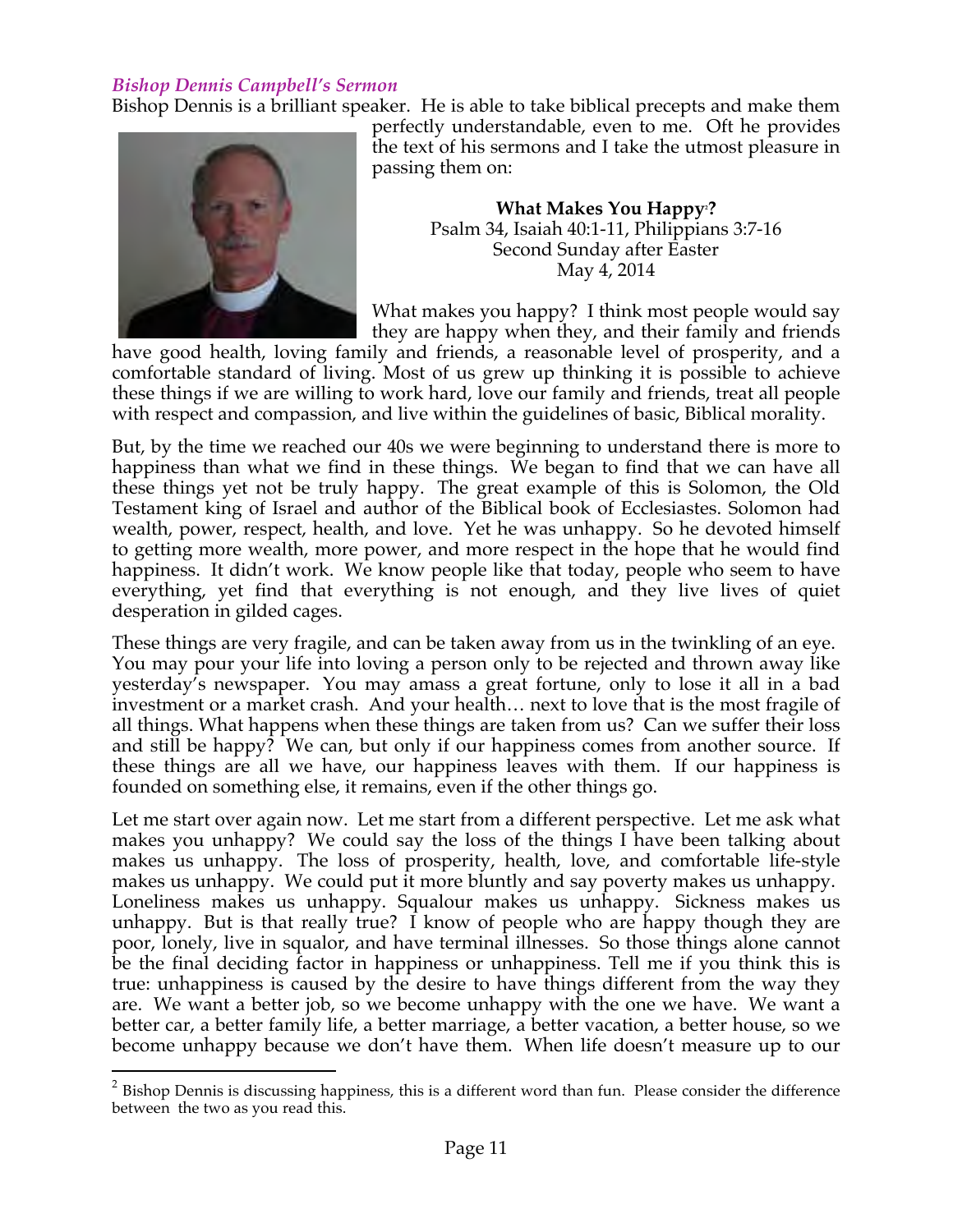storybook fantasy of "happily ever after" we become dissatisfied. We become unhappy.

Do you remember George Bailey, the central character in "It's a Wonderful Life?" George didn't think life was so wonderful. George resented his life, and he was deeply angry and depressed because he was stuck in the "crummy little town" of Bedford Falls. He wanted to see the world and have adventures and money and fun. Bedford Falls was, to him, the same as Alcatraz. In other words, he wanted things to be different. Knowing they would never be different, George Bailey was bitterly and desperately unhappy.

Could it be that being unhappy at the way things are is actually being unhappy with the life God has given to us, and with the way He has guided and provided for us as we travel the road of life? Is unhappiness caused by rejecting what God has provided, and by longing for something else? We want a carefree existence, God gives stress and problems. We want rest, God gives work. We resist this. We kick against the prods. We get angry with God because He doesn't do things our way. Thus, we lead ourselves into anger, depression and grief, and, for some, unbelief.

In such situations we would think we would turn to God. But, in reality, we often turn intensely back to the things. We try to alleviate our sorrows by drowning them in money, work, amusements, entertainment, even religion. You have probably seen the bumper sticker that says, "When things get tough, go shopping." That is the foundational faith of many people. Have a bad day at work? Buy a new toy to help you forget about it. Troubles at home? Go play golf. Spend money. Indulge yourself. See if you can buy happiness. And it works, for a while. You get a feeling of happiness when you buy a new toy, and those endorphins are released in your system. But they soon fade, and the toy goes into that pile of other toys that gave you pleasure for a moment, but lost their appeal. So the next day's troubles require a new toy. And the next day's requires another, and so it goes and the depression rises like the credit card bill.

So, how can we find happiness? Is happiness even possible in this valley of the shadow of death. The Bible's answer is a resounding, "YES." But it is not found where we usually seek it. When we accept life as God gives it, and trust God to work it all for our good, we will begin to be happy. When we are willing to obediently accept what God's providence gives, then we are ready to begin letting the world go and start trusting God. I think this is a big part of what the Bible means in Philippians 3:8,

 "I count all things as loss for the excellency of the knowledge of Christ Jesus my Lord; for whom I have suffered the loss of all things, and do count them but dung that I may win Christ."

Contrary to popular opinion, "dung" refers to garbage. It consists of things we would put in the trash can. Ancient towns and cities had dumps outside the gates where people would take their garbage. Dead animals, spoiled food, and broken furniture would go there. The Greek word for dung is a combination of two words. One is "ex" from which we get our word, "exit" and simply means "out." The other is a word that means "to throw." So dung is simply the broken, ruined and spoiled things we throw out. How appropriate. We throw out the broken, spoiled and ruined things of this world to find happiness in Christ. We throw out our ruined dreams, our spoiled hopes, and our broken trinkets, in order to embrace the things God gives that lead to true happiness. My beloved brothers and sisters in Christ, when you can count all things as dung compared to knowing Christ, and when you can gladly suffer the loss of them to find your happiness in Christ, then you are ready to leave sorrow behind and embrace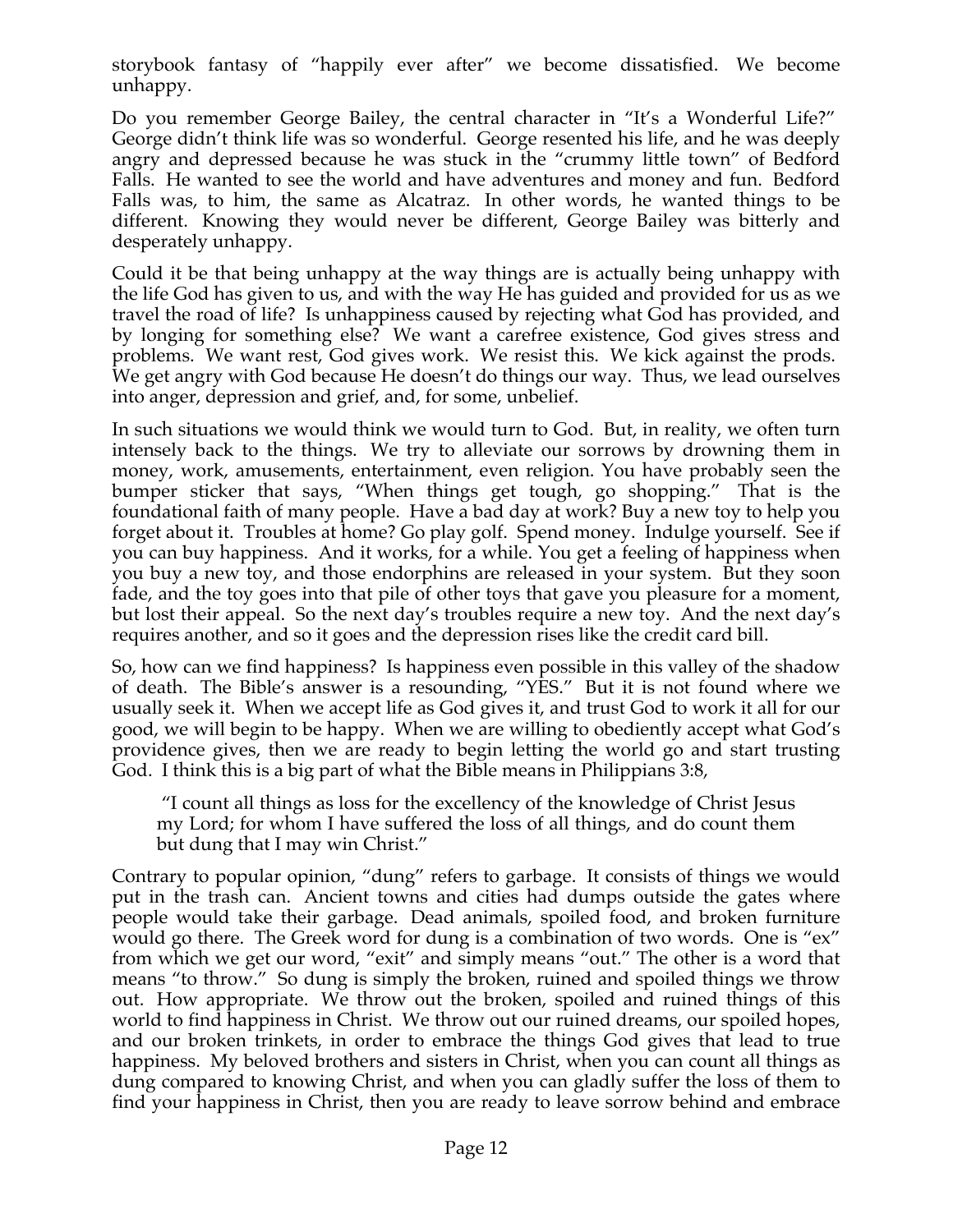the peace of God. I think this has been wonderfully expressed in Isaac Watts' famous song, "When I survey the Wondrous Cross." He wrote, "All the vain things that charm me most, I sacrifice them to His blood."

This is difficult. That's why most people never do it. Most "Christians" never do it, never even attempt to do it. But it is the only way to be happy on this earth. And it only comes through years of hard work, meaning diligent use of the means of grace, including obedience. By the means of grace we "reach forth" unto the things of God. By the means of grace we press toward the mark for the prize of the high calling of God in Christ Jesus. Let us not think we have attained it yet. Let us press on toward the mark.

Before I close I want to remind us that the words of Philippians 3 only refer to happiness on earth in a secondary way. Their primary intent is to point us to Christ and His righteousness as the only way to know God and be saved. In Philippians 3:5-6 Paul listed all his religious accomplishments which he had previously believed were his ticket to Heaven. In his eyes, he was blameless in "the righteousness which is in the law." It is this personal righteousness and religious accomplishment that Paul counts as dung in verse 8. It is dung in his own eyes because it is dung in the eyes of God. None of us, coming the ticket office in Williamsburg, would hand the attendant a bag of smelly garbage and expect to be given a ticket to tour the Governor's Palace. Yet many think their own goodness can earn their place in Heaven. Paul is saying your own goodness is garbage to God. It won't get you in. It is offensive to Him. Throw your goodness away and let God dress you in the true goodness of Christ. Then you will be fit to enter the Kingdom of Heaven. Christ died to get you into Heaven. Let Him do it. But He also died to give us a foretaste of Heaven. He also died to give us new life, a life lived in His love and peace. He calls this life, "eternal life" meaning it is like the life we will have when we are finally in Heaven where sorrows and sins and death will trouble us no more forever. We will be eternally happy in that land. And in the little glimpses and tastes we have of it here and now, we can be happy here too.

-- +Dennis Campbell Bishop, Anglican Orthodox Church Diocese of Virginia Rector, Holy Trinity Anglican Orthodox Church Powhatan, Virginia www.HolyTrinityAnglicanOrthodoxChurch.org www.lifeinthescriptures.blogspot.com

#### *Roy Morales-Kuhn, Bishop and Pastor - St. Paul's Anglican Church - Anglican Orthodox Church*

Bishop Roy is pastor of the biggest AOC parish West of the Mississippi and is in charge of the Diocese of the Epiphany.

### **Second Sunday after Easter 04 Mat 2014**

Epistle: I Peter 2:19-25 Gospel: John 10:11-16

19 For this is thank worthy, if a man for conscience toward God endure grief, suffering wrongfully.

patiently, this is acceptable with God.

20 For what glory is it, if, when ye be buffeted for your faults, ye shall take it patiently? but if, when ye do well, and suffer for it, ye take it

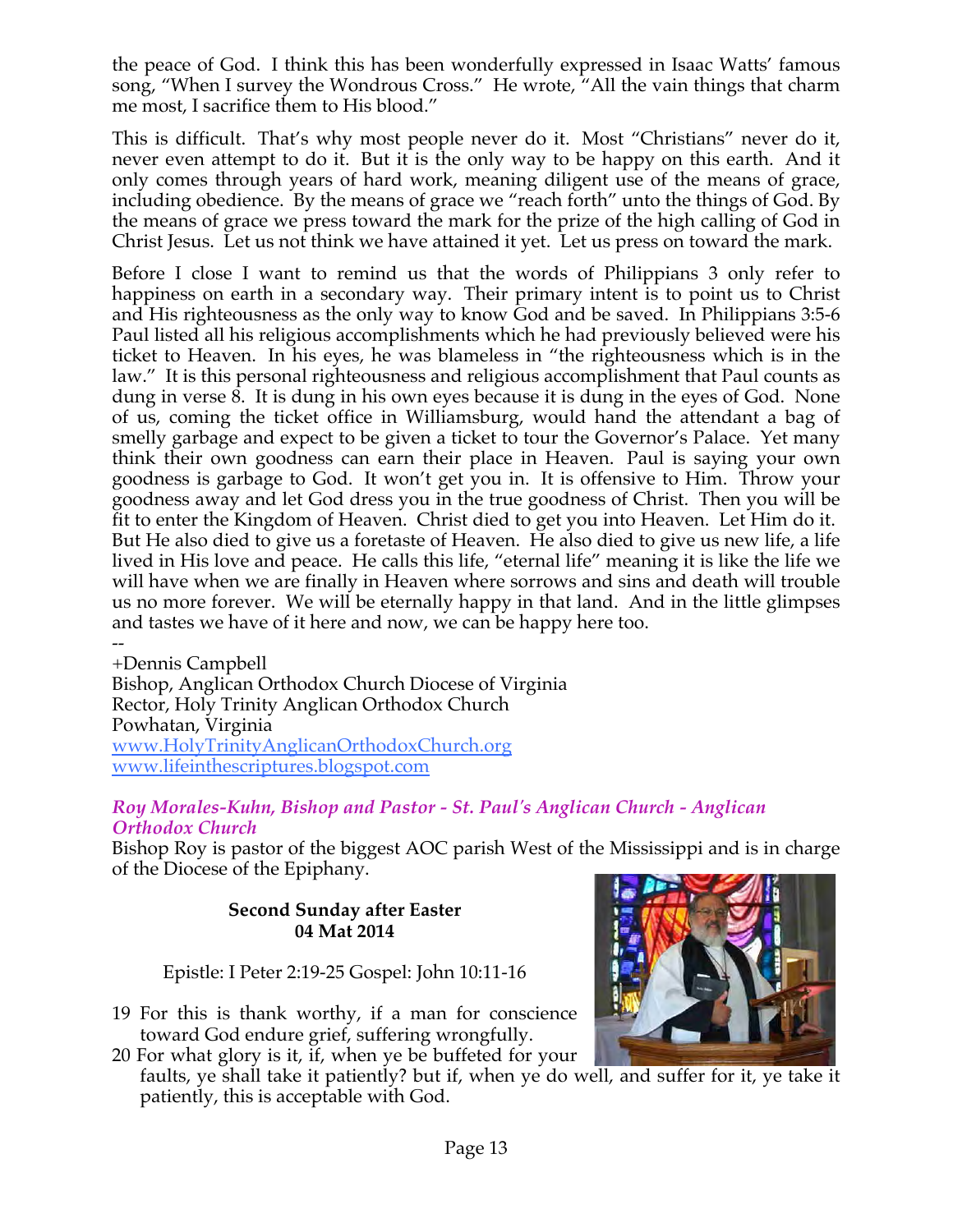- 21 For even hereunto were ye called: because Christ also suffered for us, leaving us an example, that ye should follow his steps:
- 22 Who did no sin, neither was guile found in his mouth:
- 23 Who, when he was reviled, reviled not again; when he suffered, he threatened not; but committed himself to him that judgeth righteously:
- 24 Who his own self bare our sins in his own body on the tree, that we, being dead to sins, should live unto righteousness: by whose stripes ye were healed.
- 25 For ye were as sheep going astray; but are now returned unto the Shepherd and Bishop of your souls.

Remember right after Jesus was arrested, the disciples ran away. Yes Peter did follow Jesus into the area where he would later be tried, but before the first rooster crowed, Peter denied Christ three times as Christ predicted. Peter will also run away. So now after Jesus has come back from the dead he will gather his followers around and calm them, teach them and prepare them for the coming fury of Satan. Understand Satan knows he is defeated, but he will not go down without trying to take others with him. He will do his best for the next several millennium to destroy what Christ left behind here on earth.

Notice how Peter in this first letter he makes reference to at least three Old Testament passages.

"Who did not sin, neither was guile found in his mouth" {Isa.53:9}.

Then another O.T. reference. "...by whose stripes ye were healed." {Isa.53:5} . And finally the passage from Isaiah 53:6. "All we like sheep have gon astray; we have turned every on to his own way; and the Lord hath laid on him the iniquity of us all."

The whole 53<sup>rd</sup> chapter of Isaiah is the plan of salvation. We can read that and understand that we do not seek God, He seeks us. We run the other way or as verse six reads 'turn to our own way'.

Why do we do this ? Because as David wrote, we are born into sin. So we must ask Jesus to cleanse us and make us clean. We must ask Jesus to save us from our sins, we must ask Jesus to come into our life and make us free. Only he can. His death on the Cross has made our salvation possible. Seek Jesus today if you doubt that you are saved. Ask him to come into your heart to heal you of this sin that caused him to go to the cross instead of you.

Let us now look at our Gospel reading. We see that Jesus is telling his to be wary of those leaders of the church who will not protect the church.

The illustration of the Good Shepherd and the Wolf is not a cautionary tale. It is the Truth of which Jesus tells, a time coming when those who have been charged with protecting the flock {church} will run. When there is any controversy, those who are supposed to protect will flee.

Let's read this and see what Jesus is saying to the Jewish-Christians and later to the Gentile-Christians.

- 11 I am the good shepherd: the good shepherd giveth his life for the sheep.
- 12 But he that is an hireling, and not the shepherd, whose own the sheep are not, seeth the wolf coming, and leaveth the sheep, and fleeth: and the wolf catcheth them, and scattereth the sheep.
- 13 The hireling fleeth, because he is an hireling, and careth not for the sheep.
- 14 I am the good shepherd, and know my sheep, and am known of mine.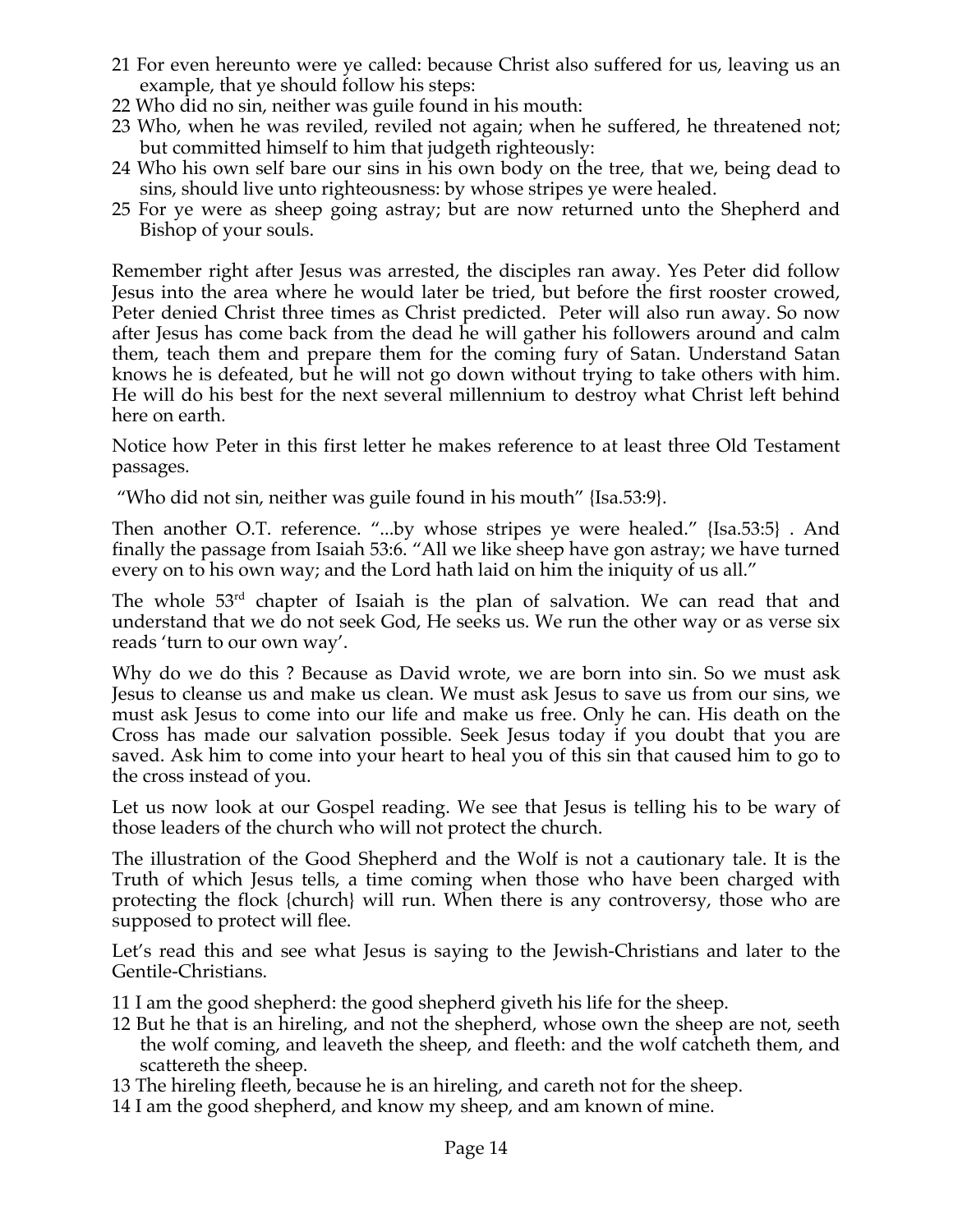- 15 As the Father knoweth me, even so know I the Father: and I lay down my life for the sheep.
- 16 And other sheep I have, which are not of this fold: them also I must bring, and they shall hear my voice; and there shall be one fold, and one shepherd.

In this passage from the tenth chapter of St. John we learn the man who tries to enter the area where the sheep are safe, is a thief and a robber. One who wants to deny and take away that which Christ has given us, our salvation. This is all part of the fight Satan is engaged in. Because this parable was spoken several weeks before Jesus went to Jerusalem for the last time, many did not understand what he meant by passages such as " I am the good shepherd. The good shepherd lays down his life for the sheep." His followers can now understand what he meant. Look at the verses 17 and 18. "The reason my Father loves me is that I lay down my life–only to take it up again. No one takes it from me, but I lay it down of my own accord. I have authority to lay it down and authority to take it up again. This command I received from my Father." Interesting note as we study this passage of John's gospel, we fins a prophecy pertaining to non-Hebrew believers. Notice what Jesus says in verse 16. " I have other sheep that are not of this sheep pen. I must bring them also. They too will listen to my voice, and there shall be one flock and one shepherd."

Jesus is referring to non-Hebrew believers here.

This is where the Great Commission comes into play. "Go ye therefore into the world making disciples of all nations, baptizing them in the name of the Father and the Son and of the Holy Spirit.. and teaching them to obey everything I have commanded you, and surely I will be with you always to the very end of the age."

It is now clear what he meant, now that the disciples are talking to Jesus, after he came back from the dead. Over the forty days that Jesus lingers on earth after Easter there will be some four to five hundred witness to his being alive. This will be so convincing that these people will be willing to give up their own lives when they are confronted and forced to choose between Christ and other choices. The Hebrew authorities will try to force these early believers to abandon the faith they now have, they will be threatened with death, shame, being cast out of the synagogue and all manner of trouble. But they will not give up their belief in the Risen Savior. This willingness to give up their life rather than convert will actually cause the Church to grow over the early years of persecution. Many a pagan will come to the Lord after witnessing believers willingly giving up their lives for this risen savior. Death in the pagan world was to be feared and all omens or signs that pointed to death were to be avoided. Even the Hebrew people wrote and spoke angrily about death. David wrote many a time about being dead and not remembered. He does not like the idea of death. So when these new believers came along and did not fear death, it will cause people to take notice. "Surely there must be something about these people that causes them to willingly go to their deaths."

We must learn from those who have gone before us. We must read, digest, and use the Word of God, the Bible. We must follow Jesus, because He is the good shepherd, he will not lead us astray, he will not fail us. Let us follow Jesus, no turning back, no turning back.

**HE** peace of God, which passeth all understanding, keep your hearts and minds in the knowledge and love of God, and of his Son Jesus Christ our Lord: And the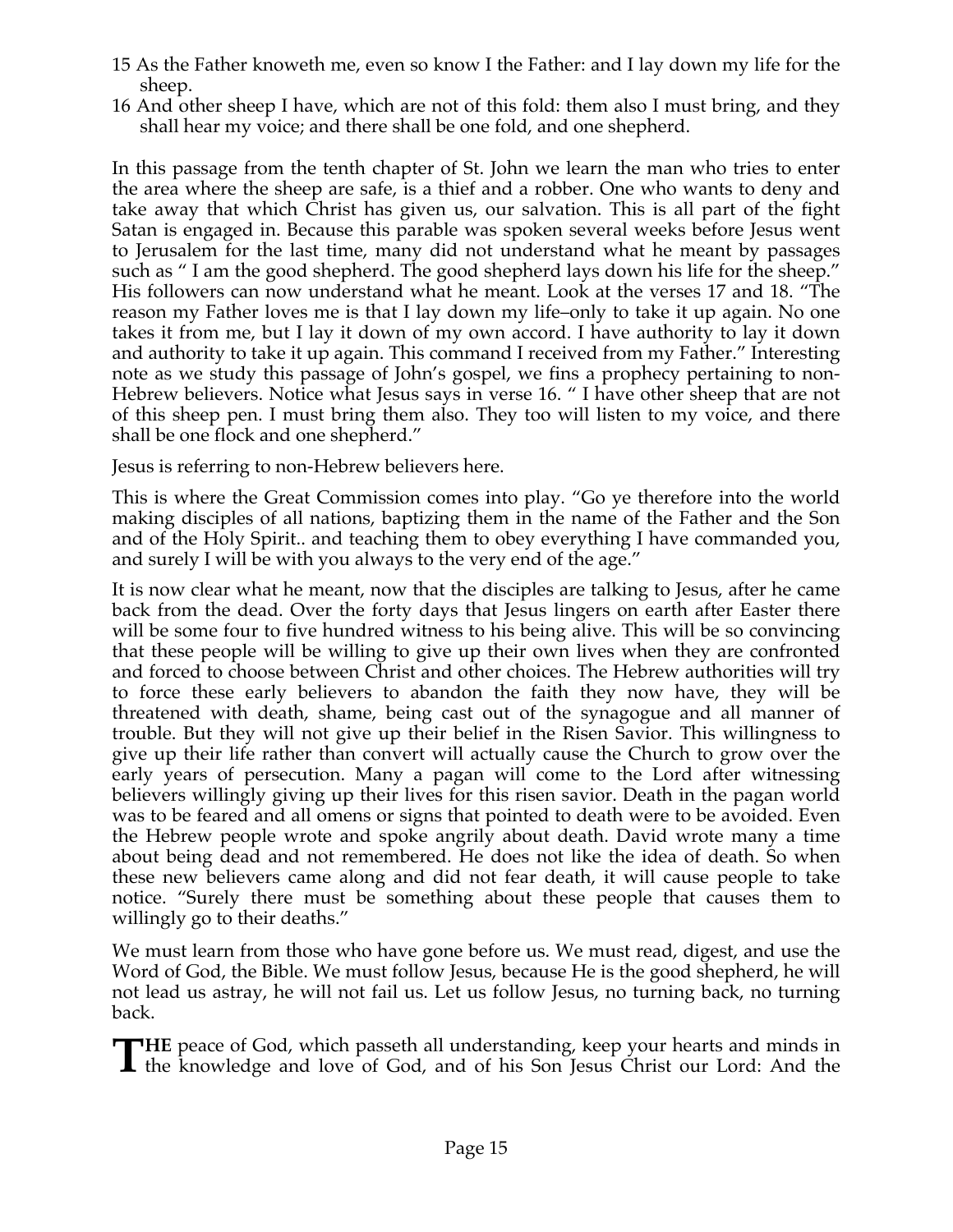Blessing of God Almighty, the Father, the Son, and the Holy Ghost, be amongst you, and remain with you always. *Amen*.



# *Rev Rick Reid of Saint Peter's Sunday Sermon*

We are happy to have a sermon from Reverend Rick Reid, minister of Saint Peter's, whose congregation is right at the Worldwide Headquarters of the Anglican Orthodox Church. Rev Rick has all the resources and challenges right at hand. I think you will enjoy it.



this one from Ezekiel 34:

# **The Good Shepherd**

In our Gospel reading*: Jesus said, I am the good shepherd: the good shepherd giveth his life for the sheep. But he that is an hireling, and not the shepherd, whose own the sheep are not, seeth the wolf coming, and leaveth the sheep, and fleeth: and the wolf catcheth them, and scattereth the sheep.The hireling fleeth, because he is an hireling, and careth not for the sheep. I am the good shepherd; and know my sheep, and am known of mine, even as the Father knoweth me, and I know the Father; and I lay down my life for the sheep. And other sheep I have, which are not of this fold: them also I must bring, and they shall hear my voice; and there shall be one flock, and one shepherd.*

In saying this, Jesus was referring to the unfaithful shepherds of Israel, the kings and the priests that Isaiah, Jeremiah and Ezekiel spoke of. He then declared that  $H$ e would be our Shepherd, and that He would be a good and faithful Shepherd. Jesus was also telling us that He is the fulfillment of the prophecies, such as

*And the word of the LORD came unto me, saying,2 Son of man, prophesy against the shepherds of Israel, prophesy, and say unto them, Thus saith the Lord GOD unto the shepherds; Woe be to the shepherds of Israel that do feed themselves! should not the shepherds feed the flocks?3 Ye eat the fat, and ye clothe you with the wool, ye kill them that are fed: but ye feed not the flock.*<sup>411</sup> For thus saith the Lord GOD; Behold, I, even I, will both search my sheep, and seek them out.<sup>11</sup>As a *shepherd seeketh out his flock in the day that he is among his sheep that are scattered; so will I seek out my sheep, and will deliver them out of all places where they have been scattered in the cloudy and dark day.*

The Good Shepherd is of God. He runs from no danger, but pays the price. That should tell us Jesus paid our tab, then asked the price. He told His disciples He was sorrowful to the point of death. He really didn't want to go to the cross to suffer and die. He cried out earnestly to His Father in heaven: *Saying, Father, if thou be willing, remove this cup from me: nevertheless not my will, but thine, be done. (Luke 22:42)*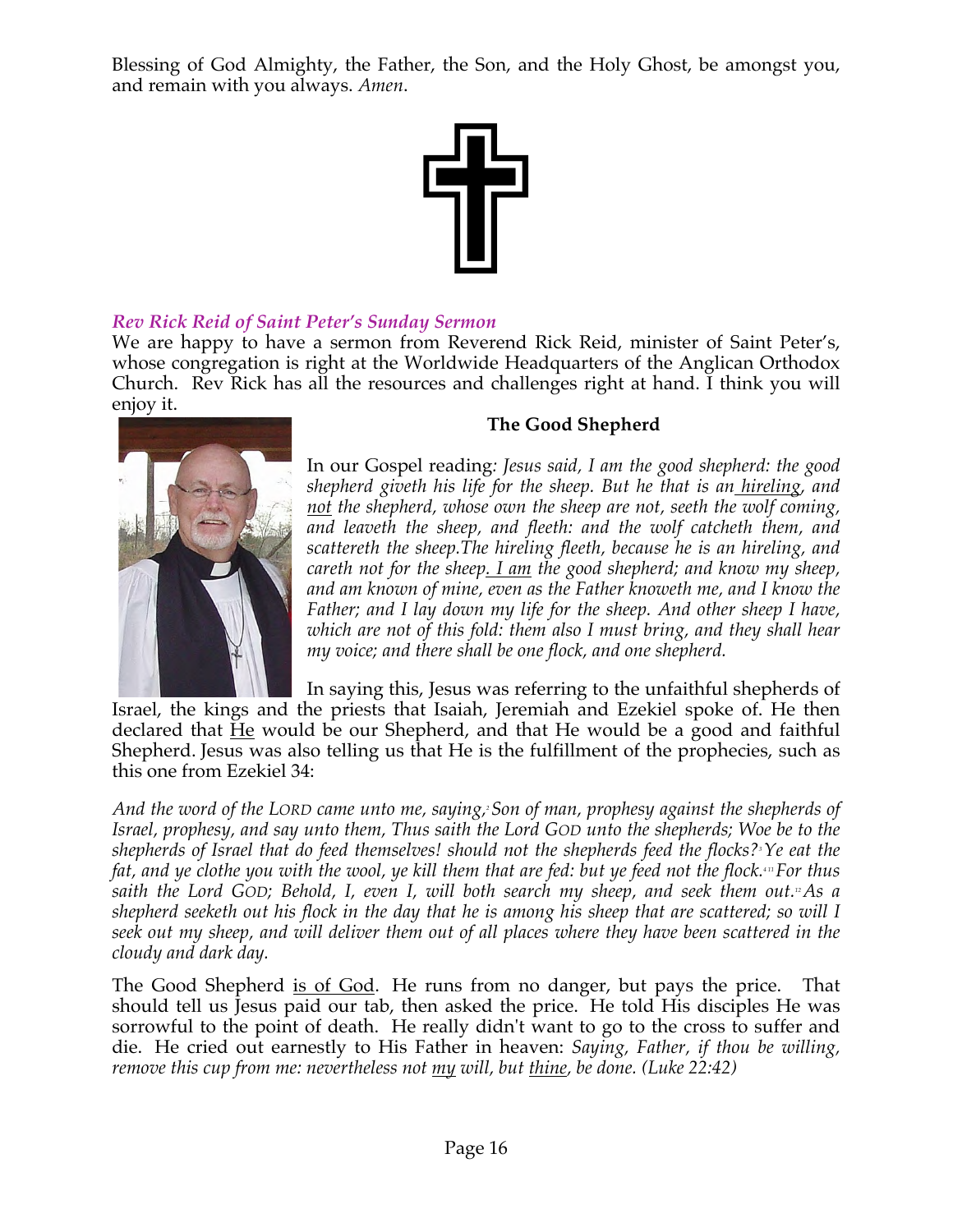Jesus truly displayed great courage. I think that John Wayne best described courage when he said: **Courage is being scared to death, but saddling up anyway**. Jesus displayed great courage because He is the Good Shepherd. He is not a hireling, but the Owner of the sheep. So, He could not run. His duty lay with the flock. He could not deny the need of the flock. He could not take care of Himself, first. The Good Shepherd lays down His life for the sheep. So Jesus died on the cross…in our place. He died for His sheep, because we are His, and He is the Good Shepherd And, if He is the Shepherd, we must be the sheep. Sheep are, in fact, among the least intelligent of animals. They will wander from safety into danger without any thought. They will go where they cannot get back from without assistance, repeatedly. They are helpless in the face of genuine danger, and do not understand the dangers that confront them, and even when they do, it is often too late for them to flee or do anything about it to protect themselves.

That is what makes the sheep a perfect image for God's people and the Shepherd the perfect image for God Himself. We also, do not understand the depth of the danger we live in. We do not always see sin for the evil thing that it is, nor do we often see our sins, as sins. We do not always follow God. We follow our family, our friends, our neighbors, just like sheep, into things we ought not to do, and into attitudes and values which deny our God and betray the faith we confess. Like sheep, we allow ourselves to be drawn away from what is wholesome and good, many times, by our expectation of some pleasure, joy, and some "greener grass" on the other side of the fence.

When we  $\underline{do}$  discover the danger, and see what we have done, we are not able to rectify it. Even when we know we have gone astray, we are all too often unwilling to turn around, unwilling to do the things that we know would bless and benefit us, unwilling to give up the things we have become accustomed to, or the high regard of the people we have learned to treasure. Instead we just stand still; right where we are, and await disaster rather than repent, ask for forgiveness, and turn away from whatever it is that threatens us.

The devil, the world and our own sins can threaten and destroy us, if we are unwilling to give up whatever it is that draws our hearts and attention from a holy life of faith. Whatever it is that keeps us from His Word, whatever it is that makes us too busy to pray or too important to put the others first. Anything which delights us or frightens us into placing God and His grace out of our minds or out of our priorities is one of those things that threaten us. Anything that causes us to forget to trust God, or causes us to despair of God's love, good will, and forgiveness, threatens us. Jesus is the Son of God, God of God, and Very God of Very God …who came down from heaven and was incarnate by the Holy Ghost of the Virgin Mary and was made man.

That means He became one of us, taking on human nature, flesh and blood and was born fully human, while still truly and fully God as well.

The truth is Jesus lived without sin, and spent the last years of His life teaching His disciples and doing things which should have identified Him as the promised Messiah of the Old Testament, the Savior intended by God for our rescue from our sins.

Then Jesus died. "The Good Shepherd lays down His life for the sheep." He died on a cross, as we just celebrated on Good Friday. His death was ours. We had earned it and we deserved it, and He did not, but He died for us and in our place anyhow. Because of His great love and His self-giving sacrifice, we are forgiven. Our sins are not held against us. We are no longer considered guilty, and deserving punishment and death, but holy and righteous because of the death and resurrection of Jesus Christ.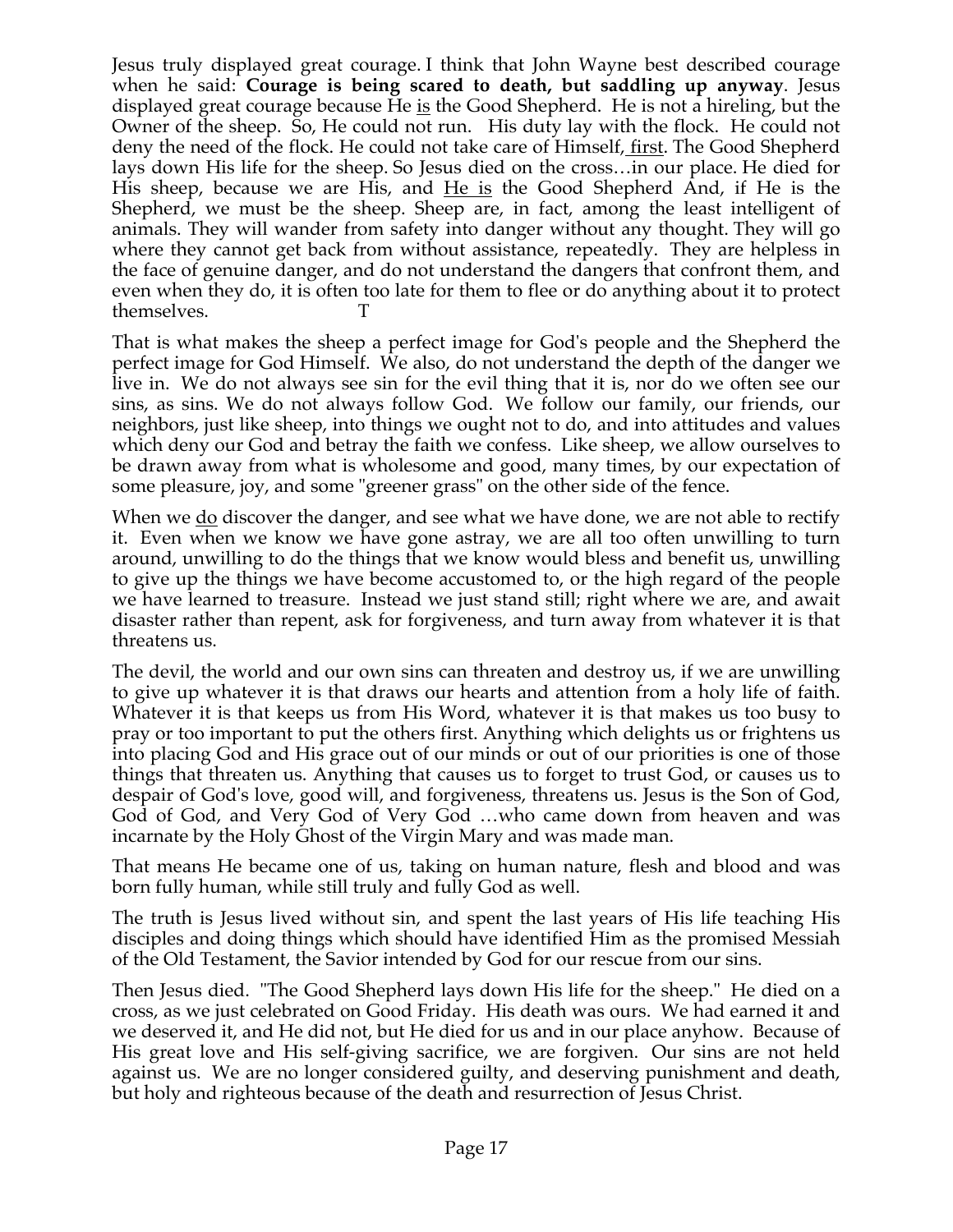Jesus won this for all men, and God has promised that all who trust His promises, and expect what He has promised will receive and possess those promises, forgiveness, love, and blessings, along with life everlasting, though His Son, Jesus Christ.

Jesus' sheep hear His voice and follow Him**.** We follow Him trusting in His power of eternal life. We hear His voice, all are faithful. We follow by faithfully delighting in His will, and walking in His ways. We believe in Him, and we cling to His Word, His truth and most importantly we follow His voice.

Jesus said His sheep hear His voice**.** Those who cannot hear it are not His sheep. Those who will not listen are not His sheep. Those who will not believe the things His voice is saying are not His sheep. Those who will not follow Jesus are not His sheep. In the days of Jesus, shepherds led their sheep; they did not drive them like cattle. In fact, you cannot drive sheep as one might drive a herd of cows. You have to lead them. Shepherds of old would meet and their flocks would mingle, but when it came time to part, the shepherds would simply walk away and call out, and their sheep would each hear his shepherd's voice and follow the their shepherd because he was their shepherd, whom they knew and trusted. Jesus' sheep hear his voice. He said so. Those who do not hear and follow Him are simply and sadly not His sheep. And Jesus is the Good Shepherd. There are other shepherds out there. They speak different words and lead in different directions. Each has his own agenda, and do not care for the sheep, except as a means to their own needs. They do not love the sheep because they do not own them, and they cannot save them, because the kind of saving the sheep need is beyond anyone but Jesus. When life's dangers confront the sheep, those false shepherds, those hirelings, run away and abandon the sheep to their destruction.

But Jesus is the Good Shepherd. That means you are safe. The Good Shepherd lays down His life for the sheep**.** He will protect and keep us in all things. He will guide and bless us. He will not desert us in our hour of need, because He is not merely a hired hand. We need have no fear of life or death. He is our Shepherd. He has loved us to death, and into everlasting life. Jesus knew that we were like sheep and not able to understand, and not able to sense the danger we were in, and not able to help ourselves, so it is finished, He has gone to the cross for our salvation. He has spoken His love for us in His Word and Sacrament. And as we again read from Ezekiel the 34<sup>th</sup> Chapter:

Jesus is the Good Shepherd. Only the Good Shepherd is the One promised in ancient prophecy*: " <sup>14</sup> I will feed them in a good pasture, and upon the high mountains of Israel shall their fold be: there shall they lie in a good fold, and in a fat pasture shall they feed upon the mountains of Israel.15 I will feed my flock, and I will cause them to lie down, saith the Lord GOD. <sup>16</sup> I will seek that which was lost, and bring again that which was driven away, and will bind up that which was broken, and will strengthen that which was sick: but I will destroy the fat and the strong; I will feed them with judgment.*

He has sought you. He has gathered us into His flock. He has healed our deepest wounds, and He shed His blood for our sins.

And He gives us the peace that passes all understanding. So listen for His voice. Be careful to hear His voice and not the voice of another. And when we have heard His voice, and know that it is His voice, we will follow Him.

Do not let anything, success, family, friends, pleasures, fear, troubles, or sorrows, or any other thing stand in your way, but follow Him. Be at peace in whatever circumstance you may find yourself; for Jesus Christ, your Shepherd, is the Good Shepherd.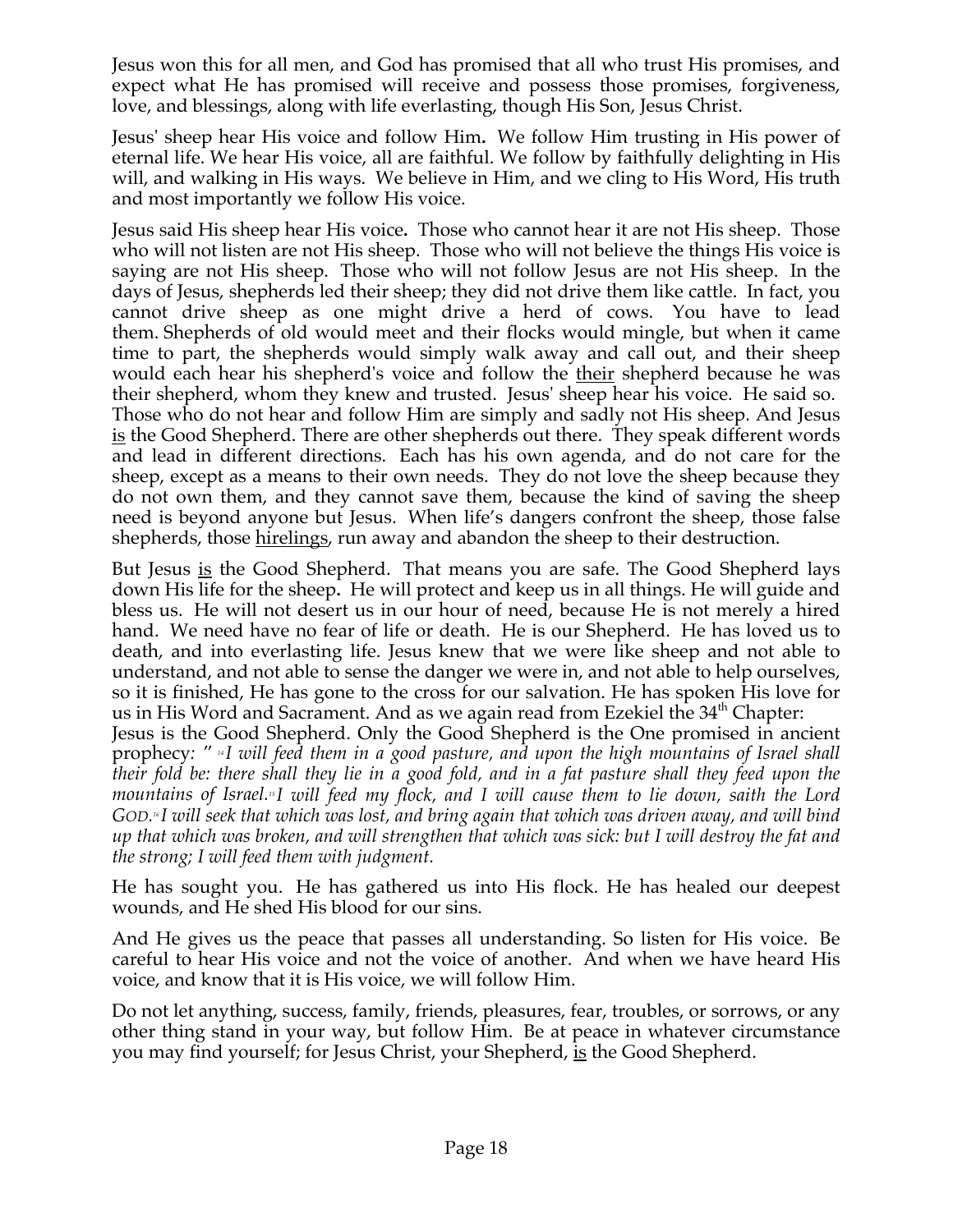# *Rev Bryan Dabney of Saint John's Sunday Sermon*

We are fortunate to have Bryan's Sunday Sermon. If you want people to come to The



Truth, you have to speak the truth, expouse the truth and live the truth. This is really a good piece and I commend it to your careful reading.

#### **Second Sunday after Easter**

Consider the words of our lesson from the book of Ezekiel wherein the prophet was given to pronounce, For thus saith the Lord GOD;

Behold, I, even I, will both search my sheep, and seek them out. As a shepherd seeketh out his flock in the day that he is among his sheep that are scattered; so will I seek out my sheep , and will deliver out of all places where they have been scattered in the cloudy and dark day. And I will bring them out from the people, and gather them from the countries, and will bring them to their own land, and feed them upon the mountains of Israel... (34:11-13).

In a later chapter, the prophet was given of the LORD to say more on this subject: ... Son of man, these bones are the whole house of Israel: behold, they say, Our bones are dried, our hope is lost: we are cut off for our parts. Therefore prophesy and say unto them, Thus saith the Lord GOD; Behold, O my people, I will open your graves, and cause you to come up out of your graves, and bring you into the land of Israel. And ye shall know that I am the LORD, when I have opened your graves, O my people, and brought you up out of your graves, and shall put my spirit in you, and ye shall live, and I shall place you in your own land: then ye shall know that I the LORD have spoken it, and performed it, saith the LORD (37:11-14).

The prophet Jeremiah was also given to write on the dispersal and re- gathering of Israel when he prophesied saying, Because they have forsaken my law which I set before them, and have not obeyed my voice, neither walked therein; but have walked after the imagination of their own heart, and after Baalim, which their fathers taught them: therefore thus saith the LORD of hosts, the God of Israel; Behold, I will feed them wormwood, and give them water of gall to drink. I will scatter them also among the heathen, whom neither they nor their fathers have known: and I will send a sword after them, till I have consumed them (9:13- 16). . . He that scattered Israel will gather him, and keep him, as a shepherd doth his flock (31:10).

Both Ezekiel and Jeremiah were well known as bearers of bad tidings to the people of Judah and Jerusalem. The LORD had commissioned them to warn the descendants of Jacob about his coming judgment for their sins against him. Yet, sprinkled through their proclamations of judgment were passages such as our lesson today where God made known that he would redeem the remnant and restore them to the land which he had sworn to Abraham, Isaac and Jacob that he would give them.

From the beginning of their history, the children of Israel have been notoriously stiffnecked and willful. Consider the following examples of their refusenik nature.

After leaving Egypt, they set up a false god to worship (32:1-6). God dealt with the rebels as Moses called on the Levites to draw their swords and slay several thousand of the wicked. Moses then had the golden calf ground to powder and the dust thereof was cast into water which the people were forced to drink.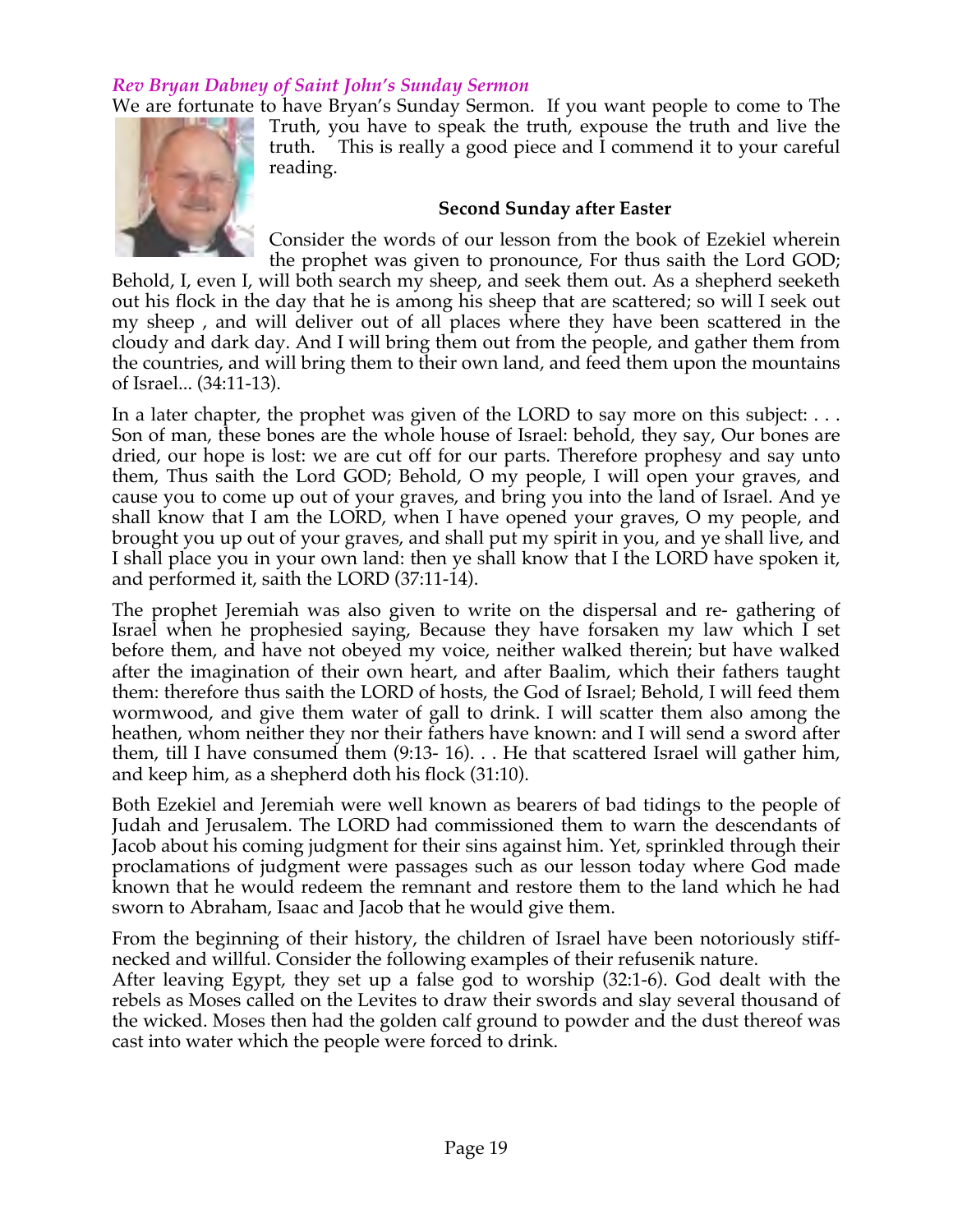In the book of Numbers, we are told of their refusal to enter the land of promise because they were afraid, and as a result, the LORD their God forbade them to go in and take possession of that good land for some forty years (13:26-33; 14:1-3).

Even after entering the land of Canaan, they refused to follow through on God's command that they drive out the heathen peoples living there (Judges 2:1- 3). As a result, the LORD made the Canaanites a stumbling block and a thorn in their flesh. They also sought to have kings over them instead of the one, true and living God (I Samuel 8:1-8). Saul— their first king— was rebellious and self- willed, and God soon replaced him with David. Under David's leadership, the people conquered Jerusalem and it became their capital (II Samuel 5:6-12) as well as their seat of worship. Later, David's son, Solomon, constructed the first great Temple upon Mount Moriah (I Kings 6:1). But even those great men were plagued by sinful acts and bouts of willfulness. The rest of the kings of both Judah and Israel were for the most described as being persons who did that which was evil in the sight of the LORD (II Kings 13:11).

Things got so bad in the northern kingdom of Israel that God permitted them to be carted off into captivity by the Assyrians in 721 B.C. The southern kingdom lasted but another 135 years before it too was carried away into captivity by the Babylonian Chaldeans. And while the people of Judah and Benjamin were eventually permitted to return to their homeland, the ten tribes of the northern kingdom did not begin their return until centuries after Judah had formally returned.

The catastrophes of 70 and 135 A.D. saw the Jews reduced, and then removed from the land of Canaan which was renamed Palestine by the Romans. With their homeland taken from them, their holy Temple destroyed, and their population greatly reduced, the name "Wandering Jew" took hold. While some of the Roman emperors tolerated them, with the coming of Constantine and his elevation of the Christian faith, the Jew became a hated and maligned figure agreeable to the prophecy of Moses found in Deuteronomy (28:63-68).

The prophet Zechariah affirmed the above when he penned the following:

But they refused to hearken, and pulled away the shoulder, and stopped their ears, that they should not hear. Yea, they made their hearts as an adamant stone, lest they should hear the law, and the words which the LORD of hosts hath sent in his spirit by the former prophets... I scattered them with a whirlwind among all the nations whom they knew not. Thus the land was desolate after them, that no man passed through nor returned: for they laid the pleasant land desolate (7:11-14).

Scripture makes it abundantly clear that the LORD God scattered the children of Israel because of their sins and trespasses. While the first two scatterings (the kingdoms of Israel and Judah) were for the most part regional, the last one in 70 A.D. was over a much wider area, literally from one end of heaven to the other, and over a much longer period of time.

And on account of their rejection of their promised Messiah, Jesus Christ, God deprived them of their homeland, the Temple, and the great city of Jerusalem. With the loss of the Temple, they had no place to offer their sacrifices to the LORD; and no sacrifices meant no atonement. The loss of Jerusalem meant there was no place to erect a new temple, for it could only be set up there. And without their homeland, they were a people dispossessed and left to wander about with no true national home. They would try to adapt themselves as citizens of the countries where they migrated, but they generally met with little success and much sorrow.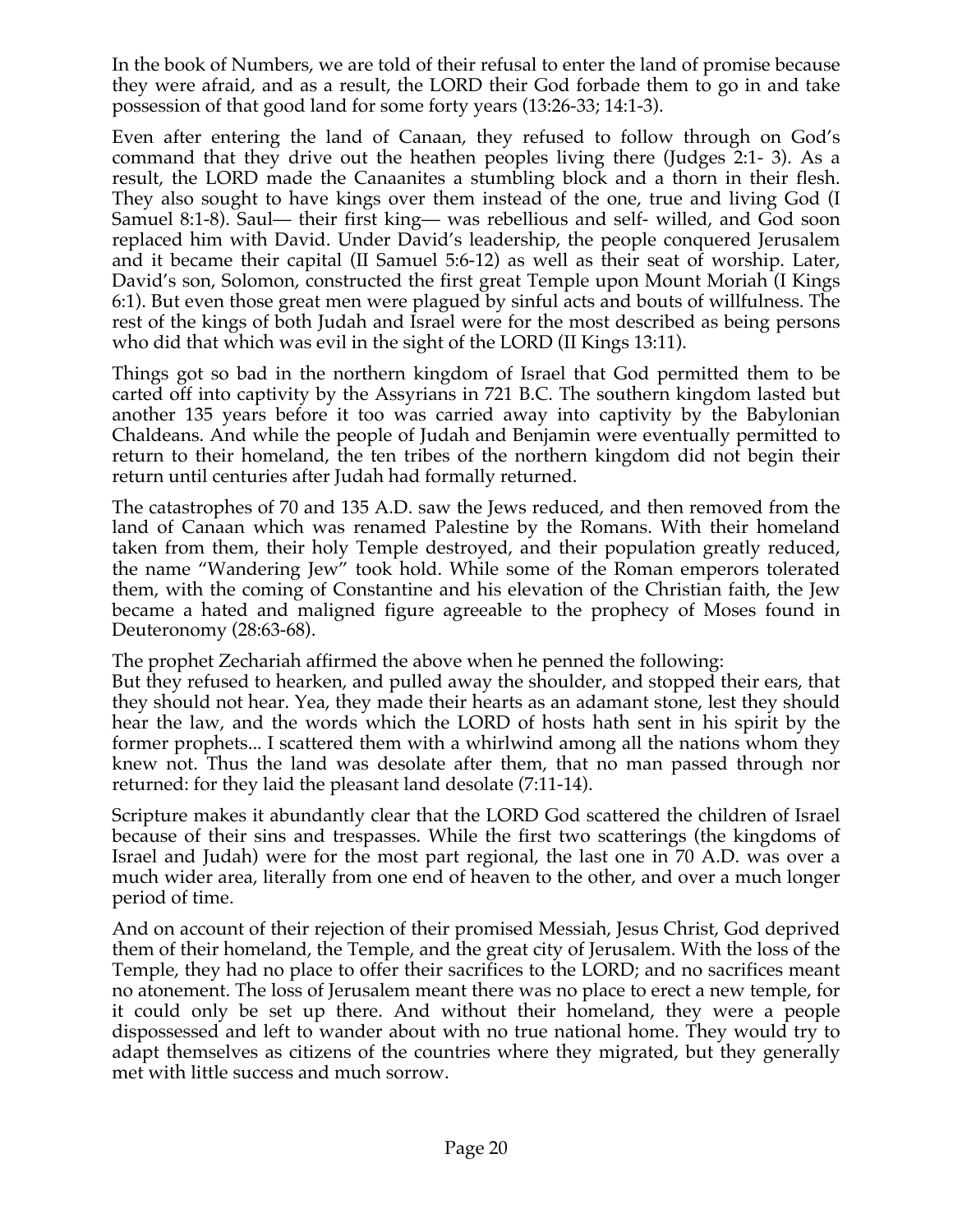The Bible says that there is but one homeland for the children of Israel and that is the land of promise. And so the Diaspora in 70 AD was that scattering among the heathen nations which had been foretold them by Moses when he prophesied that, . . . among these... shalt thou find no ease, neither shall the sole of thy foot have rest: but the LORD shall give thee there a trembling heart, and failing of eyes, and sorrow of mind: and thy life shall hang in doubt before thee; and thou shalt fear day and night, and shalt have none assurance of thy life (Deuteronomy 28:65-66). And our Lord prophetically warned them on account of their failure to know the time of their visitation when he said, Behold, your house is left unto you desolate. For I say unto you, Ye shall not see me henceforth, till ye shall say, Blessed is he that cometh in the name of the Lord (St. Matthew 23:38- 39).

Forty years later, Jerusalem was destroyed by the Romans and bulk of the people were sold into slavery. The Bar-Cochba Revolt (132-135 A.D.) seems to have been the final phase of third scattering as the Romans finished their work of driving the remaining Jews out of Judea and into Galilee. The children of Israel had become as Moses had prophesied, a stateless people. It was on account of the aforementioned events, that several notable Christian scholars— from antiquity even until today— believe that God has washed his hands of the children of Jacob who have, on so many occasions, rejected his word and commandment.

In spite of all this, God's promise to the patriarchs remains in force. Throughout the books of the prophets, God spoke to the children of Israel promising them, And it shall come to pass, when all these things are come upon thee, the blessing and the curse, which I have set before thee, and thou shalt call them to mind among all the nations, whither the LORD thy God hath driven thee, And shalt return unto the LORD... then the LORD thy God will turn thy captivity, and have compassion upon thee, and will return and gather thee from all the nations, whither the LORD thy God hath scattered thee... And... will bring thee into the land which thy fathers possessed, and thou shalt possess it, and he will do thee good and multiply thee above thy fathers (Deuteronomy 30:1-5). He has preserved for himself a remnant. In the book of Isaiah, God made it plain that, Except the LORD of host had left unto us a very small remnant, we should have been as Sodom, and we should have been like unto Gomorrah (1:9).

In the book of Jeremiah, the prophet reminded the people that, For lo, the days come, saith the LORD, that I will bring again the captivity of my people Israel and Judah, saith the LORD: and I will cause them to return to the land that I gave their fathers, and they shall possess it (30:3). And in that same book, God affirmed his relationship to them when spoke of the unbreakable nature of the covenant with them (31:31-40).

In the book of Zechariah we are told, Behold I will save my people from the east country, and from the west country; and I will bring them, and they shall dwell in the midst of Jerusalem: and they shall be my people, and I will be their God, in truth and in righteousness (8:7-8).

If God is willing to save and restore for his purposes a people who had been long in rebellion against him, what joy there should be in our hearts because he has promised us— who had once been in rebellion and separated from him— that he will not suffer us to be taken from the hand of our Saviour. Our Lord has promised to finish the work he began so long ago. On a day known only to the Father, our Lord will, pour upon the house of David, and upon the inhabitants of Jerusalem, the spirit of grace and of supplications: and they shall look upon me [Jesus Christ] whom they have pierced, and they shall mourn for him, as one mourneth for his only son, and shall be in bitterness for him, as one that is in bitterness for his firstborn (Zechariah 12:10). And so God will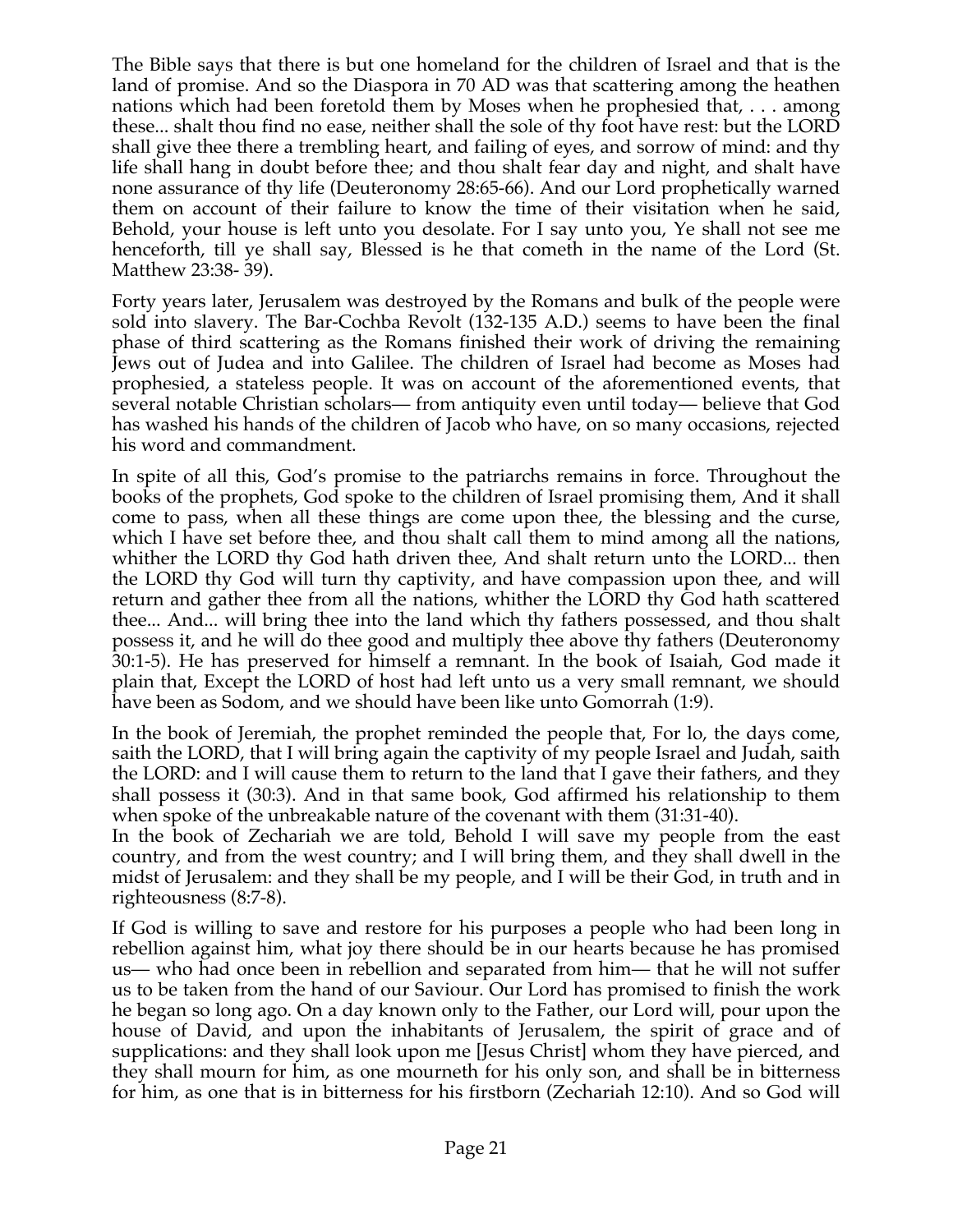gather all true believers to himself in one fold and one flock. What a joy there will be on that day, so pray for the hastening of it. And pray also that others will be joined to our Lord in his salvific work by our life and witness on his behalf.

Let us pray,

**LORD** our God, who art the author of all life upon this orb; grant we beseech thee thy blessings and lovingkindness upon the nation of Israel; take away their heart of stone and give them a heart of flesh; breathe upon them and restore **CORD** our God, who art the author of all life upon this orb; grant we beseech them the thy blessings and loving kindness upon the nation of Israel; take away their heart of stone and give them a heart of flesh; breathe up saving knowledge of him who is the Lion of the Tribe of Judah, and without whom no person can be saved, even Jesus Christ, our Lord. Amen.

Have a blessed week, Bryan+

# *Guest Sermon - William Arnot*

Bishop Jerry writes … An old friend of mine who deceased in 1875 wrote the following



the wind change.

sermon. He was a favorite of my father's and now is one of my favorites. He has a gift to explain God's Word in terms that the simple (such as I am) can understand.

# **Anchor of the Soul**

Which hope we have as an anchor of the soul, both sure and stedfast, and which entereth into that within the veil.

*Hebrews vi. 19.* 

In the margin of the ocean that surrounds and laves our island home, an object of absorbing interest may often be observed, —a ship riding at anchor near a lee shore in an angry sea. She has drifted, ere she was aware, too near a rock-bound coast: the wind is blowing direct on shore: there is not room to tack: whether she should point her prow north or south, she will strike a projecting headland ere she can escape from the bay. One resource remains, —to anchor where she is till

There she lies. Stand on this height and look down upon her through the drifting spray. I scarcely know in nature a more interesting or more suggestive sight. The ship is dancing on the waves: she appears to be in their power and at their mercy. Wind and water combine to make her their sport. Destruction seems near; for if the vessel's hull is dashed by these waves upon the rocks of the coast, it will be broken into a thousand pieces. But you have stood and looked on the scene a while, and the ship still holds her own. Although at first sight she seemed the helpless plaything of the elements, they have not overcome—they have not gained upon her yet. She is no nearer destruction than when you first began to gaze in anticipation of her fate. The ship seems to have no power to resist the onset of wind and wave. She yields to every blast and every billow.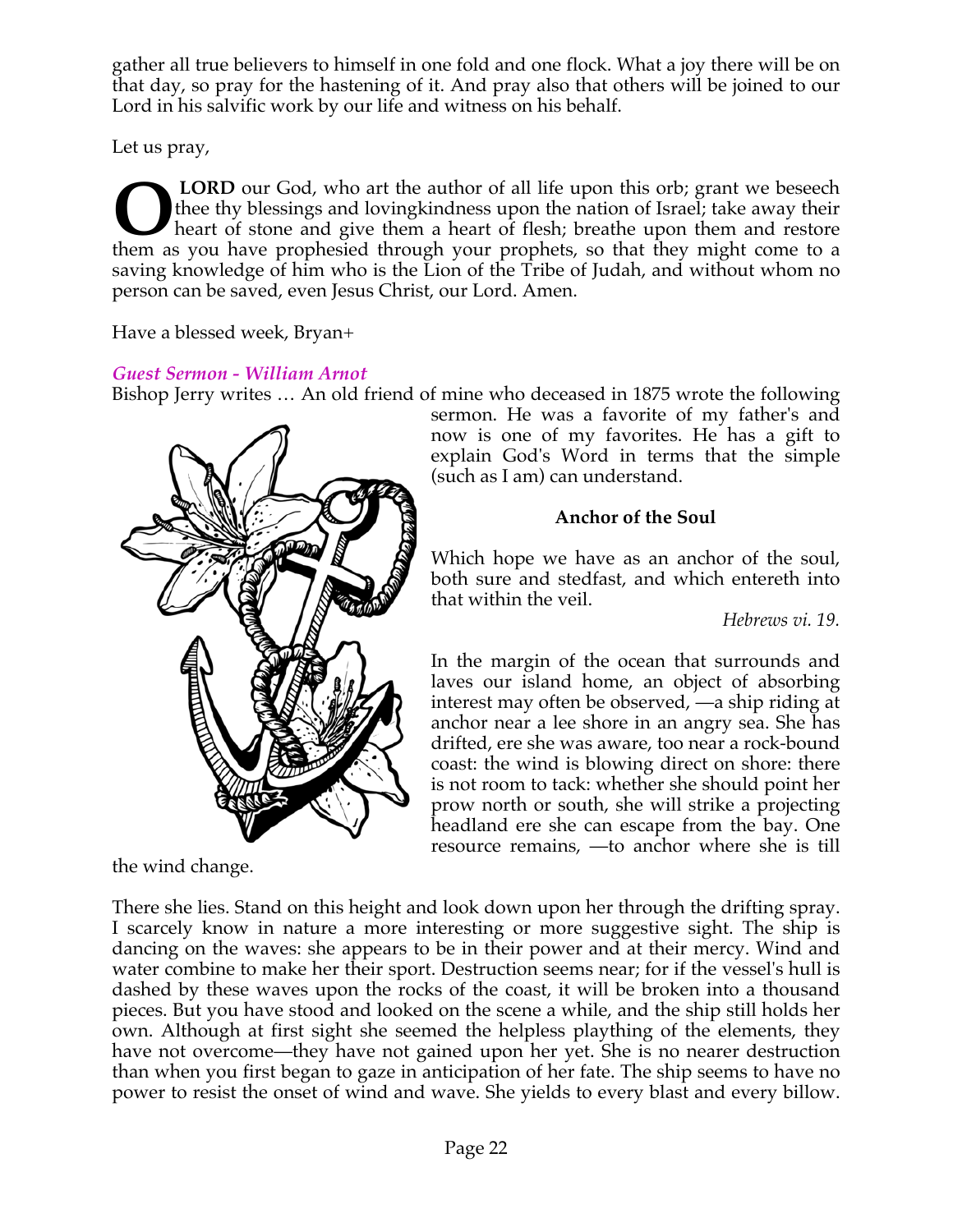This moment she is tossed aloft on the crest of a wave, and the next she sinks heavily into the hollow. Now her prow goes down beneath an advancing breaker, and she is lost to view in the spray; but anon she emerges, like a sea-fowl shaking the water from her wings and rejoicing in the tumult. As she quivered and nodded giddily at each assault, you thought, when first you arrived in sight, that every moment would prove her last but now that you have watched the conflict long, it begins to assume in your mind another aspect, and promise another end. These motions of the ship now, instead of appearing the sickly movements of the dying, seem to indicate the calm, confident perseverance of conscious strength and expected victory. Let winds and waves do their worst, that ship will meet them fearless, will hold her head to the blast, and maintain her place in defiance of their power. What is the secret of that ship's safety.? No other ship is in sight to which she may cling: no pillar stands within reach to which she may be moored. The bond of her security is a line that is unseen. The ship is at anchor. The One on which she hangs does not depend on the waters, or anything that floats there; it goes through the waters, and fastens on a sure ground beyond 'them. Thus, though the ship cannot escape from the wild waters, she is safe on their surface. She cannot, indeed, take the wings of a dove and fly away so as to be at rest; but the sea cannot cover her, and the wind cannot drive her on the beach. She must, indeed, bear a while the tempest's buffetings; but she is not for a moment abandoned to the tempest's will. The motto of that ship is the motto once held aloft in triumph by a tempted but heroic soul: "We are perplexed, but not in despair; persecuted, but not forsaken; cast down, but not destroyed" (2 Cor. iv. 8, 9).

An immortal creature on this changeful life is like a ship upon the ocean. On the strength of that obvious analogy the apostle intimates, by a bold yet perspicuous figure, that we have " an anchor of the soul." The soul, considered as a passenger on the treacherous sea of Time, needs an anchor; and an anchor "sure and steadfast" is provided for the needy soul.

In many respects the world, and life on it, are like the sea. Itself restless, it cannot permit to rest any of the pilgrims that tread its heaving, shifting surface. At some times, and in some places, great tempests rise; but even in its ordinary condition it is always and everywhere uncertain, deceptive, dangerous. Currents of air and currents of ocean intermingle with and cross each other in endless and unknown complications, bringing even the most skilful mariner to his wit's end—making him afraid either to stand still or to advance. On this heaving sea we must all lie. Even our Father in heaven does not lift up his own, and Christ the Son does not ask him so to do: " I pray not that thou shouldest take them out of the world; but that thou shouldest keep them from the evil." The best that can be done for them, in this world, is to preserve them from sinking or striking on the shore. The soul is tossed by many temptations; but the anchor of the soul is sure and steadfast within the veil. Without are fightings, within are fears, —all these are against us; but one thing will over-balance and overcome them—" Our life is hid with Christ in God."

Hope sometimes signifies the act of a human spirit laying hold of an unseen object, and sometimes the object unseen whereon the human spirit in its need lays hold. These two significations may be combined together: they are so combined here. " The Hope set before us," is Christ entered for us now within the veil; and the hope that " we have," is the exercise of a believing soul when it trusts in the risen Redeemer. These two cannot be separated. The one is the grasp which a believing soul takes of Christ, and the other Is the Christ whom a believing soul is grasping. These two run so close together that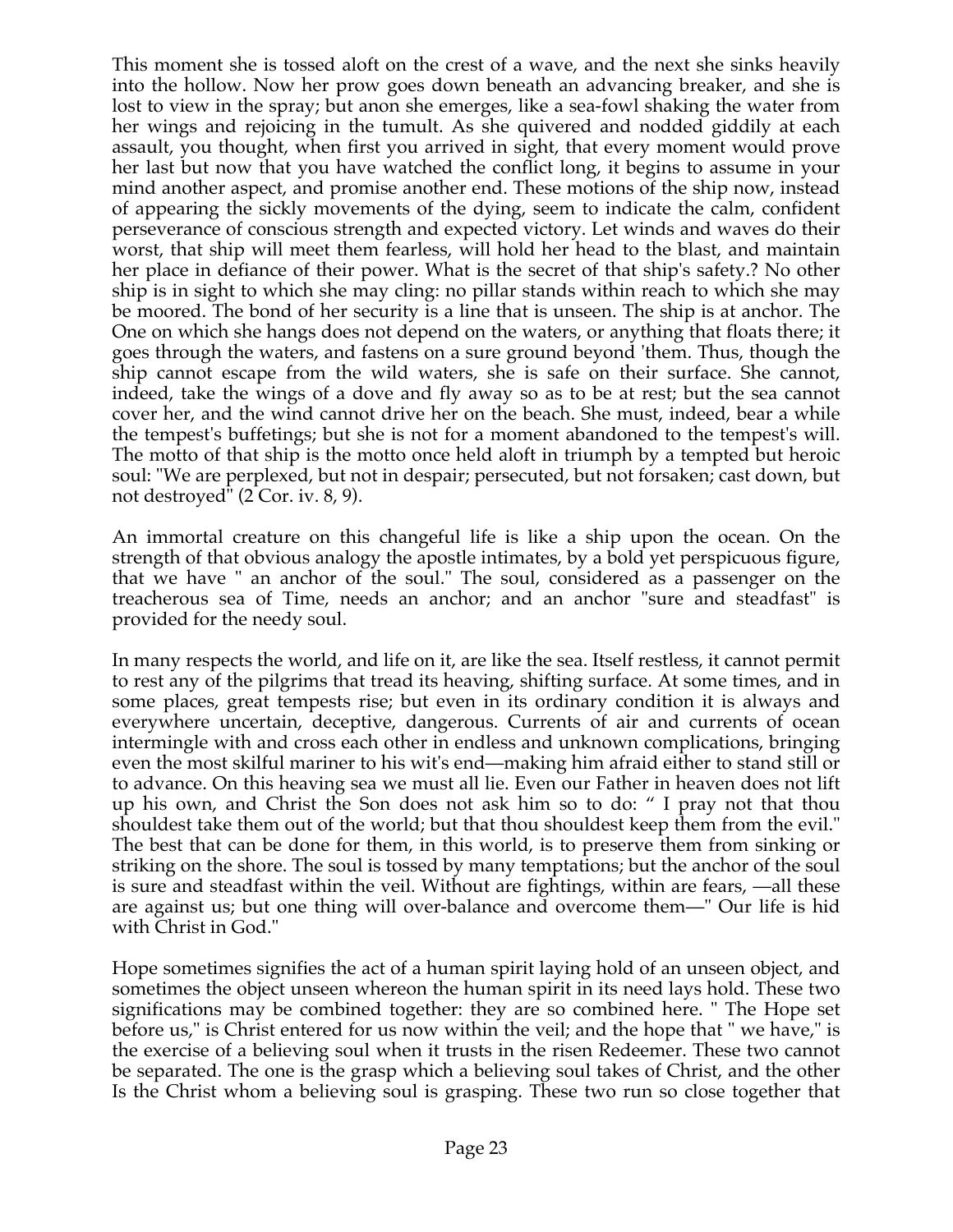you cannot perceive where the joining Is. " I am the vine, ye are the branches." Even so. Lord; and what human eye can tell the very line which marks where the branch ends and the vine begins? Christians are members of Christ, —of his flesh and of his bones. " As he is, so are we in this world." " Saul, Saul, why persecutest thou me. -\*" "Which Hope we have." If you ask me, Whether does he mean, by hope, the Christ on whom his soul is leaning, or his own act of leaning on Christ } I answer, Both. You cannot have one of these without having both. The branch has the vine; but it has also its own living growth into the vine. And if it had not that living growth into the vine, it would not have the vine. So the soul has Christ, and also its own living faith in Christ, wanting which it would have no Christ.

Mark well here what it is that renders a disciple safe and firm as he floats on the rushing tide of Time. It is not terror of the Lord in his conscience. Such terror may awaken a slumberer, and make him flee to that which will keep him; but the terror itself cannot keep him. Fear repels; it is hope that holds; —blessed hope!

The anchor must not be cast on anything that floats on the water, however large and solid it may seem. The largest thing that floats is an iceberg. But although an iceberg does not shake like a ship, but seems to receive the waves and permit them to break on its sides as they break on the shore, it would be ruin to anchor the ship to it. The larger and the less would drift the same way, and perish together. Ah! this stately Church this high-seeming and high-sounding ecclesiastical organization, woe to the human spirit that is tempted in the tossing to make fast to that great imposing mass! It is not sure and steadfast. It is floating: it moves with the current of the world: it moves to an awful shore! Not there, not there! Your hope, when you stretch it out and up for eternal life, must enter " into that within the veil, whither the Forerunner is for us entered."

Nor will it avail a drifting ship to fix its anchor on itself It would be very childish to try this method; but I have seen full-grown people betake themselves with great energy to this foolish shift. When a boat on a stream broke adrift with a few unskilful people on board, I have seen them in their alarm grasp the gunwale and bend themselves and draw with all their might in the direction of the shore! In spite of their drawing, the boat glided with them down the stream. In the concerns of the soul such childishness is even more common. Faith in one's own faith or charity is a common exercise among men. Beware! Hope must go out for a hold; even as the ship's anchor must be flung away from the ship. The eye is made for looking with, not for looking at. Away from all in ourselves, and out through all that floats like ourselves on this shifting sea, we must throw the anchor of the soul through the shifting waters into Him who holds them in the hollow of his hand.

Mark, further, that hope in Christ is specifically the anchor of the soul. Here, like draws to like: spirit to spirit. God is a Spirit, and they that worship him worship him in spirit. There is no anchor that will make our temporal possessions fast. Wealth, and friends, and even life, may drift away any day on the flood; and no power on earth can arrest the movement. These bodily things may or may not abide with a Christian; but his anchor does not hold them. It is only an anchor of the soul, not an anchor of the body. We must not expect from the Lord what he never promised.

There are contrivances not a few in our day for fixing material property, so that it shall not drift away in the currents of time. The system of assurances both on life and property has reached an enormous magnitude. Amidst its great and manifold branches,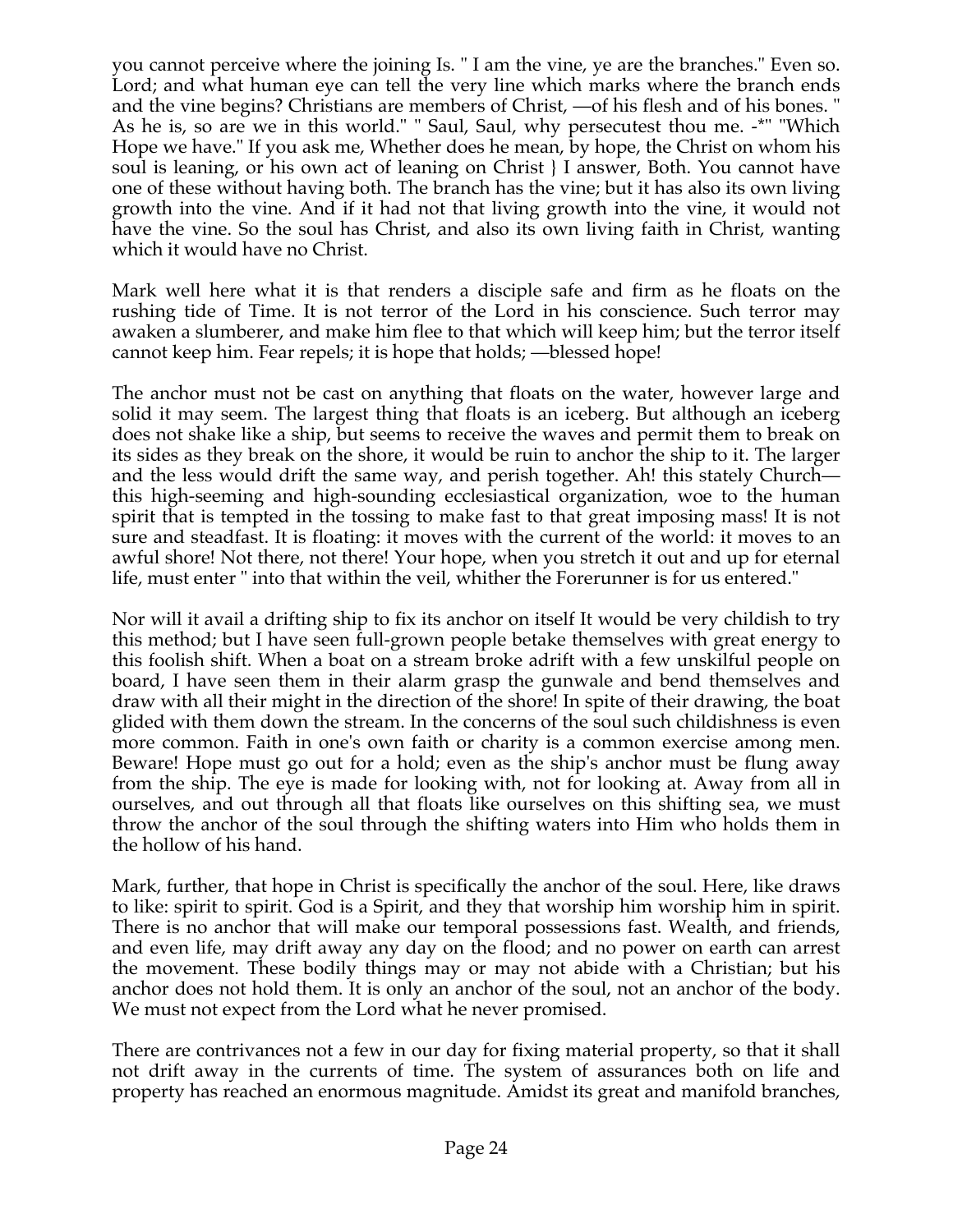the wicked have of late years, like wild beasts in a forest, found cover for various crimes. Things are now made fast which our forefathers thought essentially uncertain, like the currents of the ocean. Treasures are insured while they cross the sea in ships, so that, though the vessel go to the bottom, the importer gets his own. The food and clothing of a wife and children, which formerly were left to float on the uncertain waters of the husband and father's life, are made fast by insurance to an anchor which holds them, although that life should glide away. Taking up the obvious analogy employed in this scripture, one of the insurance societies has adopted the anchor as its name.

But the action of these anchors is limited to things seen and temporal. They cannot be constructed so as to catch and keep any spiritual thing. They may hold fast a wife's fortune, when the life of the bread-winner falls in; but they cannot maintain joy- in her heart, or kindle light in her eye. Far less can they insure against the shipwreck of the soul. With these things they do not intermeddle. All the world may be gained for a man, and kept for him too, and yet he is a loser, if he lose his own soul. Only one anchor can grasp and hold the better part of man—and that is the hope which enters into the heavens, and fastens there in Jesus.

The anchor—in as far as it indicates the object which hope grasps—the anchor is " sure and steadfast." The expressions are exact and full. The words are tried words. They are given in order that we might have strong consolation who have fled for refuge to the hope set before us.

There are two cases in which one's hope may be disappointed: the support you lean on may be unwilling or unable to sustain you. In the one case it is deception; in the other, weakness. A Christian's hope is not exposed to either flaw: it is both "sure and steadfast;" that is, the Redeemer, who holds them, is willing and able. He will not falsely let you go, nor feebly faint beneath your weight. He is true and strong—for these are the words. He both will and can keep that which we commit to him against that day.

With the same meaning, but by means of another analogy, Christ is represented elsewhere in Scripture as a foundation; and it is intimated that the foundation is a tried one. It has been put to the strain, and has stood the test.

In modern practice great importance attaches to the trying of an anchor. Many ships have been lost through accident or fraud in the manufacture. The instrument had a good appearance, but there was a flaw in its heart; and when the strain came, it snapped, and all was lost. For the security of the subject, the Government have erected an apparatus for testing anchors; and the royal seal is stamped on those that have been approved. When the merchantman purchases an anchor so certified, he has confidence that it will not fail him in his need. It is interesting, and even solemn work, to test anchors, and stamp them as approved. Beware! set not the seal on one that is doubtful, for many precious lives will yet be entrusted to its keeping.

He who is now the anchor of the soul within the veil, was " made perfect through suffering." The safety of which this text speaks, is safety such as an anchor affords. This is different from the safety of a ship on a stormless sea, and different from the safety of a ship that is moored fore and aft within the walls of a harbour. Both these positions are safe; but they differ both from each other and from safety by an anchor. Man unfallen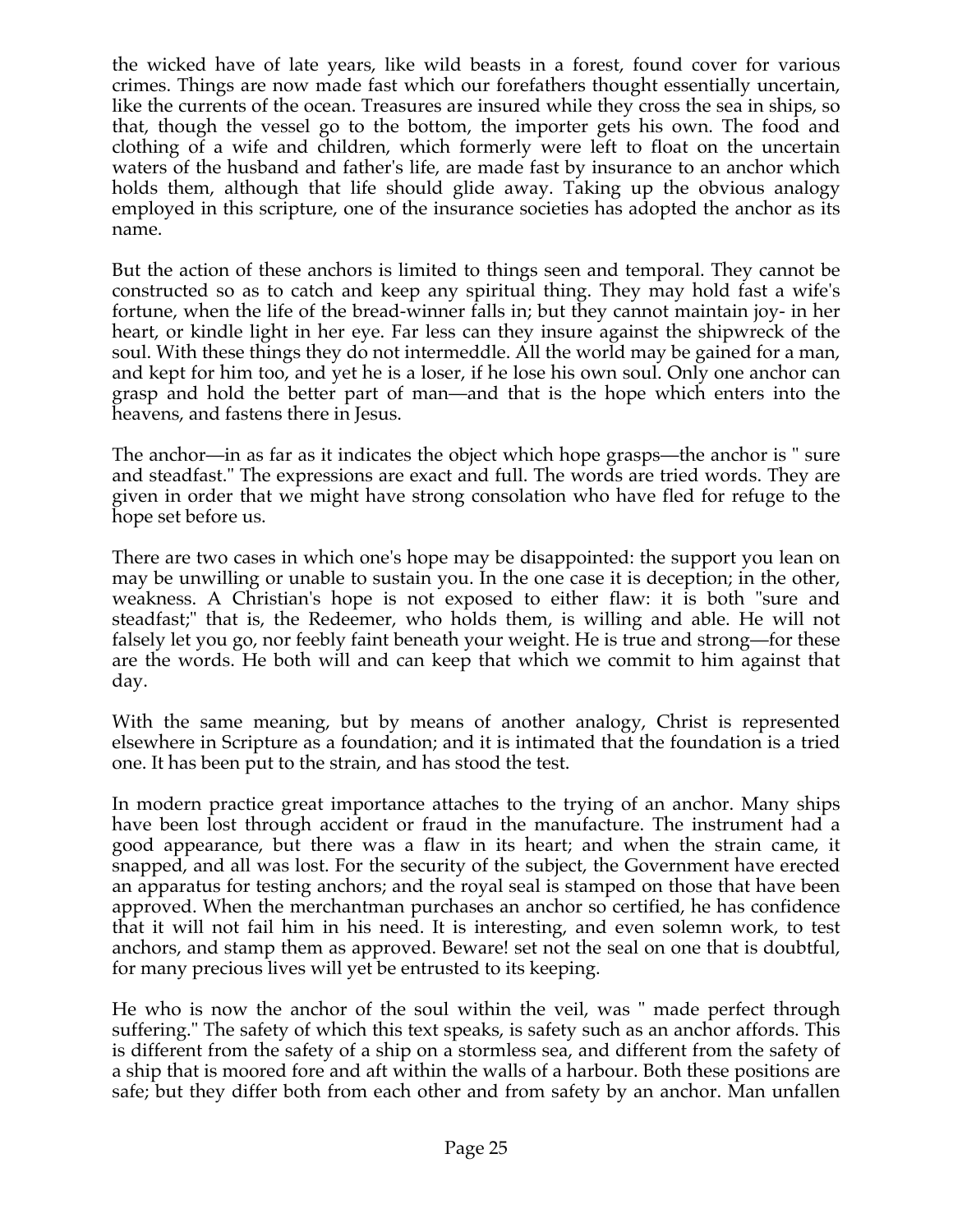enjoyed the first kind of safety, and the ransomed in rest enjoy the second; but the place of a believer in the body is neither like that of a ship on a calm sea, nor like that of a ship within the harbour, —it is like a ship exposed to raging winds above, and deceitful currents below. Such a soul may be abundantly safe; but its safety is of the kind that a ship enjoys while it is exposed to the storms, and before it reaches the haven – the safety that an exposed ship enjoys through an anchor that is sure and steadfast. Take now a series of practical lessons.

1. The ship that is kept by an anchor, although safe, is not at ease. It does not, on the one hand, dread destruction; but neither, on the other hand, does it enjoy rest. " Beloved, think it not strange concerning the fiery trial which is to try you." Those who have entered the harbor do not need an anchor; and those who are drifting with the stream do not cast one out. The hope which holds is neither for the world without nor the glorified within, but for Christ's people as they pass through life rejoicing with trembling; faint, yet pursuing. " In the world ye shall have tribulation; but be of good cheer: I have overcome the world."

2. But further: the ship that is held by an anchor is not only tossed in the tempest like other ships, - it is tossed more than other ships. The ship that rides at anchor experiences rackings and heavings that ships which drift with the tide do not know. So, souls who have no hold of Christ seem to lie softer on the surface of a heaving world than souls that are anchored on his power and love. The drifting ship, before she strikes, is more smooth and more comfortable than the anchored one; but when she strikes, the smoothness is all over. The pleasures of sin are sweet to those who taste them; but the sweetness is only for a season. "The wicked shall be driven away in his iniquity; but the righteous hath hope in his death."

3. When the anchor has been cast into a good ground, the heavier the strain that comes on it, the deeper and firmer grows its hold. As winds and currents increase in violence, the anchor bites more deeply into the solid, and so increases its preserving power. It is thus with a trusting soul: temptations, instead of driving him away from his Saviour, only fix his affections firmer on the Rock of Ages. " When I am weak, then am I strong;" when I am most exposed, then am I safest, in the hollow of my Redeemer's hand. If you have hold, it is in a time of temptation that you will increase the intensity of your grasp. Accordingly you find, as a general rule, that those Christians who have passed through a great fight of afflictions are stronger in the faith than others who have always sailed on a smooth sea.

4. The ship that is anchored is sensitive to every change of wind or tide, and ever turns sharply round to meet and resist the stream, from what direction soever it may flow. A ship is safest with her head to the sea and the tempest. In great storms the safety of all often depends on the skill with which the sailors can keep her head to the rolling breakers. Life and death have sometimes hung, for a day and a night in the balance, whether the weary steersman could keep her head to the storm until the storm should cease. Even a single wave allowed to strike her on the broadside might send all to the bottom. But to keep the ship in the attitude of safety, there is no effort and no art equal to the anchor. As soon as the anchor feels the ground, the vessel that had been drifting broadside, is brought up, and turns to the waves a sharp prow that cleaves them in two and sends them harmless along the sides.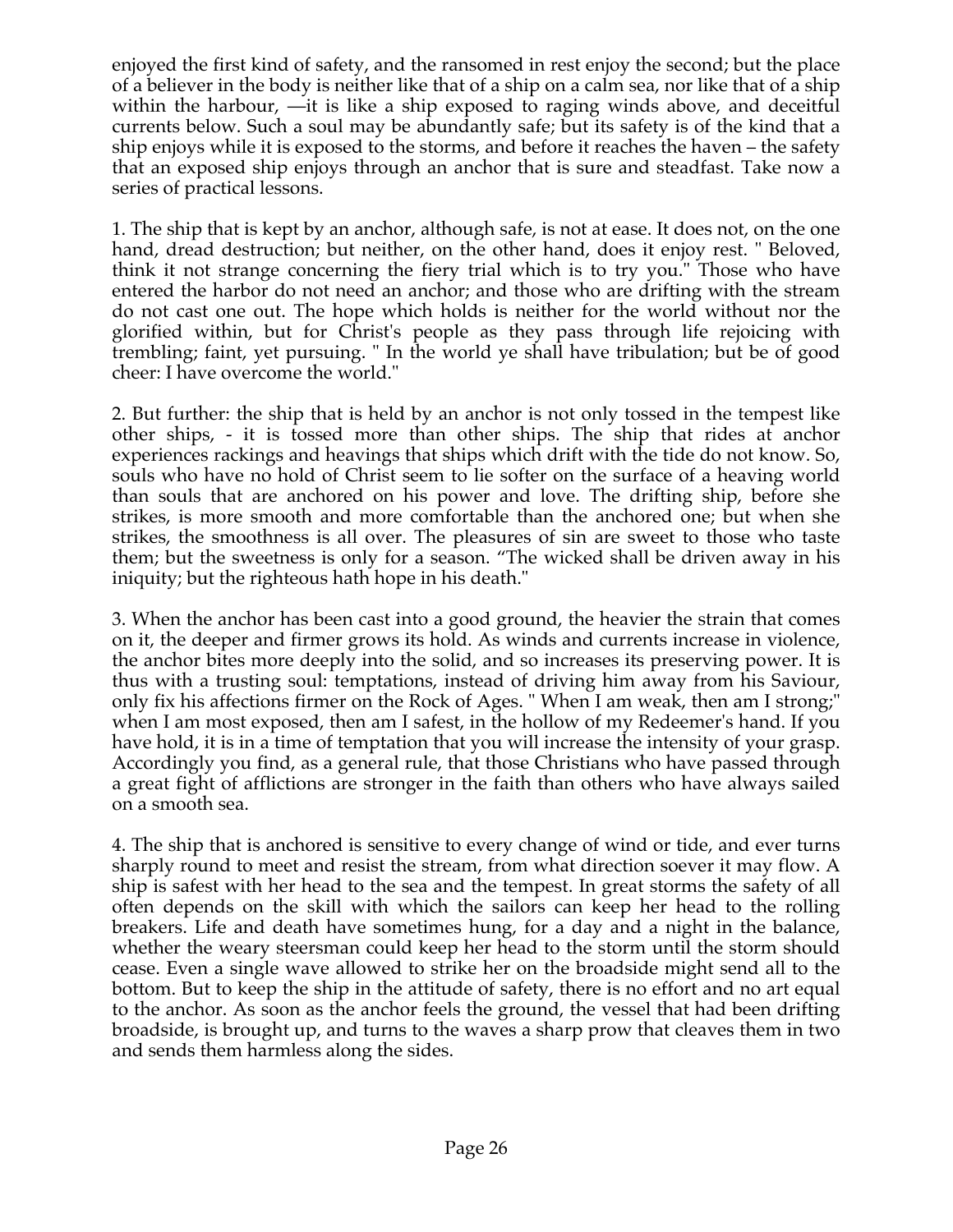Watch from a height any group of ships that may be lying in an open roadstead. At night when you retire they all point westward; in the morning, they are all looking to the east. Each ship has infallibly felt the first veering of the wind or water, and instantly veered in the requisite direction, so that neither wind nor wave has ever been able to strike her on the broadside. Thereby hangs the safety of the ship. Ships not at anchor do not turn and face the foe. The ship that is left loose will be caught by a gust on her side, and easily thrown over.

As with ships, so with souls: those that are anchored feel sensitively the direction and strength of the temptation, and instantly turn to meet and to overcome it; whereas those that are not anchored are suddenly overcome, and their iniquities, like the wind, carry them away. " We are saved by hope; " —saved not only from being outcast in the end, but from yielding to temptation now.

It is a vain imagination that rises in ignorant minds against the gospel of Christ, that when a sinner gets a glad hope in Christ's mercy, he will not be careful to obey Christ's law. It is an old objection, and perhaps it is human and natural; but it is not real—it is not true. As certainly as the anchored ship feels every gust and every current, and turns sharply round to face and fight it; so certainly a soul that has hope in Christ has a quick and sure instinct to detect influences and companionships and customs that dishonour the Lord and ensnare his people. And as the hopeful soul surely detects the danger, it also, in virtue of its hold and hope, turns round to meet, to resist, and to make the devil flee.

I suppose no youth, since Pharaoh reigned in Egypt, has been exposed to a greater strain of temptation than that which Joseph overcame in Potiphar's house. But it was hope that saved him, as the anchor saves the ship. If he had not been at peace with God, he would have been like a ship caught on the broadside by a hurricane. It was the anchor of the soul, sure and steadfast within the veil before the blast began, that enabled him to overcome it: " How can I do this great evil, and sin against God?''

5. When the ship is anchored, and the sea is running high, there is great commotion at her bows. The waves in rapid succession come on and strike. When they strike they are broken, and leap, white and angry, high up on the vessel's sides. This tumult is by no means agreeable in itself; but the mariner on board would not like to want it, for it is the sign of safety. If, while wind and waves continue to rage, he should observe that this commotion had suddenly ceased, he would not rejoice. He would look eagerly over the bulwarks, and seeing the water blue on her bows, instead of the hissing, roaring spray, he would utter a scream of terror. The smoothness at her bows indicates to him that her anchor is dragging. The ship is drifting with wind and water to the shore.

Such, too, is the experience of a soul. Brother, you hope in Christ. Do not be surprised that the currents of fashion rub sometimes rudely against you. It is explained by a text in the Bible: " The friendship of the world is enmity with God." If you are fixed, a great flood is rushing by, and it must needs cause a commotion round you. An impetuous tide of worldliness will dash disagreeably against you from time to time. Do not be too anxious to make all smooth. Peace may be bought too dear. When the mighty stream of vanity on which you float produces no ruffling at the point of contact, —when it is not disagreeable to you, and you not disagreeable to it, —suspect that your anchor is dragging, that it has lost its hold, and that you are drifting into danger.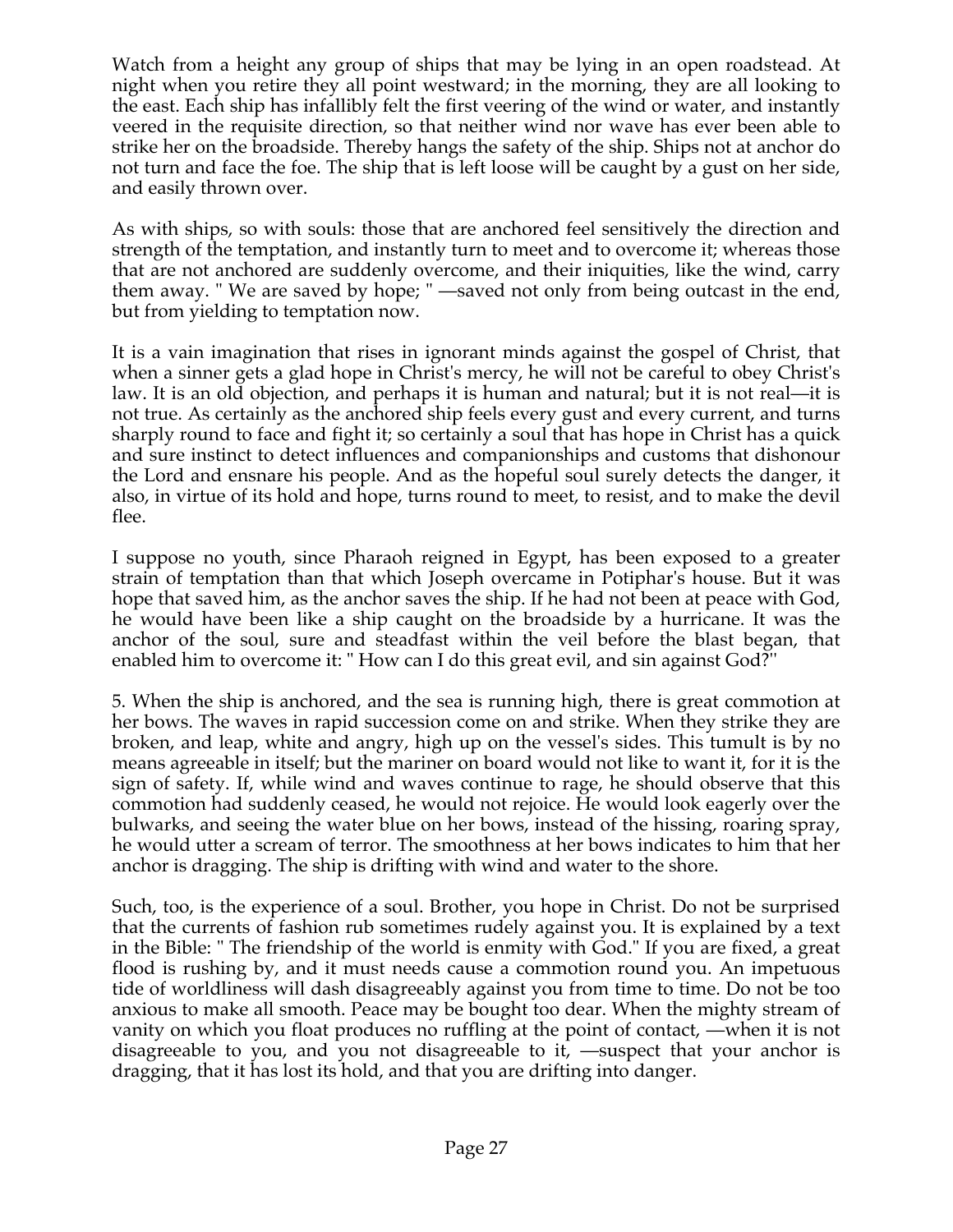Cast in the anchor while the sea is calm: you will need it to lean on when the last strain comes on!

# *After Church Hospitality*

Now that this is a worldwide report, we are soliciting snack pictures from parishes who actually have after church snacks.

# *People in our Prayers* - http://faithfulcenturionprayerteam.blogspot.com/

### **Why? Prayer is an extremely important activity.**

It is not that God knows not our needs, for He surely does. Yet, Jesus commanded us to ask God for those same needs. In addition to the obvious of asking God for help, offering thanksgiving and the like, prayer helps us focus our thoughts on how we might do God's work.

The Prayer Team of the Church of the Faithful Centurion was established to help our members and fellow Christians pray for those in need and to give thanks as well for the blessings we have been granted.

#### **Who can be on the list? Do I have to be a member of the Church of the Faithful Centurion to be prayed for?**

No! The only qualification to be on the list is that you want our prayer team to pray for you. We are Christians and are happy to pray for you, no matter who you are. If you want help from God, you are our kind of people.

### **What is the commitment from the prayer team?**

Each member of the team will pray for the desired outcome at last once per day.

### **How do I get myself or someone else on the prayer list?**

You can email one of the prayer team leaders: Jack - jack@faithfulcenturion.org or Dru dru@ faithfulcenturion.org, or call the church office at (619) 659-3608 or fill out a prayer card at church.

### **What should I ask for?**

Depends on what you want. Some people merely want God to be asked to heal their ills and be mentioned by their first name, others want a specific outcome and / or have more of their personal information known to the team. Ask for what you want. It is your desire and need for prayer the team is attempting to meet. For typical examples, see the list below.

### **Updating the Team**

If you are on our prayer list, or if you have submitted a person that you have asked us to pray for, please update one of the team members or Hap in person, by telephone or email. It helps to be able to pray specifically for these individuals including their specific needs; plus if they get better, it is nice to give thanks!

Please note that on the yellow (maybe green or orange if you get an old one) cards at church, you can ask that those to be prayed for have their names disseminated to the prayer team. Those names will be said in church and appear here. Or, you can ask that their names and purpose be kept confidential, then only Hap will know to pray for them.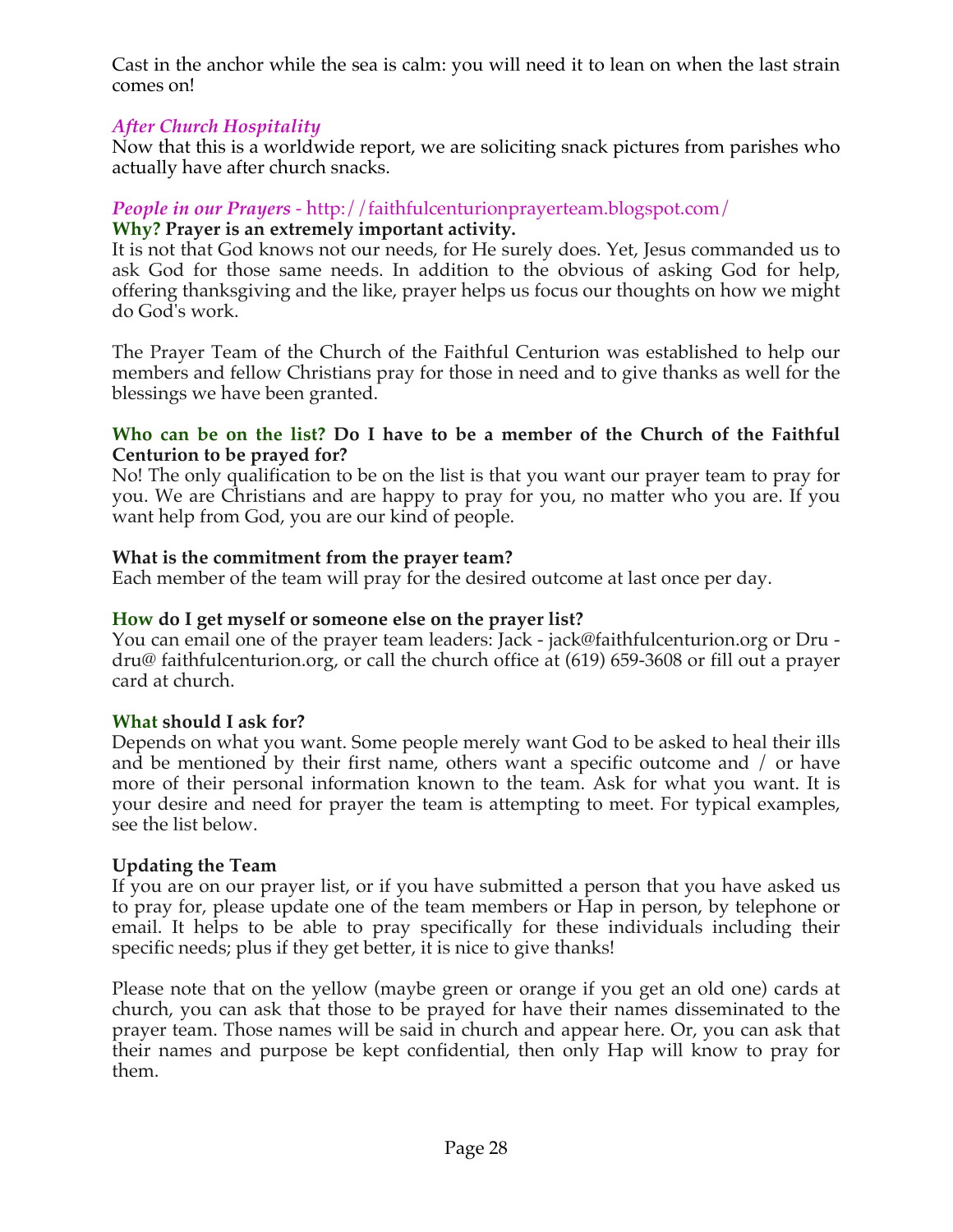*Prayer List Notice – If you have someone on the prayer list and their needs have changed, please let us know. We'd like to update our prayers to reflect the need and most important to give thanks!*

# *Travel*

*No scheduled travel this week.*

# *Birthday*

Terri Jennings celebrated her 58<sup>th</sup> Birthday on 26 April 2014.

### *Anniversary*

*Rev Rick and Virginia Reid* celebrated their 35<sup>th</sup> Anniversary on 7 April 2014.

# *Move*

*The Thomas Family* is now in Okinawa for a second short tour. Please pray for this new assignment to go well for Kurt and for Mary and the kids to make new friends. In particular pray that Kristyna and Mitchell will develop good friends and schoolmates there so as to further their development as both Christians and citizens. Give thanks the safe move and ask for continued good developments.

# *Departed*

- *Brian Smith* left for home on 21 April 2014, after a long battle with lung cancer; it cannot be said the cancer won, he is with the Lord in victory. He was able to do what he wanted and needed to do until two days before his death, for that we are all grateful. His only concern about leaving was for his wonderful wife Melany who of necessity remains behind. Please give thanks for his safe passage and pray that Mel will keep her trust in the Lord and let Him carry her worry.
- *Three hundred Korean high school students* perished in the sinking of Korean passenger vessel, SEWOL, on 16 April 2014. Please pray for peace of mind, soul and heart for the families of those who perished. Please give thanks for the bravery and compassion of PARK Ji Young, aged 22 years, who remained on board to help rescue as many souls as possible. She even gave a student her own life vest. Her body was later found floating in the frigid waters of the sea. Ask God to help the families deal with their grief.
- *Andrew Scally* passed away after a difficult time on 10 April 2014. Please pray for peace of mind for Andrew's family, in particular his son Keith who has been there to help him. Pray for his family to put their trust in our Lord and let God carry their worries as they adjust to his absence.
- *Selma Martinez* passed away on 12 April 2014. Please pray for peace of mind for her husband Luis, as well as for trust in the Lord for him and the rest of the family, in particular her daughter Andrea.

# *Nearing the end of their time here on earth*

- *Alan* is a victim of metastasized colon cancer already destroying his liver. His youngest sister has put aside her hard-earned career to care for her brother in these days on earth. Please pray for him as he prepares to go home to be with his family who have gone before him. Please pray for comfort, understanding, strength and guidance for Alan and his family who will of necessity remain behind.
- *Paul* has dementia and does not remember to eat. He has been in the hospital the last few days and will return to the Nursing Home today. Pray he will eat and that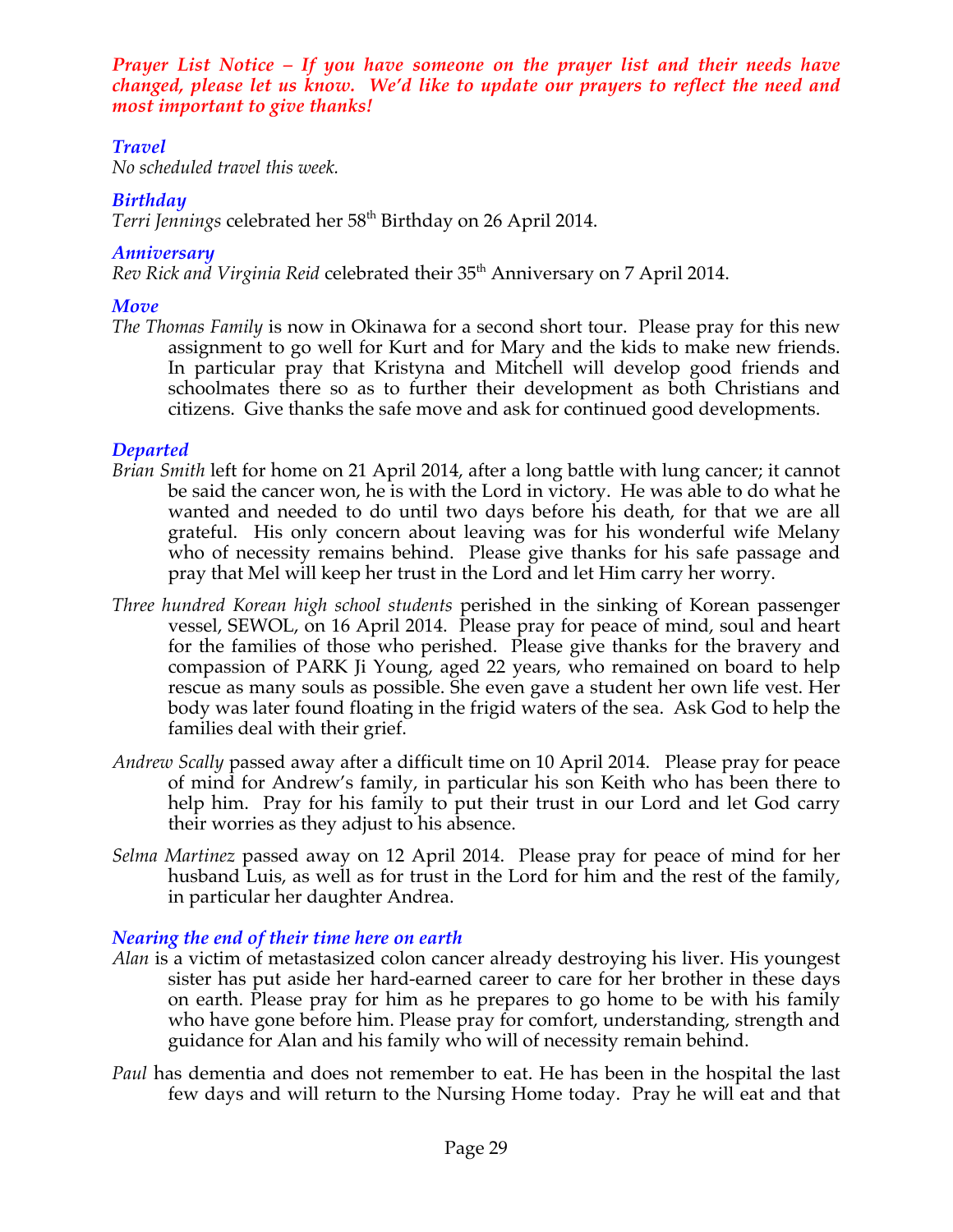his family will be together in one accord as they take care of him. He is being moved from one hospital to a larger one this morning because of blood issues.

- *Saundra* is in ICU with congestive heart failure after a heart operation. She is aged and frail. Saundra is near the end of her time here on earth. Please pray for comfort, understanding, strength and guidance for Saundra and her family who will of necessity remain behind. Pray for the love of God to stay foremost in their hearts.
- *Polly* is in hospice care with dementia and spinal stenosis. Please pray for her as she prepares to go home to be with her family who have gone before her. Pray for the faith of her family to build and the transition to be good.

# *Homebound or Infirm*

- *Martha and Irene* both have Alzheimer's Disease. Pray that their hearts will stay close to Jesus.
- *Walter* has many health issues and is growing weaker and weaker. Pray Walter will learn to be able to swallow correctly.
- *Joan* has had serious medical problems that have kept her confined. On 26 September 2013, she took a fall. Please pray that in the weeks ahead her health will remain stable.
- *Lou* has aspiration pneumonia. Please pray for the infection to be knocked down and for her continued recovery.
- *Frank* has been coping with various ailments from older age. He is in his 90s and it has been a difficult year. Pray he will find comfort in God, that those who provide care to him will pay attention to him, do their best and give him the love we all desire. Pray that the coming year will provide relief to him.
- *Norma, Sara's mother* is in a state of deteriorating health, both physically and mentally, with both dementia and Alzheimer's. She is slowly drifting away, though she still recognizes Sara and prayer gives her a sense of peace. Please pray for both Sara and her mother to put their cares and worries on God's shoulders so they can deal with the many problems involved.

### *In need of a miracle or understanding of God's Plan*

- *Sarah,* wife of Rev Geordie (AOC UK), has been treating for ovarian cancer. The treatment has not worked and she has been advised her time here on earth is short. Please pray for a miraculous remission; that Sarah's remaining time here on earth might be good. Help Sarah, Geordie and their family put their trust in the Lord and let Him carry their worry.
- *Rev. Thomas Brooks* is not improving and being kept alive by artificial machines. Please pray for a miraculous recovery and if that not be God's Will, a rapid passing to home. Help Thomas' family put their trust in the Lord and let Him carry their worry
- *Ronnie* has kidney cancer that has spread and the surgeons are very concerned. Please pray the medical team to formulate a successful treatment plan and for a miraculous remission; that Ronnie's remaining time here on earth might be good. Help Ronnie and family put their trust in the Lord and let Him carry their worry.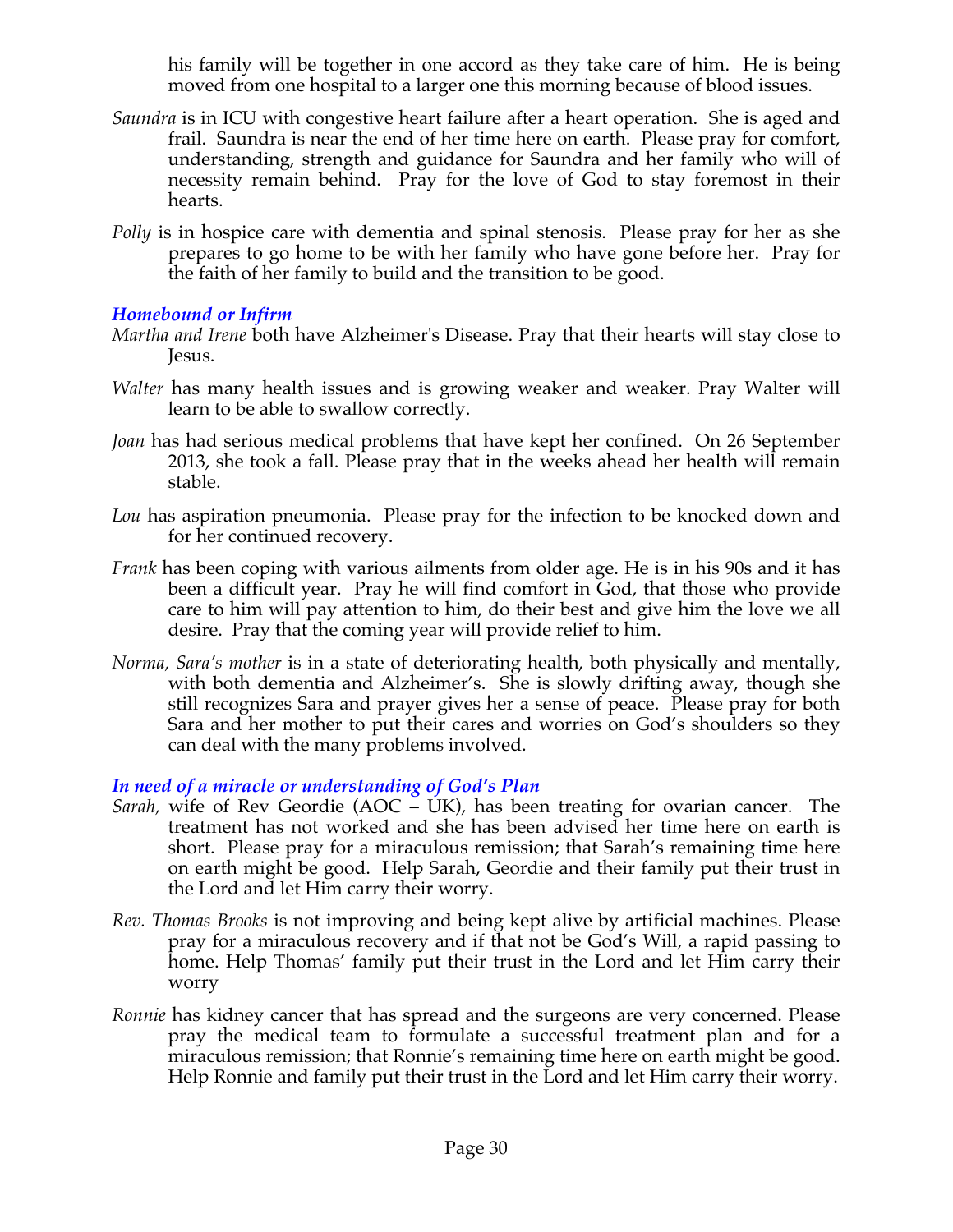- *Levi* was cancer free for 4 years and just discovered he has kidney cancer. Levi has a great deal of faith and said whether he is healed or God takes him home he will be fine. Please pray for the medical team to pay attention and to their best and for a good outcome. Pray also that Levi and family will be able to put their worry on God's shoulders. In particular, please pray for pain relief; Levi is 22 years old.
- *Ray Daley* is a member of the Royal Canadian Legion and served his country during the Korean War era. Ray is taking chemotherapy treatments for cancer. Meanwhile his son Trevor is in the hospital in a coma and seems to have lost the will to live.
- *Pat* has been under treatment for colon cancer for sometime. He has had major complications the last few days and your prayers will be appreciated by family and friends.
- *Sasha* a young lady with a husband and two children had diagnosed with breast cancer whose cells have spread. They are now in the bone marrow, without a miracle from God she will be leaving soon. Right now she is in the hospital. Her spirit is still strong and asks you continue to keep her in your prayers. Please pray for a miraculous remission; that her remaining time here on earth might be good. Help Sasha and her family, particularly her husband, put their trust in the Lord and let Him carry their worry. Sasha is grateful for all who pray for her and asks you continue to pray for her remaining time here on earth.
- *Dorothy* had pneumonia, on checking her lungs they found tumors which permeated the lung area. Further investigation found a primary site in the colon, with the lung being secondary. It would appear there is no viable treatment at this time. Please pray for a miraculous remission; that her remaining time here on earth might be good. Help Dorothy and her family put their trust in the Lord and let Him carry their worry.
- *Scott,* one of our Lord's ministers who collapsed a week ago and is in the ICU of a Medical Center since he had a pulmonary embolism, with a concurrent infection of several bacterial agents. He has stopped breathing on several occasions, and may have undergone brain damage. He currently is on DNR. Please pray for recovery so that he will continue to do his Lord's calling*.*
- *Becky* has fourth stage metastasized lung cancer and is not doing well with chemotherapy treatments. Please pray for Becky and her husband as they are together during this difficult time in their lives.
- *Jane* has fourth stage cancer and is not doing well. Please pray for Jane and her family as they are together during this difficult time in their lives.
- *Larry Howes* suffered a fairly severe stroke. 4 December 2012, doctors replaced a valve in a shunt that had been put in about two weeks before, and Larry responded very well. He was able to go home.

Pray also for confidence in our Lord for Larry and his family. Larry needs a miracle, pray for one. Please.

- *Colleen* has been battling pancreatic cancer over the last year and it has now spread to one of her lungs. Please keep her and her family in your prayers.
- *Christine* has cancer of the colon, which spread to her liver; she is receiving chemotherapy and is having difficulty eating. Please pray for the medical team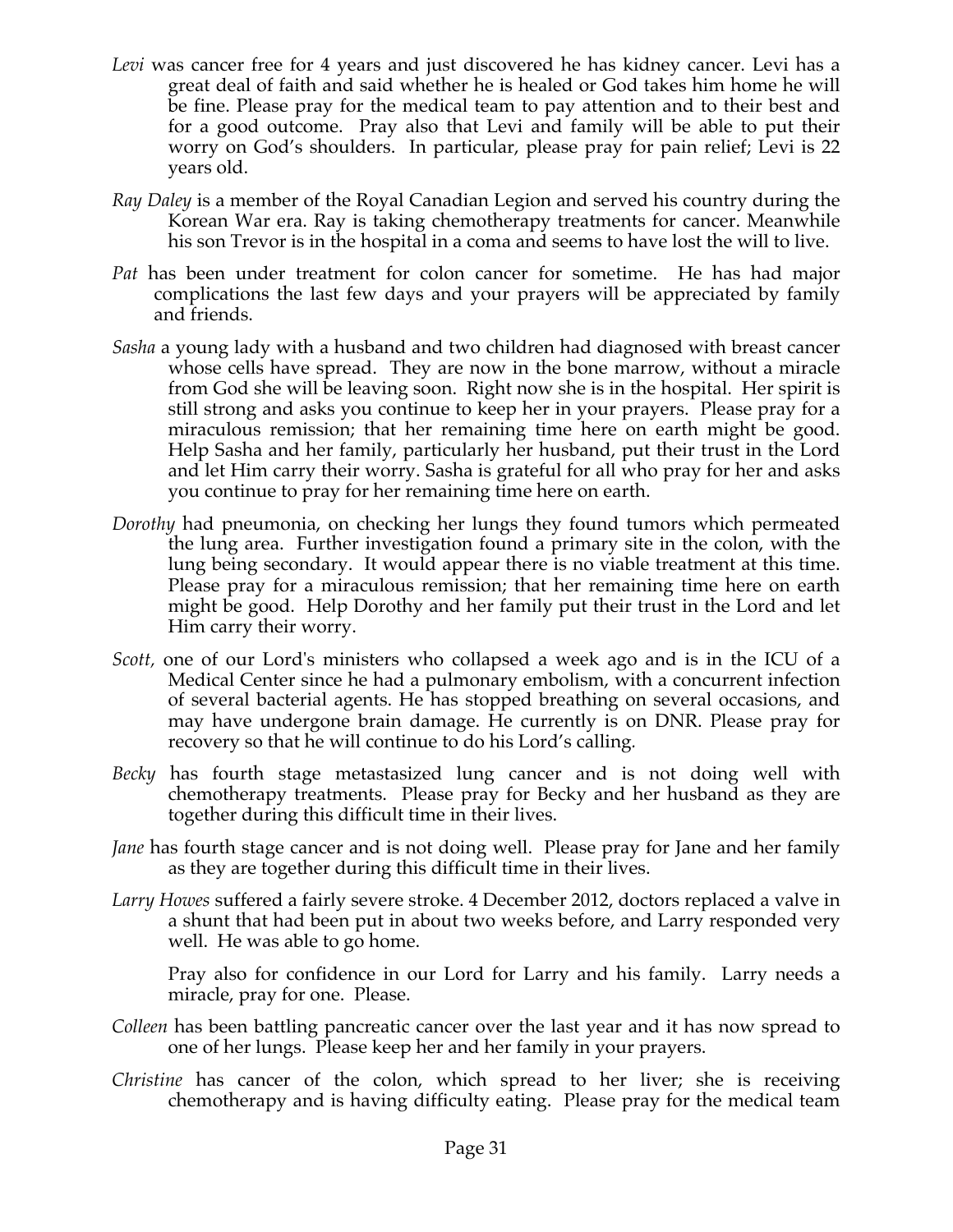treating her to pay attention and do their very best; pray also for confidence in our Lord for Christine and her family.

*Todd* and *Kenny* have both been fighting osteocarcinoma for over five years and have been told their time here on earth is nearing its end, absent a miracle from God. Both are ready to go home and leave the pain, but would like to stay. Please pray for them and their families.

### *Surgery*

- *Weir* is a survivor of two malignancies (prostrate and colon). Recently Weir underwent further tests and he will have to have almost all of his large intestine removed. His surgery will be Friday 28 March 2014. All will appreciate your prayer.
- *Timothy Howes*, age 90, is expected to undergo resection surgery for a twisted bowel on 16 March 2014, due to his age and other complications this is an extremely tense surgery. Please pray for the surgical team to pay attention and to their best and for a good outcome. Pray also Timothy and his family, in particular his son Rev Ken, to put their worry on God's shoulders.
- *Melody Summers* of Gold Creek, Montana has been diagnosed with a brain tumor. She is a very special person in the Gregr family's lives. Please pray for the surgical team to pay attention and to their best and for a good outcome. Pray also Melody and her family will be able to put their worry on God's shoulders. Pray for a special miracle for her and her family.
- *Mario* has early-diagnosed prostate cancer and had surgery. Pray for complete remission and that Mario and his family will be able to put their worry on God's shoulders.
- *Priscilla* was released from the hospital and is now walking and without pain. She is waiting for doctors to come from the USA and will then have an operation. Pricilla and her family thank you for your prayers. Please pray for the surgical team to pay attention and to their best and for a good outcome. Pray also Priscilla and her family will be able to put their worry on God's shoulders.
- *Dustin* who was injured in a work accident when stainless steel sheet metal fell on his right hand. His thumb was severely injured as some of the bones were crushed. Dustin will have surgery on Thursday 22 August 2013, to reconstruct and reset his thumb. They do not expect him to lose his thumb. Please pray for the surgical team to pay attention and to their best and for a good outcome. Pray also that Dustin and family will be able to put their worry on God's shoulders.
- *Dave Pressey*, a bishop with the Anglican Episcopal Church, one of our close fellow jurisdictions, had cataract surgery; his retina tore and he had emergency surgery on Memorial Day. He still has only very blurred in his eye and has headaches. Please pray for healing for his retina and for peace of mind for Dave and his family.
- *Eddie* has upcoming bladder surgery. Please pray for the surgical team to pay attention and to their best and for a good outcome. Pray also that Eddie and family will be able to put their worry on God's shoulders.

### *Testing and Treatment*

*Dennis*, nephew in law of Rev Rick Reid, had a seizure at work on 28 April 2014, and is hospitalized at the Erlanger Hospital in Chattanooga, TN. A brain scan there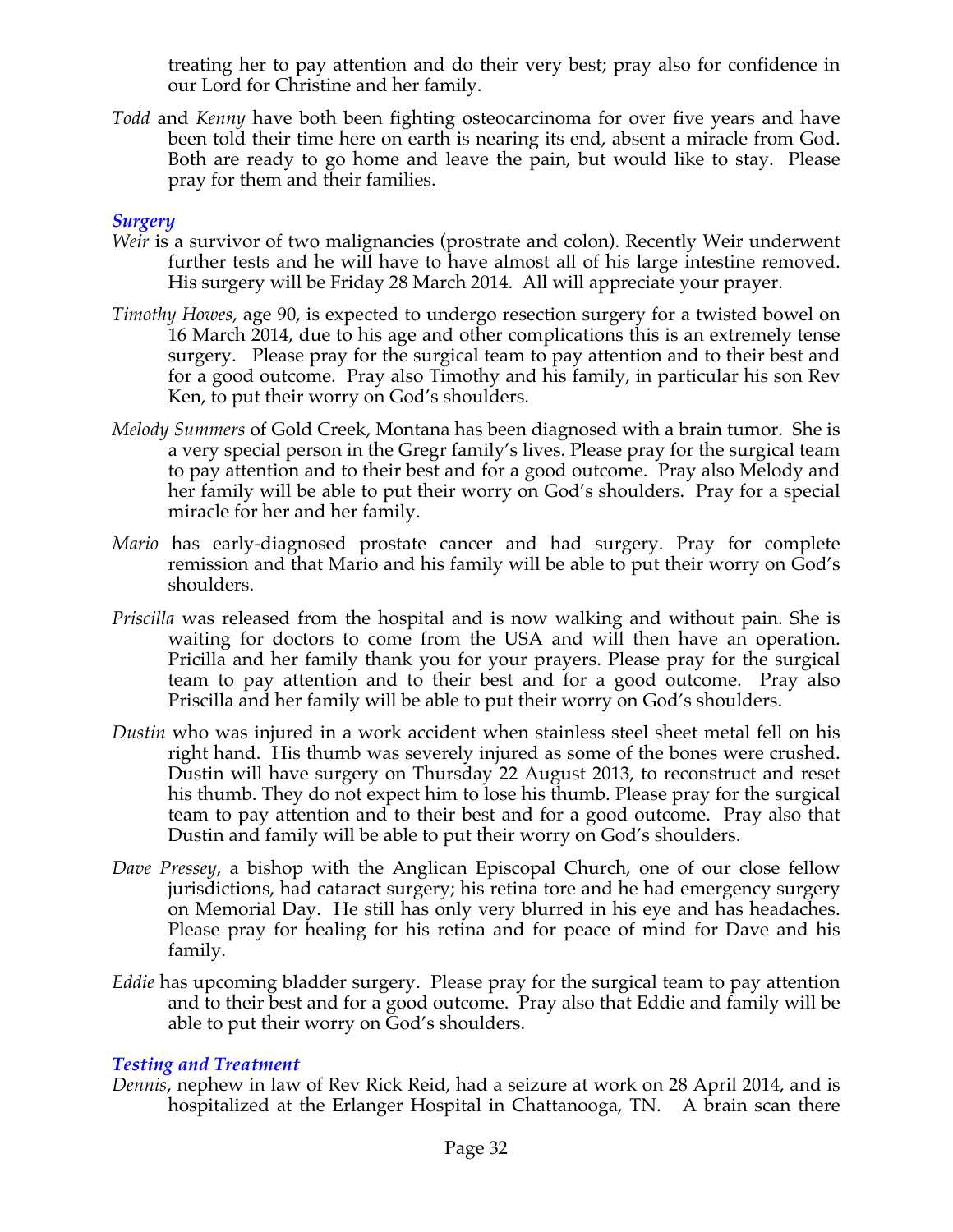found a what they initially thought was a tumor, but turned out to be an abnormality of the vessels of the brain. He is awake, responding to treatment and may be released soon. There is much to be done. Pray for strength, courage and understanding for Dennis and his family; as well as for God's guidance for the neurologists and other medical people treating him they might find the best course of treatment and allow Dennis to heal completely.

- *Liz Strauch* had a pineal cyst, which in the end responded well to a surgical draining last year. Since November 2013, similar symptoms have returned. A CT Scan turned up what is thought to be either a new cyst or an enlarged pineal gland. More testing, including an EEG is in the works. She can no longer work. Pray for strength, courage and understanding for Liz and her family, in particular her husband Ken and sons Caleb and Nathan; as well as for God's guidance for the medical people treating her that they might find the best course of treatment and allow Liz to heal completely.
- *Steve* fell from a roof Saturday, 5 April 2014. His injuries were multiple, extensive, severe, and life threatening. He is slowly making improvements. He still has a long road to travel and is still in great need of prayers. Yours are very much appreciated. Pray for strength, courage and understanding for Steve and his family; as well as for God's guidance for the medical people treating him that they might find the best course of treatment and allow Steve to heal completely.
- *Diane* was hospitalized 25 March 2014, with a serious gastrointestinal related. Pray for strength, courage and understanding for Diane and her family; as well as for God's guidance for the medical people treating her that they might find the best course of treatment and allow Diane to heal completely.
- *Faye* is in the hospital because she is weak has been receiving blood transfusions. Pray for strength, courage and understanding for Faye and her family; as well as for God's guidance for the medical people treating her that they might find the best course of treatment and allow Faye to heal completely.
- *Tom* has heart and kidney problems. Pray for strength, courage and understanding for Tom and his family; as well as for God's guidance for the medical people treating him that they might find the best course of treatment and allow Tom to heal completely.
- *Harold* has had a severe stroke. He is now home, but his family is looking for a rehabilitation facility to help him recuperate. Pray for strength, courage and understanding for Harold and his family; as well as for God's guidance for the medical people caring for him that they might find the best treatment facility to allow Harold to heal completely.
- *Amos* was in the hospital a few months ago because of severe eye problems and is back there with the doctors examining him. Pray for strength, courage and understanding for Amos and his family; as well as for God's guidance for the medical people treating him that they might find the best course of treatment.
- *Nathan* has a tumor near his heart and had unsuccessful surgery. He is undergoing chemotherapy in an effort to shrink the tumor, the pain is great and he is on morphine. Please pray for strength, courage and understanding for Nathan and his family; as well as for God's guidance for the medical people treating him that they might find the best course of treatment.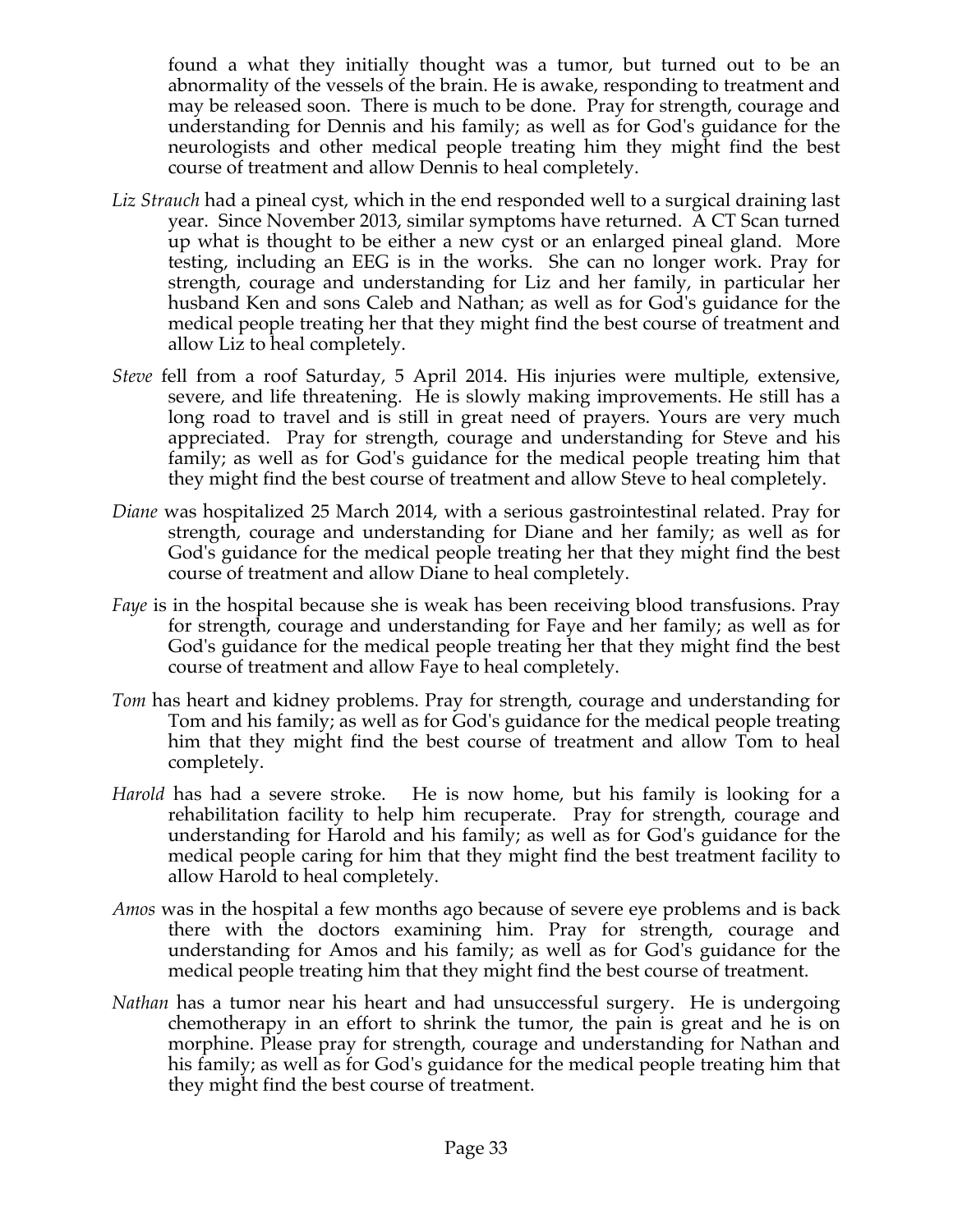- *Joe* has had a preliminary ALS diagnosis. Pray the final diagnosis will something that will allow him to continue taking care of his devoted young family. Pray for strength, courage and understanding for Joe and his family; as well as for God's guidance for the medical people treating him that they might find the best course of treatment.
- *Mark* had swelling and fluid buildup in his lungs. It appears things may be getting under control. He needs to use a Bi-Pap mask to breathe until his lungs clear and he hates it. Pray that he will be able to adapt so his lungs can clear. Please pray for peace of mind and trust in the Lord for Mark, as well as for his family, and for God's guidance for the medical people treating him that they might find the best course of treatment.
- *Preston* is reacting poorly to recent neck surgery and now has problems with his liver count; Physicians feel that dialysis will help. There may be a blockage in the bowel and an operation might be necessary. Please pray for the medical team to pay attention and to their best to determine how to help Preston and for a good outcome. Pray also that Preston and family will be able to put their worry on God's shoulders while Preston does his best to facilitate a return to good health.
- *Marianne* is hospitalized with a perforated colon. Please pray for peace of mind and trust in the Lord for Marianne, as well as for her family, and for God's guidance for the medical people treating her that they might find the best course of treatment.
- *Erica* has a non-malignant Brain Tumor which cannot be surgically removed due to the size and location. They are going to attempt chemotherapy. Please pray for peace of mind and trust in the Lord for Erica, as well as for her family, and for God's guidance for the medical people treating her that they might find the best course of treatment.
- *Brenda* is in the hospital because of bleeding on her brain. Please pray for peace of mind and trust in the Lord for Brenda, as well as for her family, and for God's guidance for the medical people treating her that they might find the best course of treatment.
- *Mackenzie* is a young girl with leukemia. Please pray for peace of mind and trust in the Lord for Mackenzie, as well as for her family, and for God's guidance for the medical people treating her that they might find the best course of treatment.
- *Anita* was operated on for an Adenoid Cystic Carcinoma tumors and has been in remission for sometime. After a biopsy of her left lung, three nodules were located in one lung and two in the other. She and her husband are traveling a long distance on 25 September 2013, with hopes of being admitted to a research study at a major hospital for Genome Mapping of Adenoid Cystic Carcinoma. Furthermore, Anita is scheduled for surgery on 30 September 2013. Please keep Anita and her family in prayer as they travel tomorrow and the week ahead.
- *Mack* has had diabetes most of his adult life. Circulation in his legs is very bad and doctors are considering amputation. Please pray his medication will help and he will not face amputation. Please pray for peace of mind and trust in the Lord for Mack and for God's guidance for the medical people treating him that they might find the best course of treatment.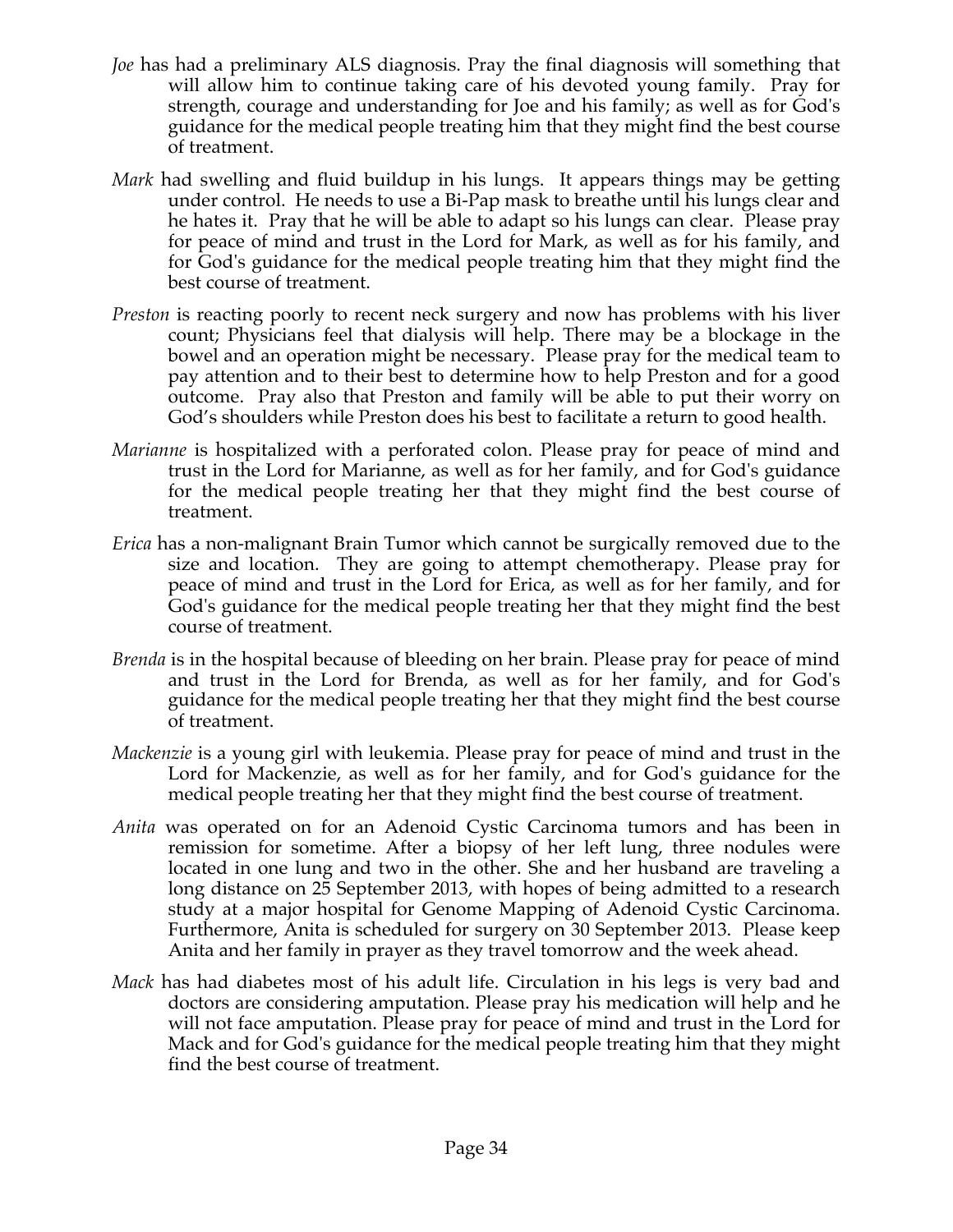- *Michael* has been diagnosed with lung cancer recently after making it through gastro intestinal cancer last year. Please pray for peace of mind and trust in the Lord for Michael and his wife Gayle; as well as for God's guidance for the medical people treating him that they might find the best course of treatment.
- *Ken Strauch* has been tired and is anemic, he had a colonoscopy which found a pair of polyps which were removed and are being tested. Just for good measure they found he has a hiatal hernia with ulcers, basically part of his stomach is pushed up into his esophagus and is bleeding from there. Sounds there may be surgery involved. Please pray for peace of mind and trust in the Lord for Ken and for God's guidance for the medical people treating him that they might find the best course of treatment.
- *Adriano* is in the hospital due to high sugar and high blood pressure. He is very weak and will appreciate your prayers.
- *Heather* recently found out she has cancer. Please pray for peace of mind for her and for the medical team treating her will be guided to the right solution.
- *Jim* has had an aneurism and blood clots. Pray that healing will come.
- *Laurie* has been ill for two years and was admitted to the Emergency Room the night of 23 July 2013, for dehydration. She received a CAT scan, which turned up a spot on her lung. Laurie is an oncology nurse and fears the worst. She has had numerous tests and the Physicians think it would be too risky to operate. Some other problems have been discovered and it is hopeful that new medicine will give her healing. Please continue Laurie in Prayer. Please pray for peace of mind for Laurie and for God's guidance for the medical people treating her that they might find out the source of the problem and best course of treatment
- *Georgia* has liver and pancreatic cancer. The doctors are evaluating whether to do surgery and how to tackle the disease. Georgia is a faithful Christian and she will appreciate your prayers. Pray for God's guidance for the medical people treating her that they might find out the source of the problem and best course of treatment. Pray also for peace of mind and trust in God for Georgia and her family.
- *Lana's* doctor found something on her lymph nodes and ovaries. Pray for God's guidance for the medical people treating her that they might find out the source of the problem and best course of treatment. Pray also for peace of mind and trust in God for Lana and her family.

# *Healing*

*Jere Wolf* (Melanie Zimmer's dad) was put into ICU the afternoon of 20 April 2014 (Easter) with Congestive Heart Failure and a blocked aortic valve. Mel writes: Sunday afternoon, they released Dad out of ICU and into a tiny HOT little room he shares with another guy at present. His cardiologist and his partner have both been in to check on Dad and agree that for the present, Dad is holding steady with his aortic valve still between .8 and .9 blocked off, but they do not feel at this time he needs a valve replacement, which is good as the only approved method would be through the unpleasant "Chest Cracking" and at this point he is nowhere strong enough to withstand that. They also stated that even though they removed a full liter of fluid out of his left lung, his CHF is not better, if anything it is getting worse. It will take a solid 6 weeks for his pneumonia to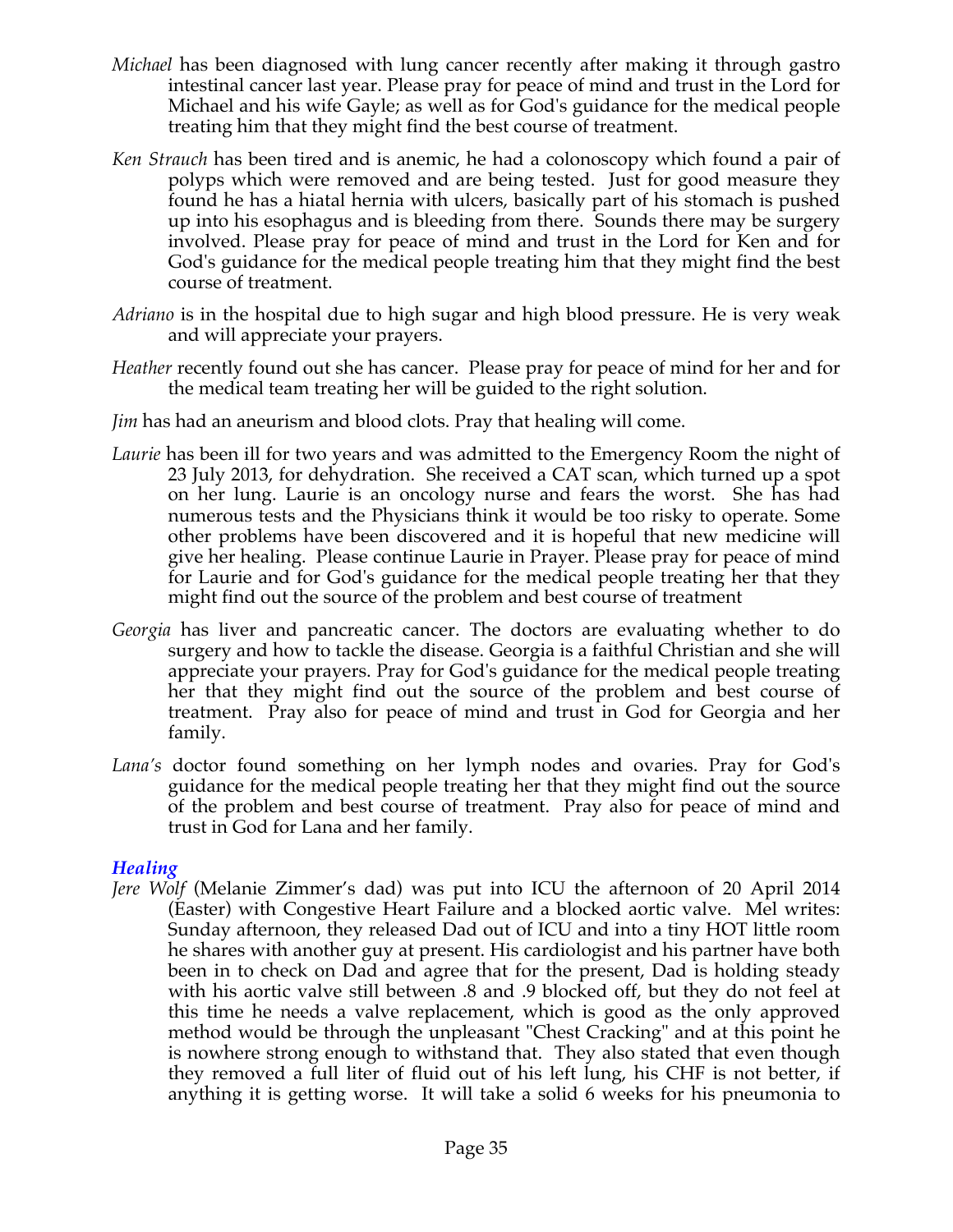clear. His white count is rising, but they are keeping him on IV antibiotics. There is still fluid building up in his lungs, but they have chosen at this time to try to clear it via medication, but is off the Lasix and on his normal Bumex as it has been very rough on his only kidney. Although he is down 1.6 units of blood again, (now at 10) we were told that the kidneys trigger the production of the red blood cells, and that with the kidney under the kind of stress it has been over these past 11 days, that could/should account for the count going down. He is not eating enough to keep a bird alive and to get some idea of what I mean, since he has been in the hospital, he has maybe eaten the combined total of a Big Mac Meal and perhaps not the super sized one. Based on this and having no energy at all, they are administering nutrients through the central line in his chest, (through the jugular vein) it is a thin clear fluid instead of the thicker white stuff that goes in normally via IV in the arm. They got him up for a second attempt to walk, but he was only able to stand up and march in place just small steps. He wants to be able to get out of that place. Mom is being very strong and Cindy & I are doing our best but tonight I was a sticky chocolate mess. I waited until I got out of his room, but it is very hard to see my Dad in his present condition. He is very weak. We are asking that you pray for him to gain strength, and personally for me to be strong enough to be supportive to Mom. Though small in stature, my Dad has always been a strong gentle giant in my eyes. I hope to have more positive news in my next update. We do so appreciate all of the outpouring of love and support you have all given us.

May God continue to bless each of your lives, Molly (another name for Mel)

Please pray for Jere and family to keep their faith strong in the Lord, as well as for guidance for the medical team treating him.

- *Donald* is in the hospital and had his leg amputated on 14 April 2014. Pray he will adjust and healing will begin.
- *Dallmus* has lost 40 to 50 percent of his sight. Pray he will learn to cope with the situation and that he will trust in God to heal as He will.
- *Lucius Dabney* (father of Rev Bryan Dabney) is now at home recovering from an infection. Please pray for a complete healing of the infection and return to health.
- *David* has many concussions and unable to go to school, read books, watch TV and has headaches and migraines. He has trouble sleeping and his family will appreciate your prayers for this 10 year old young man.
- *Barbara Apple* fell the week of 11 January 2014, in her home, breaking her right humerus (the large upper arm bone) in a spiral fracture, which cannot be set. Movement is very painful and due to a total lack of energy, she is more or less bedridden. Healing does not seem to be going well at this point. Pray for inspiration for those caring for her that they might find the appropriate treatment. Please pray for Barbara to put her trust in the Lord, look to Him for strength and for her to gain energy so she does not lose the mobility she has; pray for a full and rapid recovery. Please pray also for her husband Bob who is taking care of her that he might be comforted and strengthened in this time of stress.
- *Mary Thornell* had surgery on 30 October 2013, at the Riverside Community Hospital to remove a huge mass along with about ½ her colon and part of her lower bowel. Mary starts chemotherapy this week and it will go for six months, every other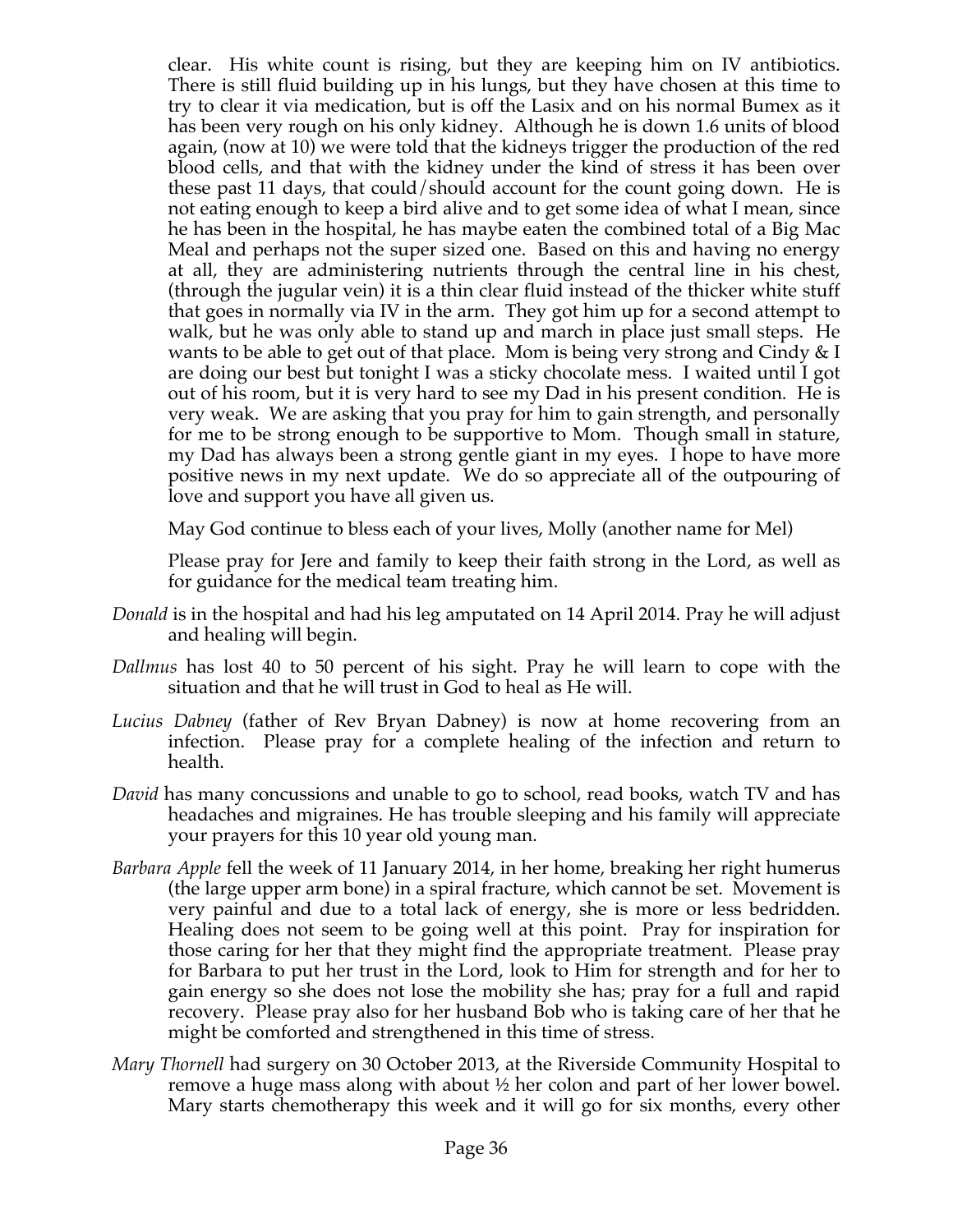week. Pray for strength and guidance for Mary as she works hard at recovery. Pray for peace of mind for Mary and her husband Jim, as well as daughter Janice and son Jimmy, she begins her recovery. Please pray also for a full and rapid recovery.

- *Gladys* has breast cancer and has had a lumpectomy. She needs to take a year off of her work to have chemo treatments.
- *Alwin Jack* has had a stroke and recently has had a relapse. Please pray for those who treat Alwin that they might chose the best possible treatment and pray for peace of mind for Alwin during the recovery phase.
- *Sylvia Lee,* Sandra Lee's mother, had been suffering from undiagnosed kidney failure; doctors finally figured out what the problem was and offered her "hospice care", a second opinion suggested dialysis. She is now on dialysis. Please pray for strength and vitality to return to her and for peace of mind for Sylvia and her family, as well as their continued faith and in God as the Great Physician. They pray for help to listen to God's voice and guidance through this journey together.
- *Carolyn* has Multiple Sclerosis with complications. Pray Carolyn and her children will be close to our Lord Jesus Christ as they and family members help to ease the problems.
- *Jeong* was in an auto accident and sustained a serious back injury. Please pray for a full and rapid recovery.
- *Dale* was hospitalized Sunday 25 August 2013, after a heart attack. Please pray for guidance for the medical team treating him and for peace of mind for Dale and his family.
- *Gil Garcia* developed a bed sore which precludes sitting and is now confined to his bed. Gil has very smooth and delicate skin, please pray for a rapid healing of the sore so he can get out of bed and move around in his chair. Gil spent almost a year in the hospital the last time this happened. His faith and his attitude are almost beyond belief, he is an example to us all. But, we pray this time he will heal quickly. Pray also for his lovely wife Mary who takes care of him. Pray for both of them also for strength to deal with the loss of their son Bernie.
- *Bill* had malignant growth removed from a lip last month and seems to be experiencing a re-growth of the cancer. He asks your prayer for the medical team treating him and for peace of mind for himself.
- *Hank* has osteoporosis, which has caused him a great deal of pain and inconvenience in the past few years. Pray for his healing and that his medical bills will be met.
- *Evelyn is* an elderly woman who has had problems with her eyes and is now blind. It appears some sight will return shortly, pray for that to happen!
- *Joanne* has begun kidney dialysis as a result of kidney failure due to extensive chemotherapy. Additionally she cares for an adopted drug addicted baby who is now nine years old. Please pray for her to keep her faith, to let the Lord carry her worry and concern and to give her strength. Pray also for those treating her that they might pay attention and do their best.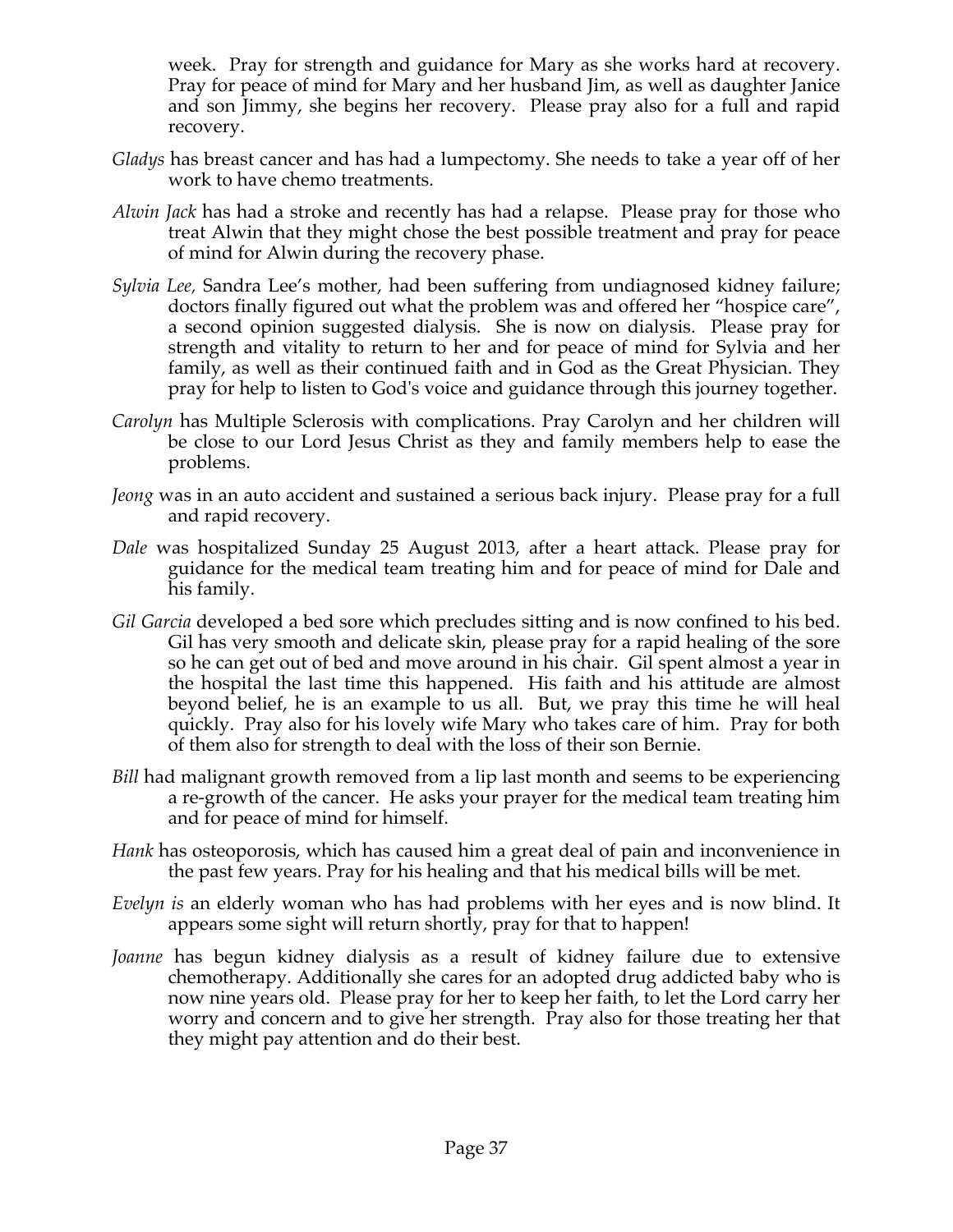- *Mr. N. Anand* is in the hospital and is seriously ill. He is being encouraged to pray for repentance of his sins and to depend upon our dependable God for a cure and recovery of his health. Pray that he will be a strong witness for Christ.
- *Jacob* has been going through some dental procedures and has some pain and aggravation with the numbness. Please pray for comfort and strength for him, as well as for guidance for the medical team treating him that they might pay attention and do their best.
- *Jean* fell and broke her ankle in three places. She will be in the hospital for rehabilitation for the next 6 weeks. Please pray for comfort and strength for her, as well as for guidance for the medical team treating her that they might pay attention and do their best.
- *Bud and his wife* for their continued welfare and enthusiasm. Bud has been advised of an aneurism in his heart of a size not mandating immediate surgery. This comes at a time when he has sole care of his wife who recently broke two vertebrae and thereafter sustained pneumonia.
- *Virginia* has Sinus and Allergy problems giving her severe problems. Pray that the Doctor will discover why it continues and find a cure.
- *Steve Thornell* had a brain aneurysm, which was found before it burst. He is home from the hospital and working hard on recovery. He lacks energy from seven days in the hospital. His doctor told him he has to make serious life changes. One of the two main arteries in the back of the head is now completely closed. He must take blood thinners, he has thick blood and recent chemotherapy made it worse. Steve has always operated at 110 percent, he needs help to slow down. Please pray for trust in the Lord and a full and rapid recovery. Pray for peace of mind for Steve and his family.
- *Arlen* is receiving treatment for lung cancer and recently experienced a ruptured colon during treatment. She is alone in Oregon but does have a friend who has traveled a great distance to be at her side. Please pray for guidance for the medical team treating her and for strength and trust for Arlen.
- *Oscar* discovered some time ago he had blood clots in his leg and lung. He has been treated for them and has not been cured. He now will be facing surgery. Please keep him in your prayers.
- *Angela* had an ischemic stroke (clot). Please pray for guidance for the medical team treating her and for strength and trust for Angela. Please pray also that she and her family might put their worries on our Lord's back so she can work hard towards recovery.
- *Nora* had a stroke mid February 2013. Please pray for guidance for the medical team treating her and for strength and trust for Nora. Please pray also that she and her family might put their worries on our Lord's back so she can work hard towards recovery.
- *Linda* has been hospitalized for several days with a gastrointestinal problem. Please pray for guidance for the medical team treating her and for strength and trust for Linda.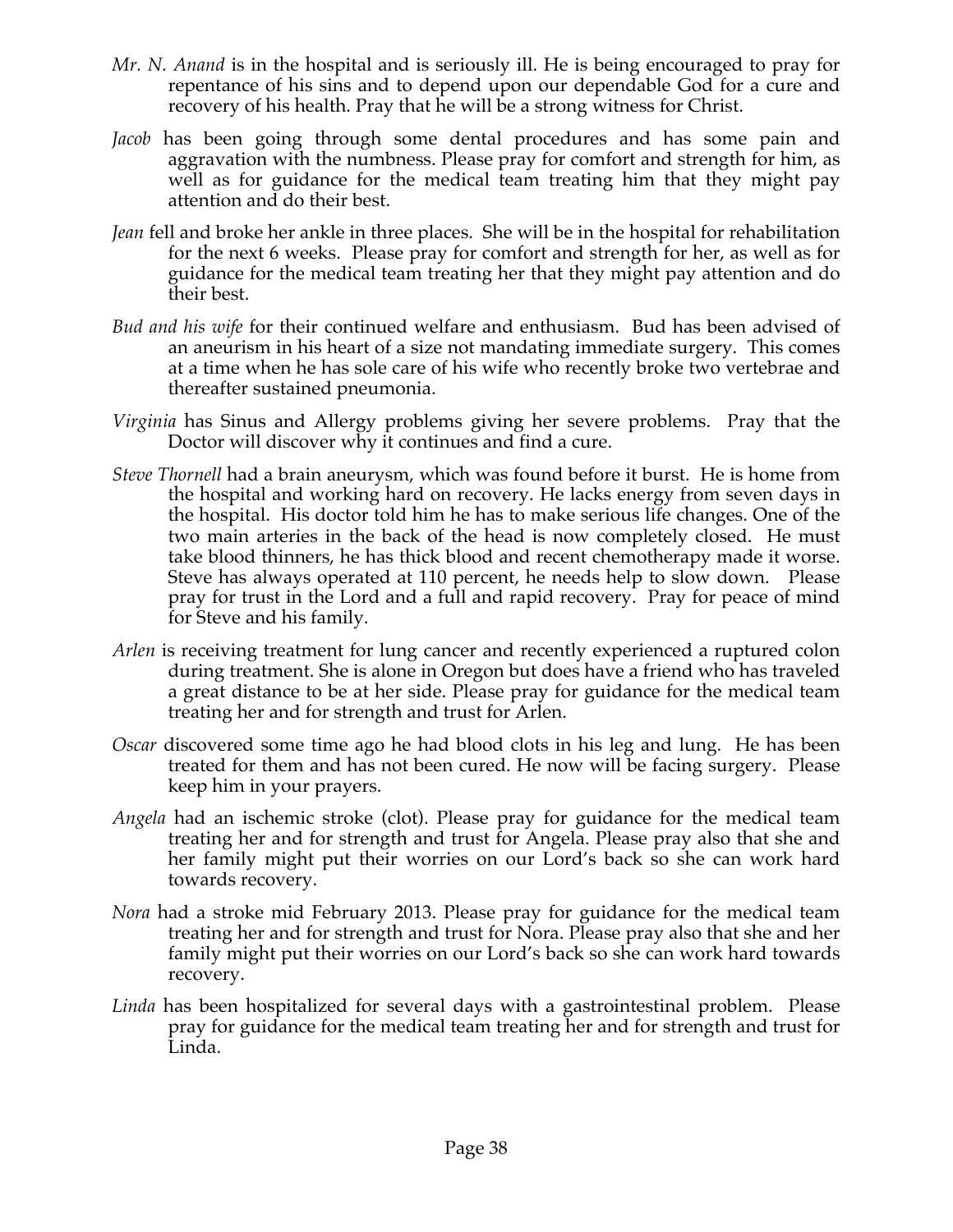- *Dester* is suffering from unknown skin and diseases. Please guide the medical team treating him to find out what the problem is and cure it. Pray also for Dester to trust in the Lord.
- *Lee* has Arterial Fibrillation; the medical people are not sure how to help her. Please pray for guidance for the team treating her and for Lee and her family to make the right decisions regarding treatment..
- *Nell* recently adopted two children and has just been diagnosed with multiple myeloma.
- *Sarah* is recovering from a stroke, but fell and broke bones. Please pray for her peace of mind and rapid and full recovery. Pray for trust in God for her and her family.
- *Mary Lou* has been suffering with seizures. She was in the hospital with a 24 hour monitor and is being sent home from the hospital with two medications and orders to return in 2 months for another MRI to review whatever is going on in her brain. Please pray for guidance for the medical people treating her, as well as peace of mind and trust in God for her and her family.
- *Kathleen* has spent the last two weeks in the hospital. She has been diagnosed with colitis, shingles and possibly colon cancer. Pray she will be comfortable and begin to heal.
- *Rachel* has Mitochondrial Myopathy. This is a hereditary disease of the muscles and they do not have a cure for it. Part of her pain is her family does not believe she is indeed ill, as she appears to be just fine. Please pray her family will learn the truth and be supportive of her; pray also the medical people treating her will find the right measures to minimize the disease. Most particularly pray for Rachel's trust in God.
- *Nicolas* is in the hospital with serious symptoms of a heart disorder. Please pray for peace of mind for him and guidance for the medical team looking for the cause and cure.
- *Mrs. Baek* an elderly women fell and injured her spine. Doctors cannot repair the spinal injury due to her age. She fell again the morning of 12 December 2012, breaking her collar bone which is also untreatable. Mrs. Baek is in severe pain and will appreciate your prayers.
- *Juanita* is a young girl who was in a coma because of a blood disease. She has not come out and is gaining strength. They are awaiting results from blood samples. Her family thanks you for your prayers and asks that you continue.
- *Barbara* had an accident while cooking and the pressure cooker blew up in her face, causing second and third degree burns over her face and upper body. Because of this she has incurred kidney problems and may need a transplant.
- *George* had foot surgery. Please give thanks for the surgery and pray for a full and rapid recovery.
- *Nellie* is in the emergency room of a hospital in a great deal of pain. Please pray for peace of mind for her and guidance for the medical team looking for the cause and cure.
- *Lauralee Meade* underwent a lumpectomy on Friday after Thanksgiving. A further anomaly has been discovered and she had additional preventative radiation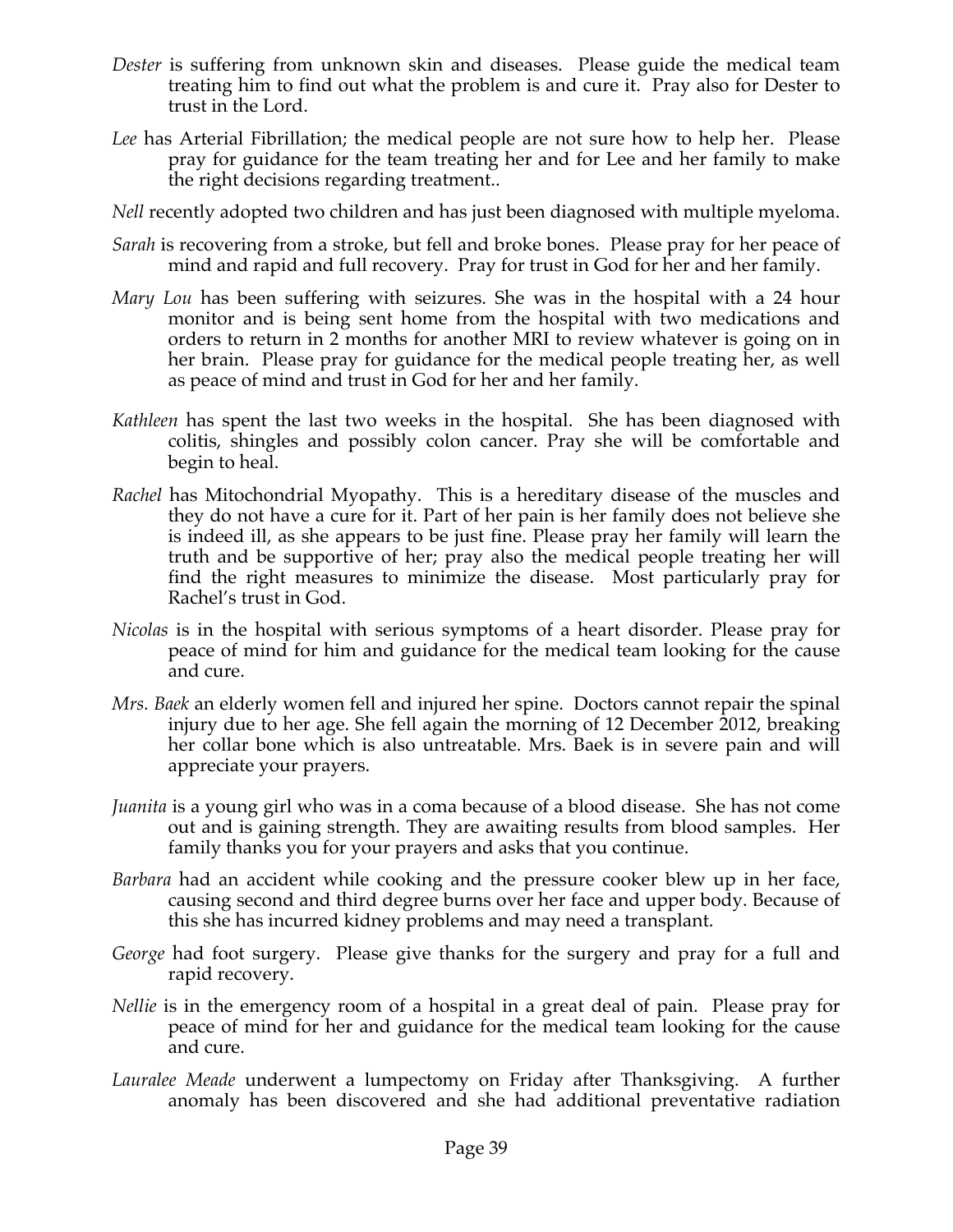treatment. Please pray for a complete remission of the cancer. Pray also Lauralee will maintain her great attitude and trust in God.

- *Kevin Gerhart* discovered cancer on his neck. He underwent radiation and chemotherapy. Please pray for the medical team treating Kevin that they might pay attention, do their very best and find the source; that the treatment might be successful and he might live a long and healthy life to His honor and glory. Pray also for trust in God and peace of mind for Kevin, his wife and family.
- *Bill, Sara's husband,* had a third abdominal surgery on 22 November 2011, to remove a tumor. Bill is doing better keeping the doctor's instructions, for which we are all grateful, including taking chemotherapy once a day for one more year. He has decreased the consumption of alcohol and eating at least mostly properly. Please pray for help for him to continue do all this. Please pray also that Bill might turn his heart outward to help those around him, as well as live a long and healthy life to the honor and glory of God. Pray also for peace of mind for Bill and his wife Sara.
- *Kay Denton* (Mrs. Kay) has had a chest infection, perhaps viral, but seems to be getting better. She actually sent an iMessage last week, but did not hang around for a response a minute later! Please pray for continued peace of mind for Mrs. Kay and her family. Give thanks for her trust in the Lord and her positive attitude.
- *Matt Alcantara*, age 16, came back with ZERO SCANS again in December 2013! Matt has Osteosarcoma (bone cancer), a very rare and often lethal form of cancer with limited treatment options. This is a disease that is about 90 percent fatal in a couple of years. He has no hip joint on one side, but he walks and swims! Courage? Guts? You bet! Please also give thanks for the great faith of Matt and his entire family. Their faith and trust is a wonderful example for each and every one of us. But, now is not the time to stop praying. Actually, it never is the time to stop praying!
- *Judith Clingwall*, is afflicted with Multiple Sclerosis (MS). She is currently in Laurel Place, an extended care facility in Surrey, British Columbia. Judith's condition has worsened recently. Please pray for her to take an active part in her own life, for her strength, peace of mind, trust in God and remission of the disease so she might return home to her family. Pray also for strength for her husband Martin as he deals with all the problems and stress of Judith's situation.
- *Vince (age 15),* reoccurrence of Osteosarcoma, recent testing found a nickel sized tumor in his lungs. The doctors are consulting with a specialist in Houston. Please pray for guidance for the medical team and for peace of mind for Vince and his family.

# *Thanksgiving and Continued Healing*

*Jane*, US Army Fort Riley, KS, had a tumor, it was removed, it was thought that another had appeared; the pain is very great. She saw her new consulting surgeon and he determined the tumor has NOT returned and her pain is the result of the interior wounds from last year's surgery not being allowed to heal. Long story short...she was on a long-term Army medical profile from the surgical team that performed the surgery last year. The Army docs in Korea and Ft. Riley did not honor that profile and she was on normal unrestricted duty and this did not allow complete healing. She is now on restricted physical duty so she should be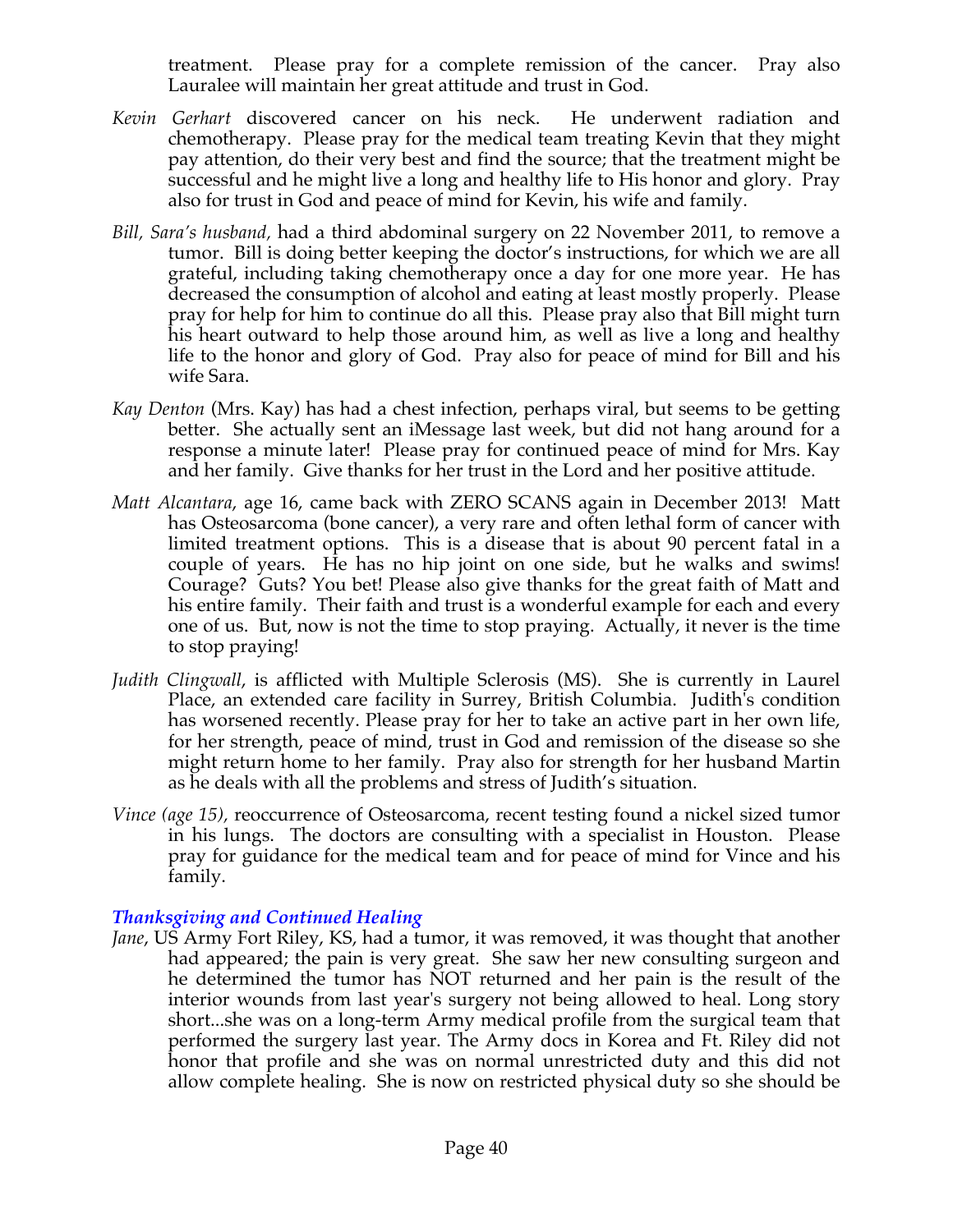just fine in good time. Jane and her family ask that you give thanks for the healing and pray for a full recovery.

- *Jim* has been hospitalized and had several operations for cancer the last few years. The physicians discovered a number of spots; but his exam was better than expectedprayer changes things and he thanks you for your prayers. Please continue him in prayer for he will have another scan in April.
- *Al* had an abscess found on his liver for which he was hospitalized, it turned out to be benign and will not require surgery, he has been released from the hospital. Please give thanks for this good result and pray for continued healing.
- *Elma* is suffering from cancer. She was taken home from the hospital on the advice of her Doctor. We were asked to pray that Elma's remaining time here on earth might be good and that Elma and family might put their trust in the Lord and let Him carry their worry. Since then, Elma's Bishop told us a great Miracle of the Lord is working over Elma. Doctors sent her home to die, but now she seems to be doing all right. On behalf of her, thank you for all of your prayers. Please continue praying for her complete healing.
- *Ian Allen* had back surgery on 5 February 2014, which went very very well. He is home and pain free. There is a recovery process head, but he has his daughter with him for the next week to help with that. Please give thanks for the surgical team paying close attention, doing their very best and for a good outcome. Pray for peace of mind for Ian and his family as healing continues.
- *Erica* had surgery on 7 January 2014, for a non-malignant brain tumor. They got most, but not all of the tumor, things seem good for now. Please give thanks for the surgical team doing their very best and for a good outcome. Pray for peace of mind for Erica's family as healing and treatment continues.
- *Jim Curl* had a stroke November 2013; he has recovered pretty well, but still has memory issues. Jim asks that you give thanks for his great recovery and pray that his memory will continue to improve.
- *Otto* had massive blood clots in both lungs and a smaller one in one of his legs, treatment worked and he is recovering at home, he tires and is still on medication, but able to sleep and be free from hospital routines. His family and friends thank you for your prayers. Please pray for peace of mind and trust in the Lord for Otto, as well as for his family, and for continued recovery.
- Please join together in thanking the Lord for strengthening *Christopher*, a young man with psychological problems who departed meds to a bad effect, for his maintaining healthy discipline the last six months, and join together in praying that he continue to be infused with strength and rationality.
- *Pat* underwent successful major heart surgery on 25 September 2013. Please give thanks for the successful outcome and pray for continued healing and a complete recovery for Pat.
- *Dennis* has heart problems; now the medical people treating him discovered a large mass on his liver which turned out to be a cyst! Please give thanks for this great development and pray for peace of mind and trust in the Lord for Dennis and for God's guidance for the medical people treating him that the contemplated surgery might go well.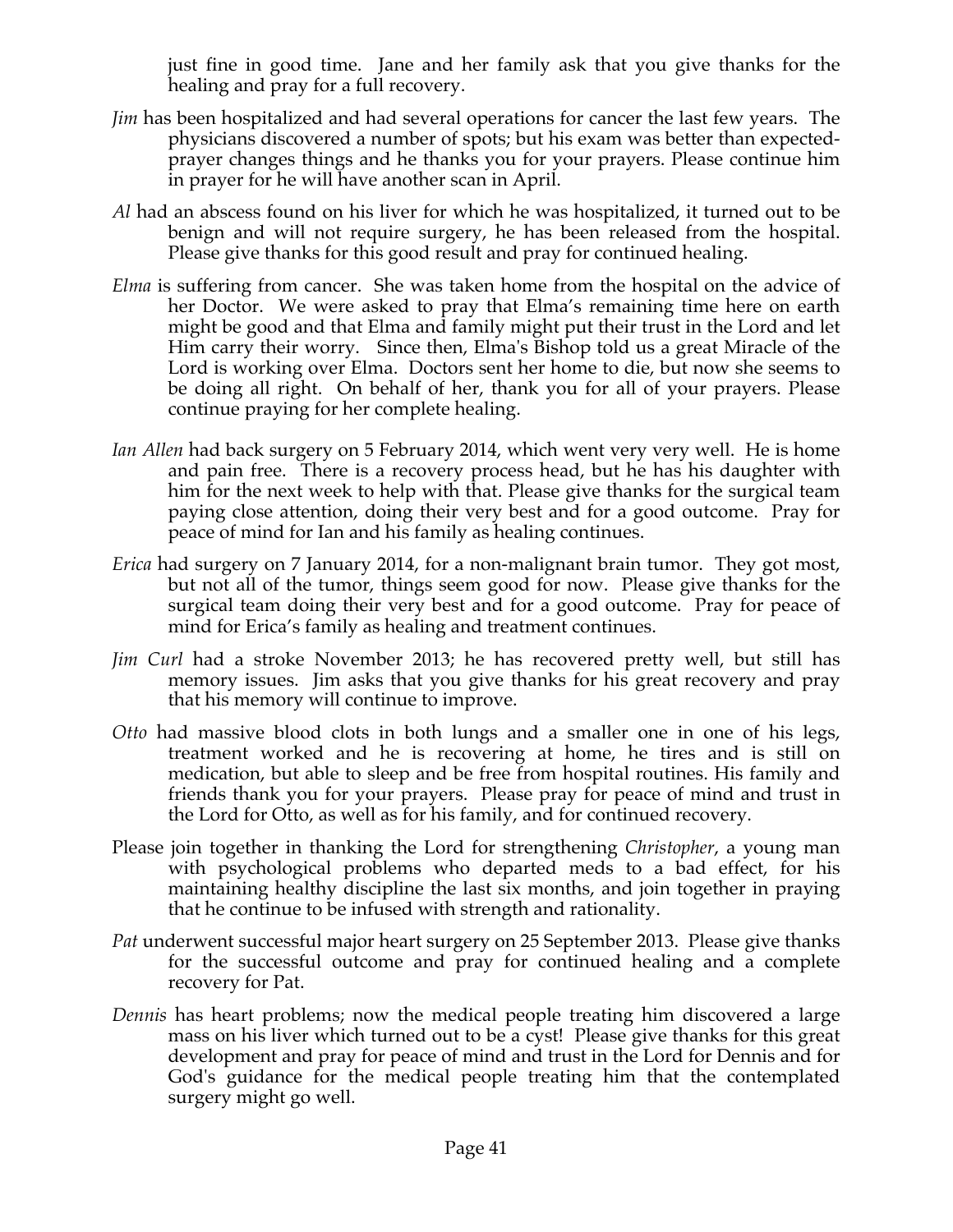- *Dwight* had major oral surgery, for which he gives thanks. He is recovering slowly and asks your prayers to speed the process.
- *Joyce* broke her left leg and sprained her right foot in a fall and had surgery the morning of 24 July 2013. She asks you to give thanks for the surgery having gone well and asks you also pray for her continued healing, she will be spending several weeks her right leg in a walking boot and several months with her left leg in a cast.
- *Mike* was very ill in hospital. He is doing much better now and his family asks you to give thanks for the miraculous recovery. Mike is a veteran who has served his country when she called. Please pray he will open his heart to God so He can make Mike's crooked road straight and pull him towards the summit rather than to the pit.
- *Dick*'s left arm was amputated after treating for Merkel Cell carcinoma over a year. He is now believed to be cancer free and is waiting to be fitted with an artificial arm. Please join Dick and his family in giving thanks to Our Lord Jesus Christ for his recovery as well as for their trust in God.
- *Traci* had surgery colon cancer on 27 December 2012. The surgery went very well and she appears to be cancer free. But, she had a pulmonary embolism and another clot in the artery to the spleen which will keep her in the hospital for at least several days. Traci is beginning to be weary of her medical situation. Please pray that she will not become despondent. Pray that she will open her heart to God's Grace that He might enter in to her heart and strengthen her.
- *Bob Smouse* had shoulder surgery on 28 November 2012. While the surgery went well, he is still in pain and would also appreciate prayers for continued healing and the pain to subside. He promises to work very hard on recovery therapy.
- *Carol Stone*, the sweet wife of Mike Stone, recovered far better than expected from a severe brain bleed, but fell recently and broke her hip. She still requires 24 hour care, which Mike provides with little help

Please pray for peace of mind and trust in God for Mike, guidance for the medical team treating Carol and strength for Carol as well as faith and trust. No one can ever understand the why of these things here on earth. Sara who passed this request on asks that you pray in both faith and hope.

### *Business*

*Mark's* business is in difficulty. He works in a shrinking field, of which he is one of the country's true masters, but there is little work available. He asks that you pray that he can find a way to survive in his industry, which he loves and needs his talents. Pray he can find new sources of business and new ways of doing things, perhaps someone to partner with to better use his talents. Pray also for those who work for and with him that they might do their best to help.

### *Financial Guidance and Employment*

*Charlie* is in need of both financial guidance and employment. Charlie feels that he has no skills, which is clearly incorrect, but nonetheless he feels that way. While on the one hand, he knows that is not right, on the other hand, he cannot shake that belief. Ask that God send the Holy Ghost into his heart for guidance. In addition, Charlie needs God's guidance as to how to handle his life from this point forward. After many years in the aerospace industry, he is looking for a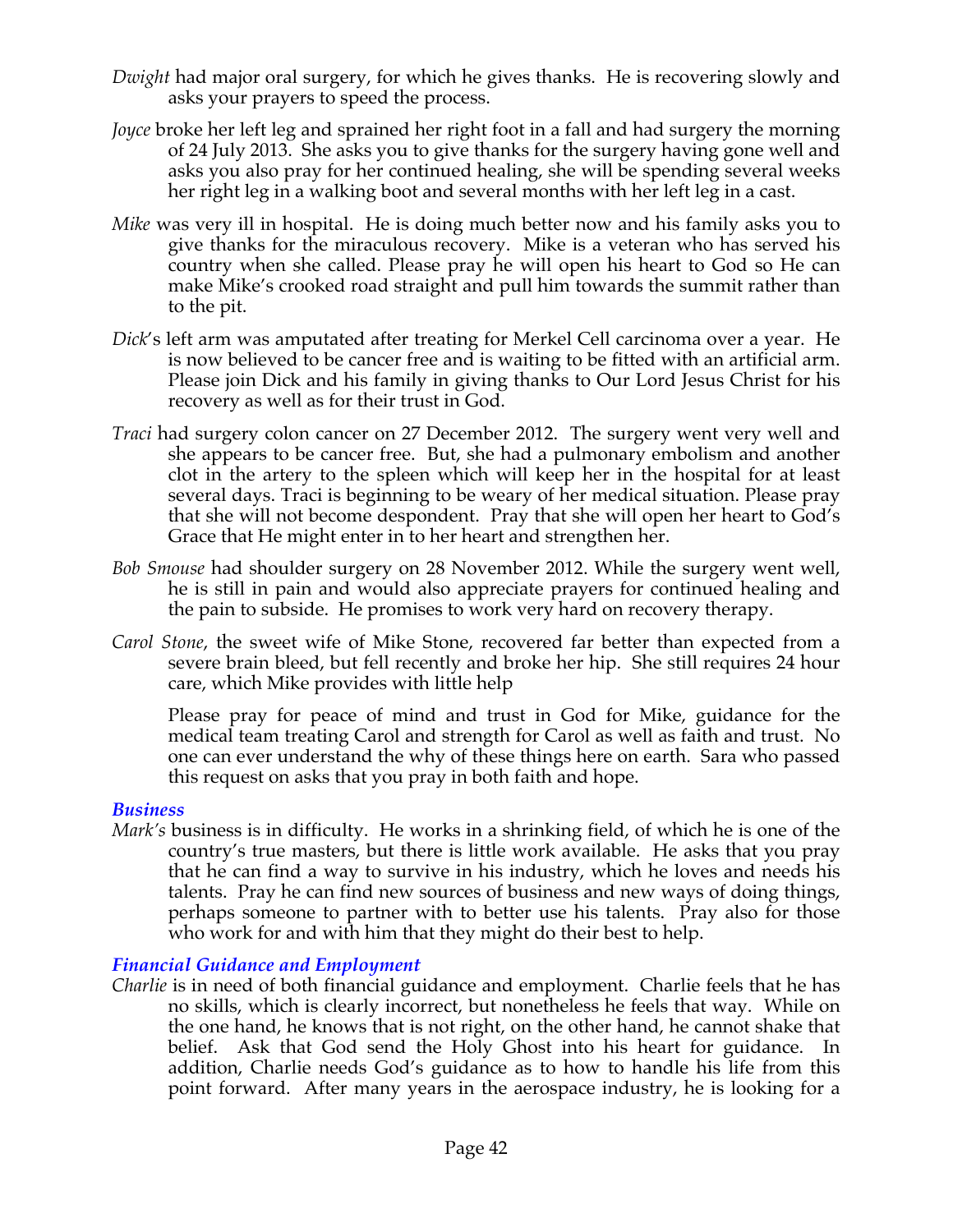place to employ his talents to the mutual benefit of a company. He asks that you pray for God to guide him to a new place to allow him to gain an even financial keel.

- *Tracey* is out of employment and has not received her unemployment compensation or found a new position; please pray these problems will be resolved.
- *Carmine* is looking for employment. Pray God will guide her and she will accept his guidance; something she has not always done, so your prayers will be especially appreciated.
- *Chris* and several others at his firm were let go after many years of faithful service. Please pray that they might find a company that can use their considerable skills and dedication to their mutual benefit. Pray also for those who remain behind that they might find peace in the confusion caused by the departures.
- *Doug* recently became unemployed from his job of 18 years. He has been applying for jobs, but unable to get one at this time. His wife is working; this is not enough for the family. Please pray he will find employment with a firm that will be able to use his considerable skill and hard work to benefit both the firm and the family.
- *Catherine and Lewis* are at a low ebb due to a struggle for employment. Your fervent prayers will be appreciated.
- *Lori* is considering a potential change in her employment. Please pray for God's guidance in considering all aspect of her potential work.
- *Rodriguez Family* are looking for work. It seems many obstacles have been put in their way of finding employment. Please pray they will find employment with a firm that will be able to use their considerable skill and hard work to benefit both the firm and the family.
- *Sarah* is concerned about the future with her company. She would appreciate prayers for her continued employment and that her firm might find more and better ways to use her considerable skills.

### *Financial Guidance and Healing*

- *Timothy and Sharon* had their home foreclosed the morning of 15 April 2014. They are experiencing spiritual, emotional and financial crisis at the current time. Please pray for God's guidance as to how they might handle the financial difficulties in which they have found themselves and more importantly have them draw closer to God and each other.
- *Linda, Rick, Christian and Sawyer* are a family experiencing spiritual, emotional and financial crisis at the current time. Please pray for God's guidance as to how they might handle the financial difficulties in which they have found themselves and more importantly have them draw closer to God and each other.
- *David and Lorna* are having financial problems. They are trying to find a smaller home which may be more affordable. *Lorna* has had an ongoing battle with brain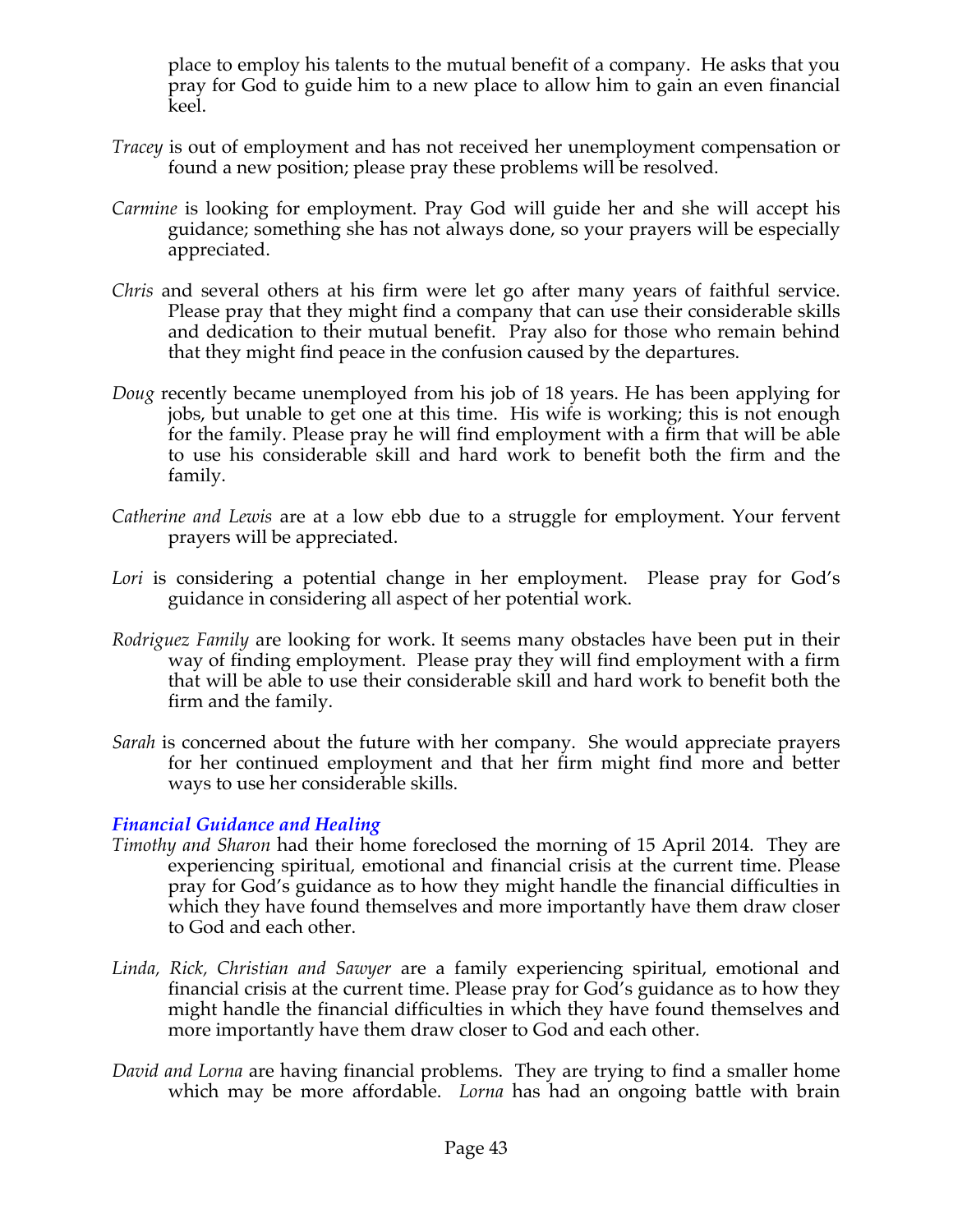cancer, her trips back and forth to the hospital have drained their finances to the point they sometimes struggle to have enough food in the house. Pleaser pray for Lorna's healing and guidance on how they might handle the financial difficulties in which they have found themselves.

### *Guidance*

- *Mitten* has a Christian talking to him about Christ. Mitten does not believe and does not seem to care. Please pray Mitten will see the light.
- *Luis Martinez* had a heart attack on 1 November 2013, and seems to have recovered fairly well. His wife Selma passed away on 12 April 2014. Please pray for peace of mind for Luis, as well as for trust in the Lord for him and the rest of the family.
- *Kristen, Rickey and their two children* ask you to pray for grace, wisdom and understanding as they attempt to cope with infidelity, separation and possibly divorce as a result of backsliding from the Lord into the World.
- *Erica* is having school exams for the next several weeks. Please pray her mind will be open to what she has learned and her heart opened more and more as the years go by to Jesus.
- *Aaron* has a problem seeing is where his life should be leading him. Please pray that he can listen to his father Paul and those around him who want him to work hard and obtain a real education now rather than just coast towards oblivion.
- *Danielle* has accepted Christ as her Saviour. Pray she will read the Bible and meditate on His Word so she can grow in him.
- *Laurie* is going through very trying personal problems right now. Please help her to open her heart to God's solutions to her problems.
- *Helene and her family* ask your prayers for them as they deal with the loss of Alan, husband and father.
- *Stephanie* seems to be very deeply into post partum depression after her baby was born prematurely. Please pray for her Mother in Law who is going a great distance to help Stephanie and her new Grandson. Pray that Stephanie will be able to direct her attention outward, rather than inward.
- *William* is an elderly man living with his Son and Daughter in-law. William is causing trouble in the family because of his demanding ways and continually using bad language. The family is at wit's end to know how to handle him and will appreciate your guidance and prayers.
- *Caitlin* is in the grip of the Prince of Darkness; she thinks there is escape from reality in drugs. The saddest part is that reality is not as she sees it. Her family is despairing as they can do nothing to help her and ask that you pray for the Holy Ghost to enter into heart and show her the need for change before it is too late.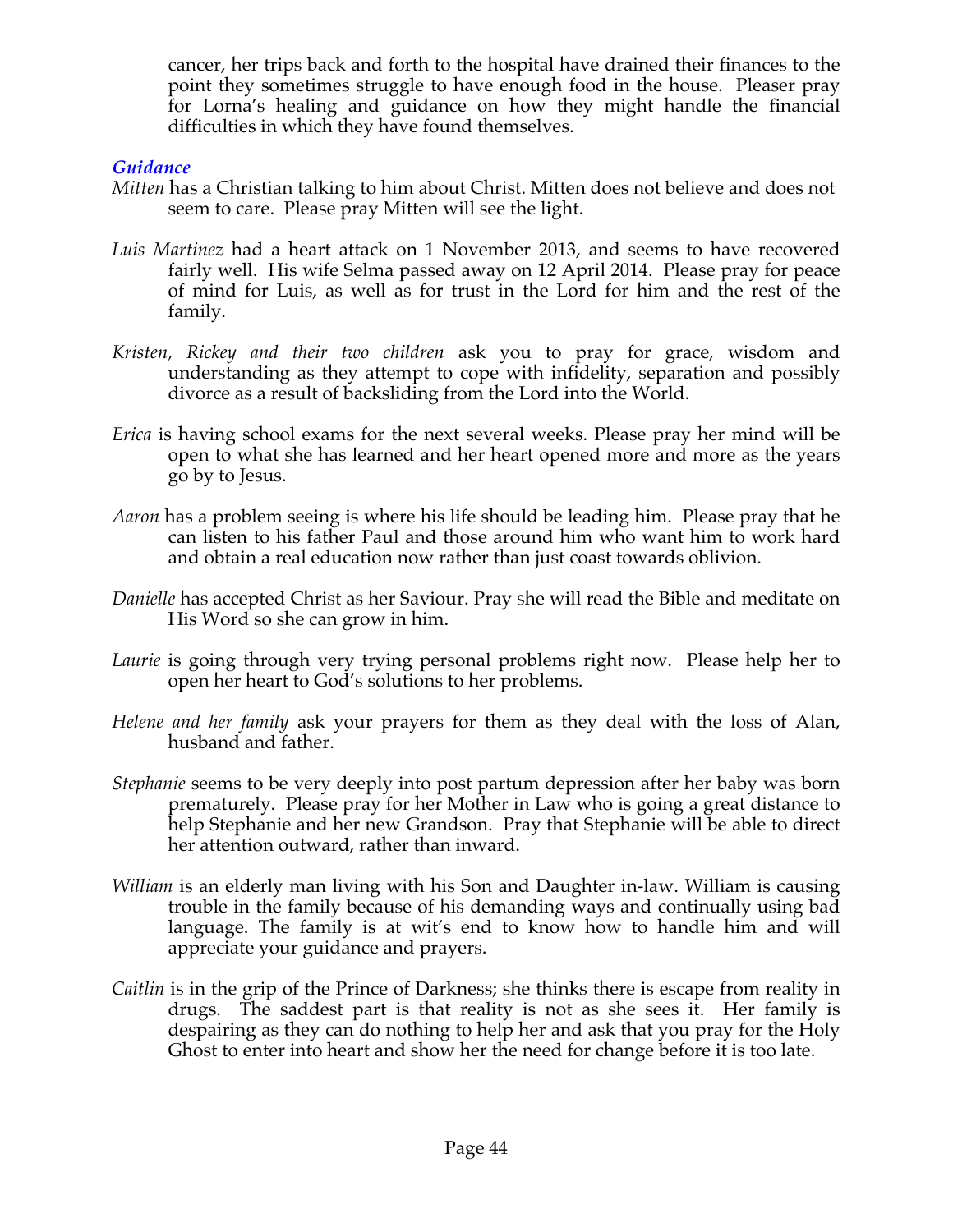- *Nathaniel* is in spiritual turmoil. His family and friends will appreciate it if you will keep him in your prayers for him to find the root of his trouble and accept God's help to heal his heart.
- *Sam* and her *two children* that have been living in a shelter and are to lose their place there. Please pray a place will be found they can stay in and recover.
- Please pray *Darlene* will surrender her life to Christ.
- *Norrie* is facing daily exams in the weeks ahead. Pray for calmness and concentration and to do the best possible.
- *Jonathan* is addicted to drugs. He is now in jail awaiting trial. His parents and friends will appreciate it if you will keep him in your prayers for him to find the root of his trouble and accept God's help to heal addiction.
- *Beth* is suffering from ungodly treatment in her marriage. Please pray God will guide her in her behavior, actions and thoughts that she might be able to lead her husband to God so her marriage might prosper to the benefit of them.
- *Brandon* a young man from a Christian family who married a year ago and almost immediately became estranged from him family. As a result he has had a serious problem with keeping the civil law. Please pray for Brandon that he will return to the Lord and the many problems will be eventually settled. Pray the hurt he has caused so many will be helped with our Lord's care and love.

*Dennis* has some decisions to make and will appreciate our Lord's guidance.

*Earl* to read and understand Scriptures he has been given.

- *Jeanette* has had many members of her family die from diabetes and several are near death now. Jeanette does not know the Lord and is despondent and perplexed about her family and herself. Please pray she can open her heart to allow the Holy Ghost in to bring her knowledge and understanding.
- *Dr. Elizabeth Raj* is teaching a biblical approach to the psychological problems facing many in our society today. She is battling against the growing influence of worldly psychology adopted by the churches themselves. Elizabeth constantly stresses answers are found between the covers of that precious Book, the Holy Bible. Please pray for encouragement, strength, fortitude and courage for her.
- *Daniel and Danielle* are experiencing family strife as a result of custodial issues with a daughter. Please pray they and those they strive with might look to the child's best interests in their time of difficulty and disagreement; to work for her best interests and not use her as a weapon amongst themselves.
- *Abigail* is a teenager who has behavior problems. She feels she is in an area of mental darkness. Please pray that she might look to God for help and not within herself.
- *Sara* asks that you pray for guidance for her as she deals with the stresses of her family and life. Pray that she can separate those things which she can affect from those things which she cannot and give her grace to accept that she cannot do everything and can only change those things within her control. She asks for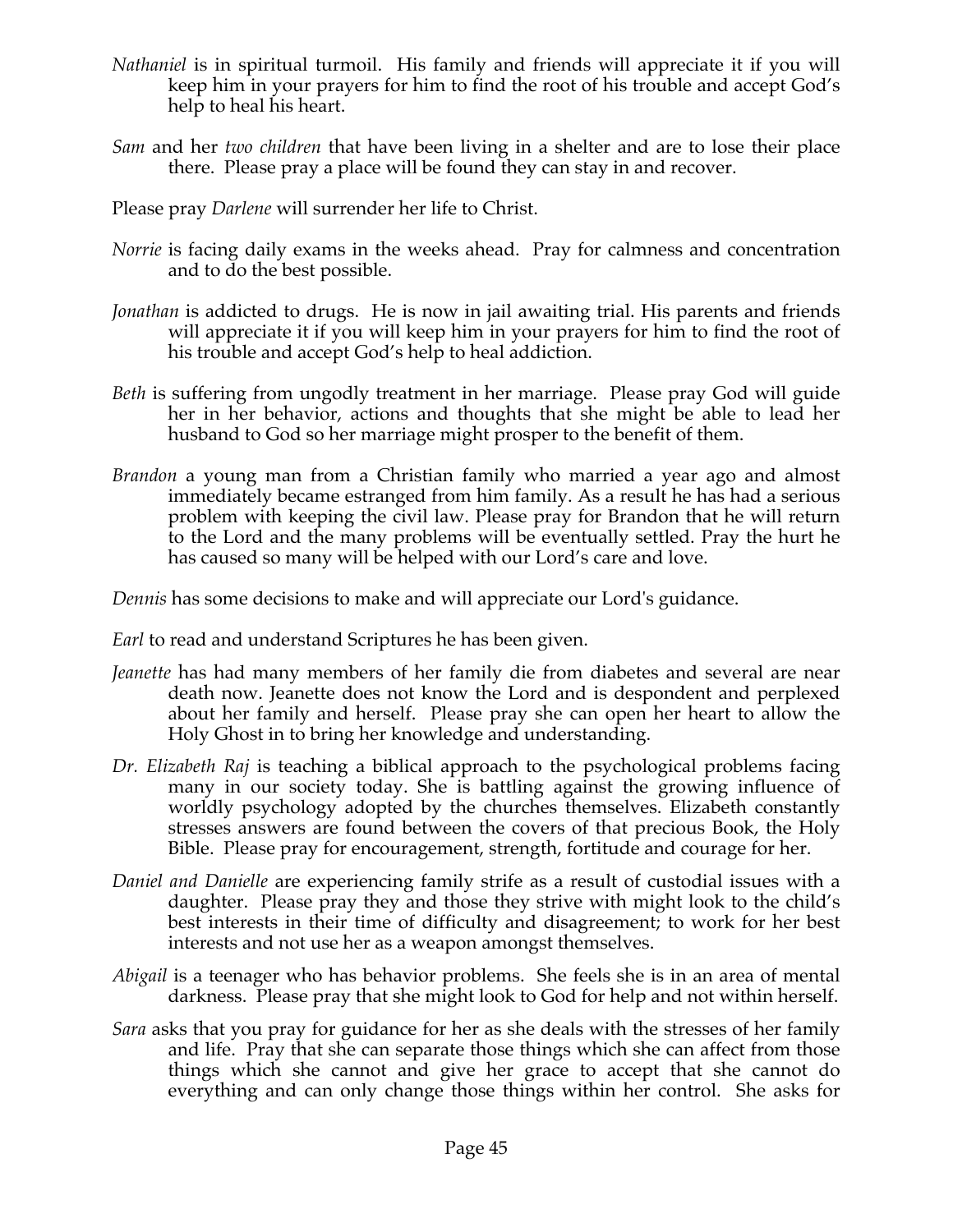God's help for her business so that she might remain gainfully employed while keeping up with the needs of her mother and husband and healing her own problems.

*Jacquie* to open her heart to God and accept His Love and Grace.

*Hap* asks you to pray he might be able to trust God will help him make the right decisions at the right time and not to worry uselessly, to change those things he can change, accept those things he cannot change, sleep well to be able to do the correct things with a clear head and that he will open his heart to the Holy Ghost.

### *Anglican Orthodox Church*

- *Christians in the Central African Republic* are experiencing the ravages of a war between the Muslim and Christians. We have both ministers and members of the Anglican Orthodox Church in Central African Republic. Please pray for God's guidance and protection for all persecuted Christians and those around them.
- On 21 March 2014, *Faith Theological Seminary* in Gujranwala, Pakistan graduated a class. Please pray the Holy Ghost will fill the hearts of the graduates as they go forth to spread The Word of Jesus Christ our Saviour
- *Rev Paul Thompson,* pastor of Christ Anglican Church (AOC) in Oakland, Iowa, asks you pray for the Holy Ghost to enter the hearts of their congregation that they might find better ways to serve our Lord and bring the Word to those around them.
- *Rev Rick Reid* asks that you pray for Saint Andrews Anglican Church in Newton, North Carolina. They would like to see their congregation grow to the point is it selfsustaining and vibrant. The congregation asks that you pray for the Holy Ghost to enter into their hearts and inspire them to do their best to further His Will.
- *Saint Joseph of Arimathea Anglican Orthodox Church* is under a lot of stress. We all are, but they need even more prayer. Rev Roger Jessup, their wonderful minister, is pressed by the duties of a primary care giver, in addition to all the worries of this world. They have one of their family's primary breadwinners who will be soon unemployed, absent His intervention. As Rev Roger said so eloquently, "We must pray for those who mean us harm and deprive us of our property are our enemies: Our LORD has so commanded us." We must pray they will see light and cleave to it while turning their backs on the Prince of this World. Equally important, we must pray that the Lord will raise up a political leader from among us as He has done in the past. Pray also for trust in God for each member of the parish and for them to find economic relief.

### *Ordination*

*John Evetts* and *Edward Pressey* were on ordained as Deacons in at St. George AEC Church in Ventura, California. Both men are of the first order in character and faith. St. George is also celebrating their Anniversary on this date. Congratulations to all.

### *Armed Forces & Contractors*

Airman Donny Patton (Hulbert Field, Florida), Jordan (USMC – Fleet Marine Force - Pacific), Trevor (USAF - KC-10 Boom Operator – New Jersey), Trevor (USN – Whidbey Island, EF-18 Pilot), Kurt Thomas (USN – Camp Foster, Okinawa)

### *Persecuted*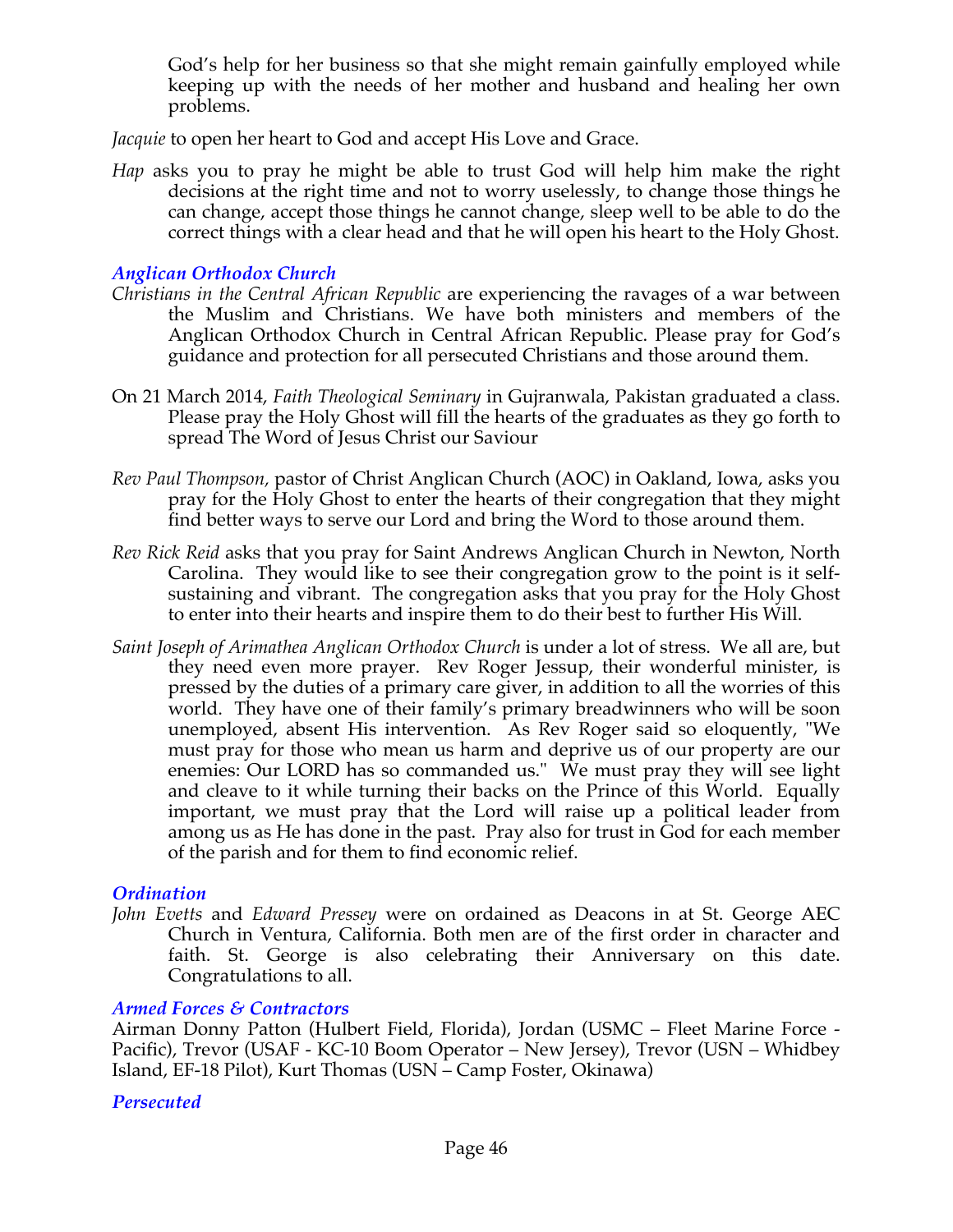Around the world, Christians are under attack, not only in the Muslim world, but from Hindus and others in India. Also, they are under continual attack in the name of "Separation of Church and State" in the western world, as it becomes actively atheist or pro-devil buddy. Please pray for God's guidance and protection for all persecuted Christians and those around them.

# *Various Special Requests*

- *Nathalie* is teaching English in a small western Ukrainian town where they are having so many problems. Pray for Nathalie and others around the world who are standing up for Christian principles in their countries.
- This is a horrible time for the *people of India, Christians in particular*; they are having problems with Hunger, Bank Closings, Transportation and Schools not functioning. Pray for the Leaders and Members of our Church in Eluru Andhra Pradesh. Pray their basic needs will be met and God will be close to them in this time of need.
- *Lisa* discovered her 9 year old daughter *Mariah* had been raped. This is in the court system now and we know that prayers are needed for this family. "The effectual fervent prayer of a righteous man availeth much" James 5:16 Lisa says she feels the power of your prayer in God's hand on her heart.
- Please pray for *all the people of Egypt*; Bishop Mouneer Anis of Egypt is asking your prayer as the supporters of the deposed Mursi government, with the support of the United States government, have been attacking Christian churches--Anglican, Catholic and Orthodox. They destroyed the car of Anglican priest Rev. Ehab Ayoub. The people of Egypt, the people of the United States need our prayers, even more so the people of the Muslim Brotherhood that they might repent of their evil and know God so the rest of the people may live in peace.
- We ask that you pray, please ask God that the Holy Ghost might give you insight into how you might make the lives of your friends and family better. Remember helping others is not just those who you don't know!
- Please join us in praying that the *Free Teen Guitar Class* will be continue to be an opportunity for God to work in the lives of the kids and their families. Please ask God to guide the class to new opportunities to make Him known to others. Help us to let the love of our Lord shine through us into their lives, putting Him first, so that He might enter in to their hearts and lives.

# *Thanksgiving*

*Hap and Dru Arnold* give thanks for safe travel this week this week to Phoenix.

# *Question that only you can ask*

What would you like to know about our history, what we believe, what we do or how we operate? Hap is looking for material for the continuing education class and *Thought for the Day* material. Help us help you. Please send your question to Hap so we all can get an answer. Just because you don't know the answer to your question doesn't mean you are the only one who doesn't know. But, if you don't ask, no one will know.

# *I'd like to get a different point across or announce something*

If you have a different point of view, I would be happy to give you room to get your point across. While this publication is my perspective on events, I recognize not